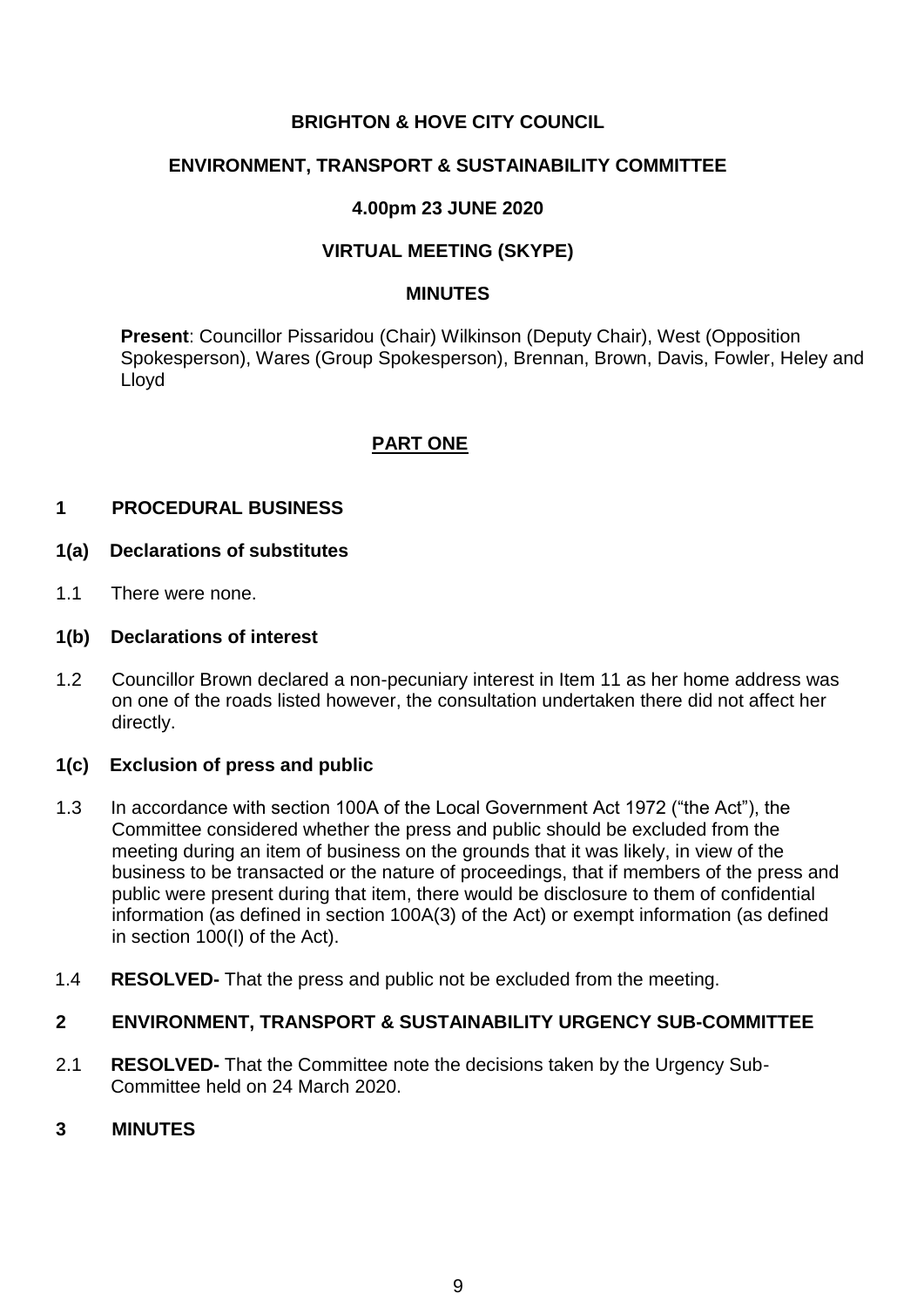3.1 **RESOLVED-** That the minutes of the previous meeting held on 21 January 2020 be approved and signed as the correct record.

# **4 CHAIRS COMMUNICATIONS**

4.1 The Chair provided the following communications:

"I would like to begin by reflecting on some key events that have occurred over the last few weeks.

As a City Council we have responded at pace and built upon previous actions to avert the Pandemic Crisis and since delivered some amazing projects to enable residents and key workers to travel into their workplaces and premises whilst supporting the Govt guidelines on social distancing to prevent the spread of the virus. This has included continuing to support and fund bus services, closed Madeira Drive to provide exercise and public space, constructed 3.4 miles of cycle lane on the Old Shoreham Road and rolled out a programme of signs and markings to encourage people to share the seafront spaces responsibly.

We have also recently implemented additional measures to support the re-opening of High Street businesses by widening pavements in busy shopping areas and bus stops as well as suspending parking bays that will enable people to queue safely to access goods and transport services. These include widened footways in The Lanes (Old Town), London Road, Hove and Kemp Town (St James Street)

Our Officers have also turned around very quickly bids to Central Government at extremely short notice that will further support the City during the next Recovery Phase.

I am very proud of our achievements and will be asking this Committee to help with these efforts by thanking everyone involved, including Councillors, and to help review these measures as we go forward".

### **5 CALL OVER**

- 5.1 The following items on the agenda were reserved for discussion:
	- Item 9: BTN Bikeshare Reprocurement and In-house options
	- Item 10: Parking Fees & Charges 2020/21 Traffic Regulation Order
	- Item 11: Parking Scheme Update report
	- Item 12: Interim Covid-19 Response Local Cycling & Walking Infrastructure Plan
- 5.2 The Democratic Services Officer confirmed that the items listed above had been reserved for discussion and that the following reports on the agenda with the recommendations therein had been approved and adopted:
	- Item 8: Brighton Marina to River Adur Flood and Coastal Erosion Risk Management Scheme

## **6 PUBLIC INVOLVEMENT**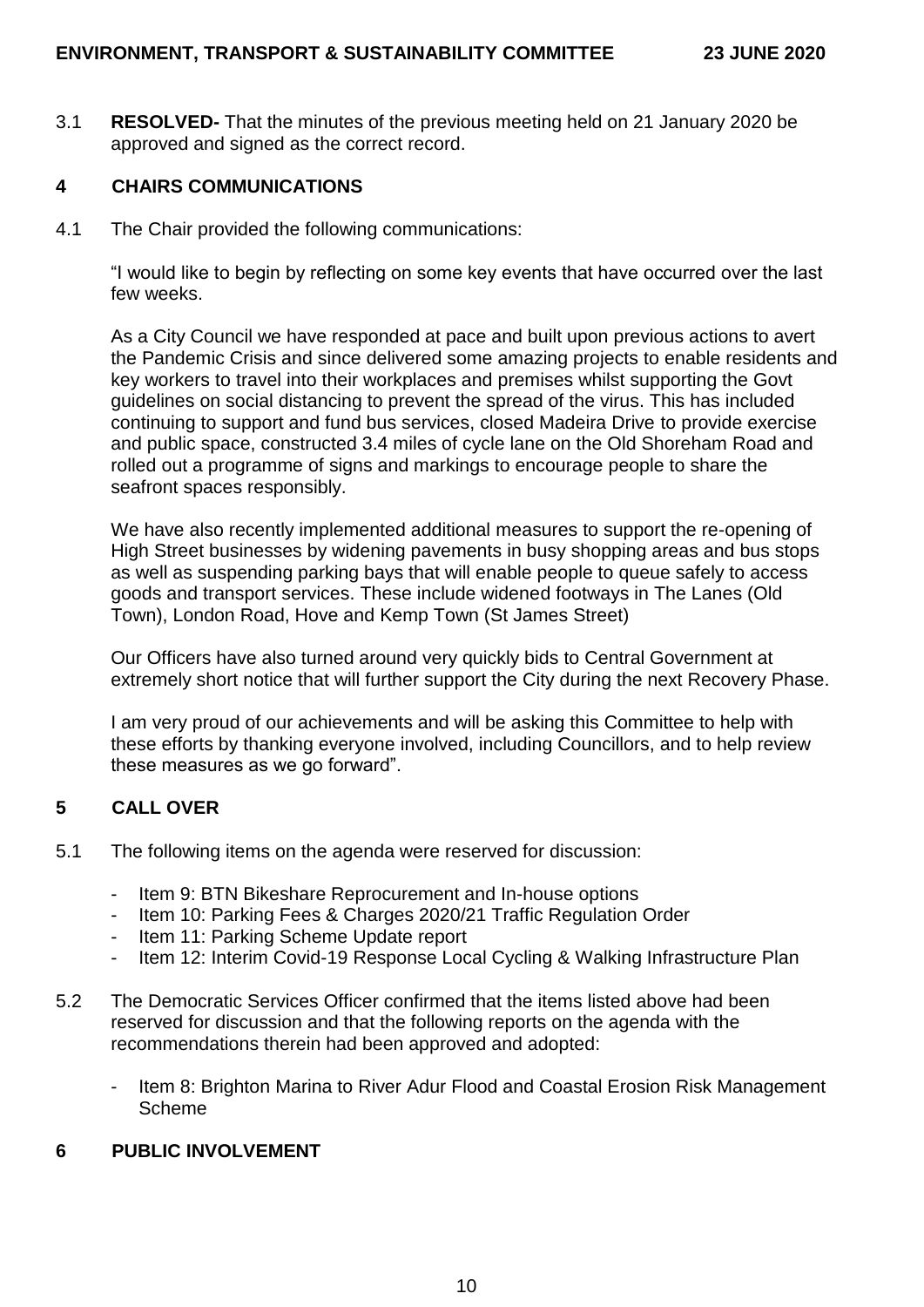# **(A) PETITIONS**

### **(i) Remove the planter on Rottingdean High Street**

- 6.1 The Committee considered a petition signed by 694 people that requested the removal of the planter placed on Rottingdean High Street for safety reasons and due to increased congestion.
- 6.2 The Chair provided the following response:

"As you are probably aware the planter is a key feature of the Rottingdean High Street scheme that was specifically designed to improve the air quality in the narrowest part of the High Street by limiting the number of vehicles in that part of the road. It is not a traffic calming measure.

The planter ensures that most queuing traffic queues further to the north where building frontages are further from the kerb and buildings are lower. This means that particulates and gases from vehicles are not trapped to the extent that they are at the southern end of the street when a queue forms there. Monitoring needs to continue as traffic returns to normal pre-COVID 19 levels to determine the impact on Air Quality in the Southern High Street and over seasonal temperature and traffic flow changes in order to reach a conclusion about the success of the trial scheme.

Officers are aware of only a single collision in the immediate area. A police investigation established that the presence of the planter was not a contributory factor. There have been no collisions at the junction of Park Road and extra signage has been installed on the approach to this junction to warn drivers to proceed with caution".

6.3 **RESOLVED-** That the Committee note the petition.

### **(ii) More space for walking and cycling during Covid-19**

- 6.4 The Committee considered a petition signed by 912 people requesting the Council to implement urgent temporary measures to create more space for walking and cycling in the city to aid physical distancing.
- 6.5 The Chair provided the following response:

"Councillors and officers have been working very hard and at a quick pace to develop and deliver a programme of active and sustainable measures to help people move around and enjoy our fantastic city during the initial Covid-19 lockdown period. We started at the earliest, possible opportunity, before many other authorities, and we are now working to various recent government guidelines as well as standard statutory legislation. The introduction of the Madeira Drive closure and the temporary Old Shoreham Road cycle lane have been good to see and earlier this month we submitted more proposals to the Government's Department for Transport for the Emergency Active Travel Fund initiative. We are awaiting a response from our initial submission and will announce this as soon as we can. I very much hope that it will be a positive one and we will secure almost £600,000 pounds.

You have made some specific requests and suggestions in your petition and some of these are included in our bid to the Government or the work already undertaken. These include pavement widening on St James's Street and London Road, cycle lanes on Old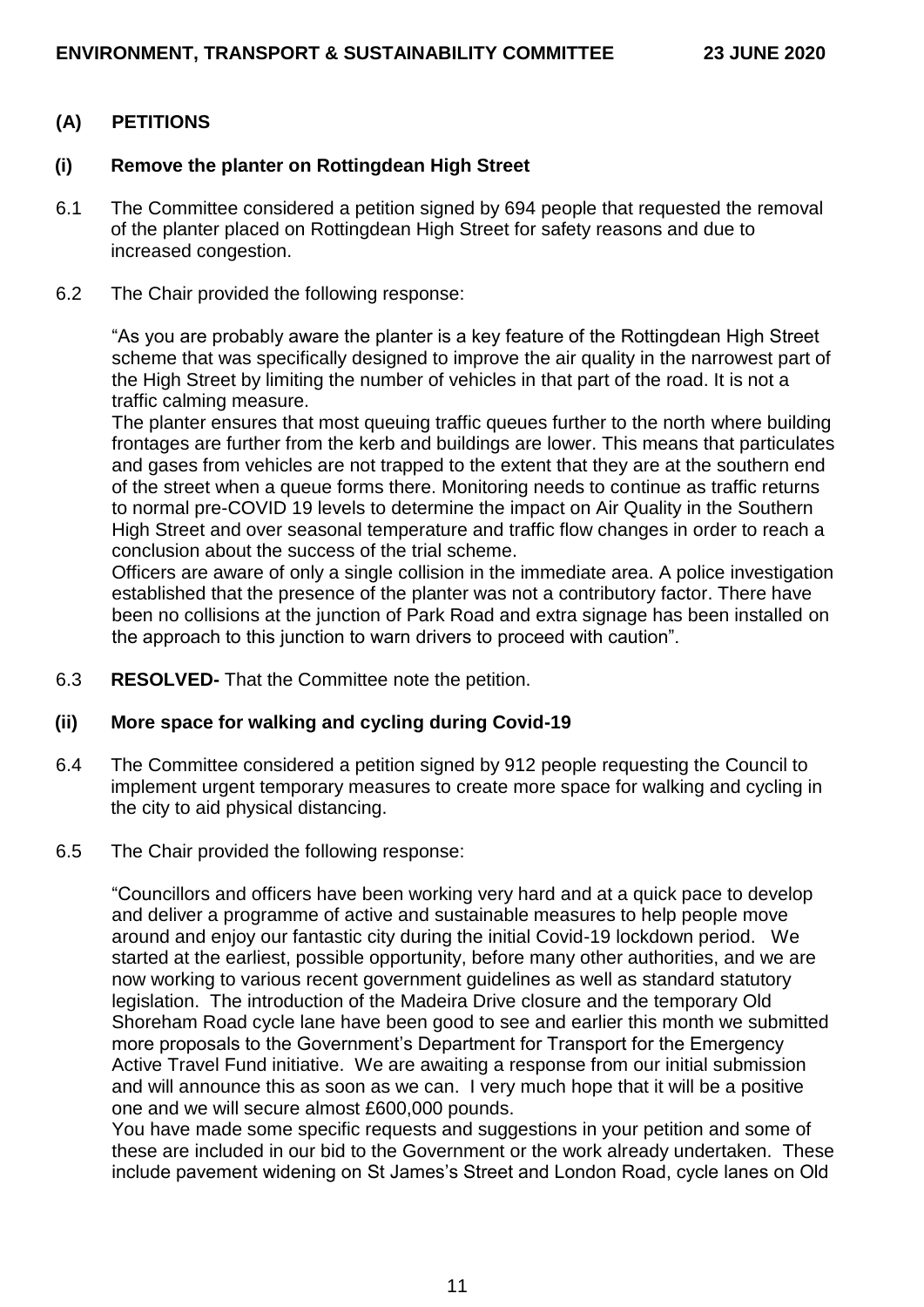Shoreham Road and the A259 seafront road, closing Madeira Drive Terrace to motor traffic, as well as reviewing traffic signals to ensure pedestrian waiting times are minimised. In addition, we work closely with Sussex Police to identify problem areas and proactive campaigns for speed reduction".

6.6 **RESOLVED-** That the Committee note the petition.

#### **(iii) i360 Sundial**

- 6.7 The Committee considered a petition signed by 146 people requesting the Council to take the necessary measures to create the world's largest sundial by using pavement markings and the shadow of the BAi360.
- 6.8 The Chair provided the following response:

"The council receives an annual 1% ticket revenue contribution under the terms of the Section 106 Agreement with the i360. Those receipts are for environmental improvements in the locality of the i360 including Regency Square. From those receipts the council is obliged firstly to provide ecological interpretation and display boards in the immediate seafront locality of the i360.

The council has also confirmed with the Regency Square Area Society (RSAS) that subject to their formulating a project brief with options for proposed improvements to the Regency Square and around they could benefit from a future proportion of the receipts and that all art proposals for that area should form part of any submission. I recommend that you submit your proposals to the Regency Square Area Society for their future projects brief for that area".

6.9 **RESOLVED-** That the Committee note the petition.

#### **(iv) Fredrick Gardens gates**

- 6.10 The Committee considered a petition signed by 18 people requesting that gates be installed at each end of Fredrick Gardens to deter anti-social behaviour and ensure space for physical distancing.
- 6.11 The Chair provided the following response:

"Thank you for your petition. I know this Twitten is a highly popular east – west walking route used by residents and visitors alike to access the city centre for leisure and business purposes.

Although there are footways narrower than 1.7m in the City, these and many others make the current rules on social distancing challenging, so I do share the concerns of Frederick Gardens and other residents in the City.

For this reason, an action plan for the whole city has been developed to consider how the council responds to coming out of lockdown. Within the plan there are specific proposals to introduce signing to warn people of areas where you cannot maintain social distancing and encourage people to make the correct choice. Unfortunately, gating has operational and cost related problems as well as legal implications as the only way of gating the passageway is to use specific legislation that can only be used when clear, documented evidence of anti-social behaviour is present. For this reason, I will be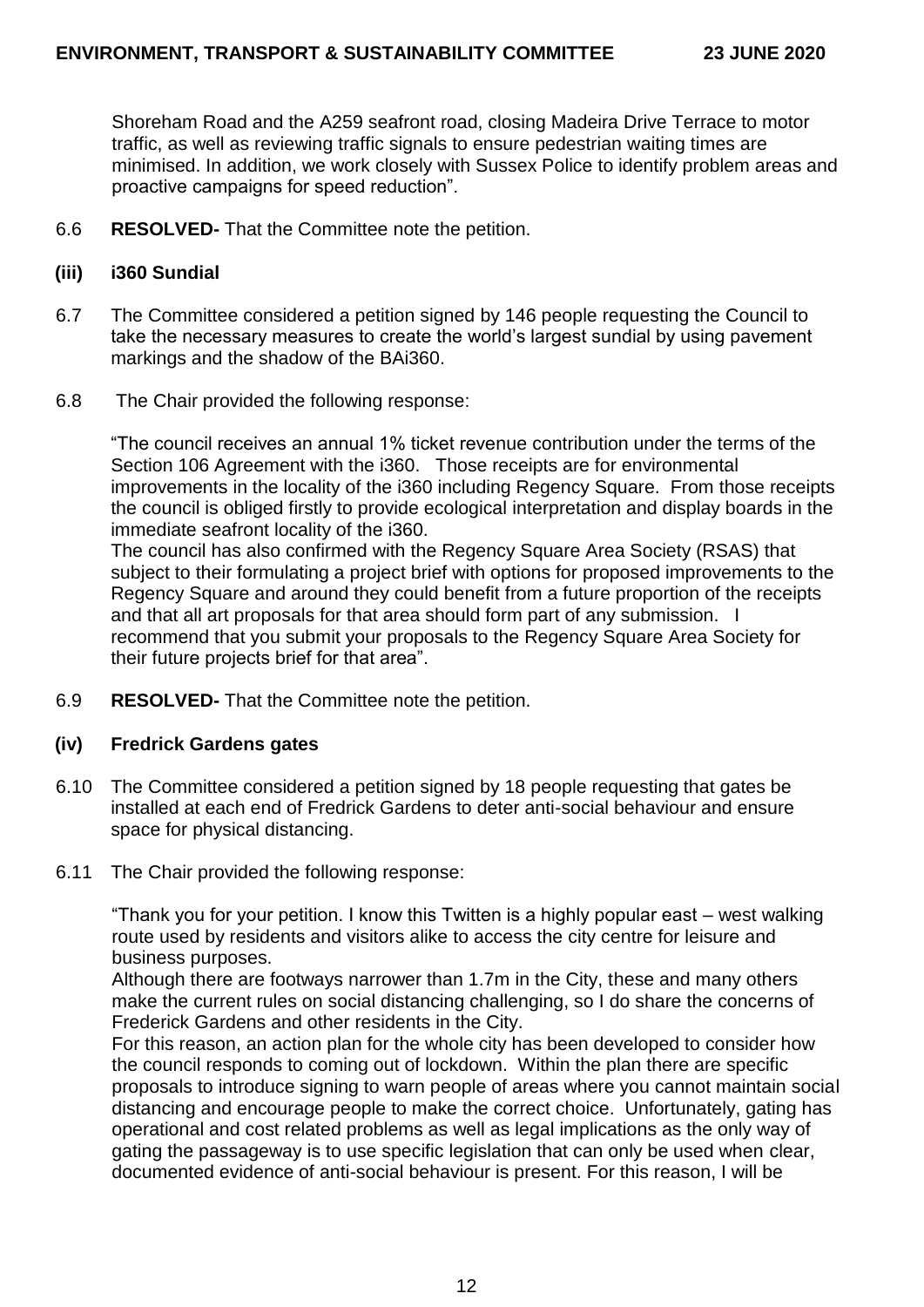seeking a solution within the Transport Action Plan that will seek to support resident's safety in Frederick Gardens".

- 6.12 Councillor West stated that he understood the problems experienced by residents in Fredrick Gardens and moved a motion to receive an officer report on the matter.
- 6.13 Councillor Heley formally seconded the motion.
- 6.14 The Chair put the motion to the vote that passed.
- 6.15 **RESOLVED-** That the Committee receive an officer report responding to the matters raised within the petition.

### **(B) WRITTEN QUESTIONS**

#### **(i) Valley Gardens EIA and traffic modelling**

6.16 Daniel Nathan put the following question:

"So, it turns out the hard deadline to complete Valley Gardens Phase 3 - cited by elected councillors over the past eighteen months, never in fact existed. As there is no longer the urgency to complete VG3 by March 2021, will the Chair and this committee finally commit to the environmental impact and comprehensive traffic modelling studies that we hope will shape the final plan and verify its role in improving air quality, reducing congestion and reducing carbon emissions - and thus ensures that the final scheme provides residents, businesses and visitors to the city with a scheme that benefits us all?"

6.17 The Chair provided the following reply:

"As you know, Phase 3 of Valley Gardens project is the final part of this major scheme and, while we welcome the Local Enterprise Partnership's decision to alter its funding arrangements, we still intend to ensure that it can be completed as soon as possible.

As you may have already noted from my previous responses to questions about this issue, the design has been properly screened for environmental assessment and there is a technical note available on the council's website about it. This shows that potential impacts are not expected to be significant and cause harm, and they will be monitored throughout the project and beyond. It would be highly unusual for alterations to an existing city centre traffic system to justify a full Environmental Impact Assessment, we are not building a new road on green belt. If that monitoring identifies anything that changes then we will take appropriate action to address it.

We have also carried out the traffic modelling that will enable us to progress the detailed design stage for Valley Gardens Phase 3".

6.18 Daniel Nathan asked the following supplementary question:

"Your predecessor Councillor Mitchell made a commitment to install an air quality monitor at the junction of the A23 at St James' Street. There is no reason why you shouldn't measure other things as well, particulate and road noise at the same time and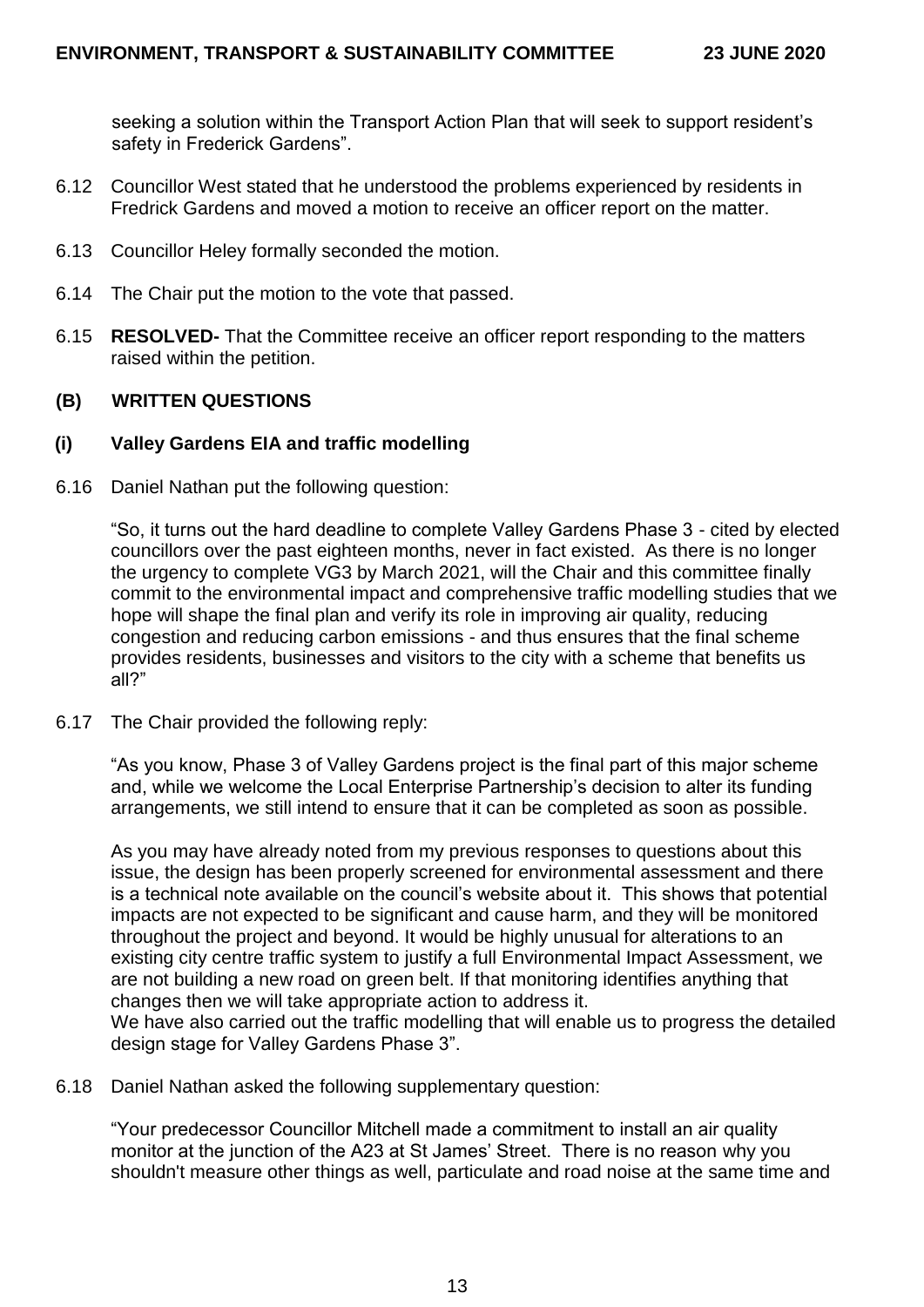an early deployment of this monitor could inform the proposed task and finish sessions and assist with a final design for the Valley Gardens. Will this committee agree to monitor this station as a matter of urgency?"

6.19 The following reply was provided on behalf of the Chair:

"An additional air quality monitor has been installed at the junction of St James' Street and the A23 at Steine Gardens. I would need to check with colleagues as to what pollutants that monitor is monitoring, and we can confirm that in writing".

#### **(ii) Loading Bay survey**

6.20 Adrian Hart put the following question:

"We are grateful for the intervention of Councillor Childs, who having noticed that the Valley Gardens scheme's lack of loading provision at Richmond Place will affect his partner's business is making enquiries to ensure provision is made. The lack of loading across the whole scheme impacts not just businesses, but also residents and others who rely on deliveries of goods and medicines & those who need to be picked up and dropped off due to impaired mobility. Does the Chair agree and commit to undertaking a survey of everybody surrounding the project area and relocating or increasing loading bays/areas as necessary?"

6.21 The Chair provided the following reply:

"The scheme will deliver over 119 metres of additional loading bays throughout the area, this is in addition to exclusive Pay & Display bays, disabled parking bays and motorcycle parking bays. When providing loading and parking bays highway engineers must ensure they can be easily accessible and accommodated within the highway and must pass a further stringent Road Safety Audit. As a result, there are sections of the eastern highway corridor, particularly Grand Parade, where width restrictions simply do not enable this to work safely install additional loading bays, however Valley Gardens does provide an increased loading capacity overall.

As with all major Transport schemes we will be carrying out post scheme implementation surveys to assess the effectiveness and overall parking capacity and report the results back to a future ETS Committee".

6.22 Adrian Hart asked the following supplementary question:

"The world has changed in ways we couldn't have imagined 3 months ago, there will be next year economic and environmental challenges to the city the likes of which haven't been seen in generations. Empty slogans is not the answer. Can't you see that successive councils are not getting the balance right. Can you tell us how you intent to do things differently from now on?"

6.23 The following reply was provided on behalf on the Chair:

"As officers we are constantly making sure that we engage well with communities and there is further engagement taking place in relation to Valley Gardens so that will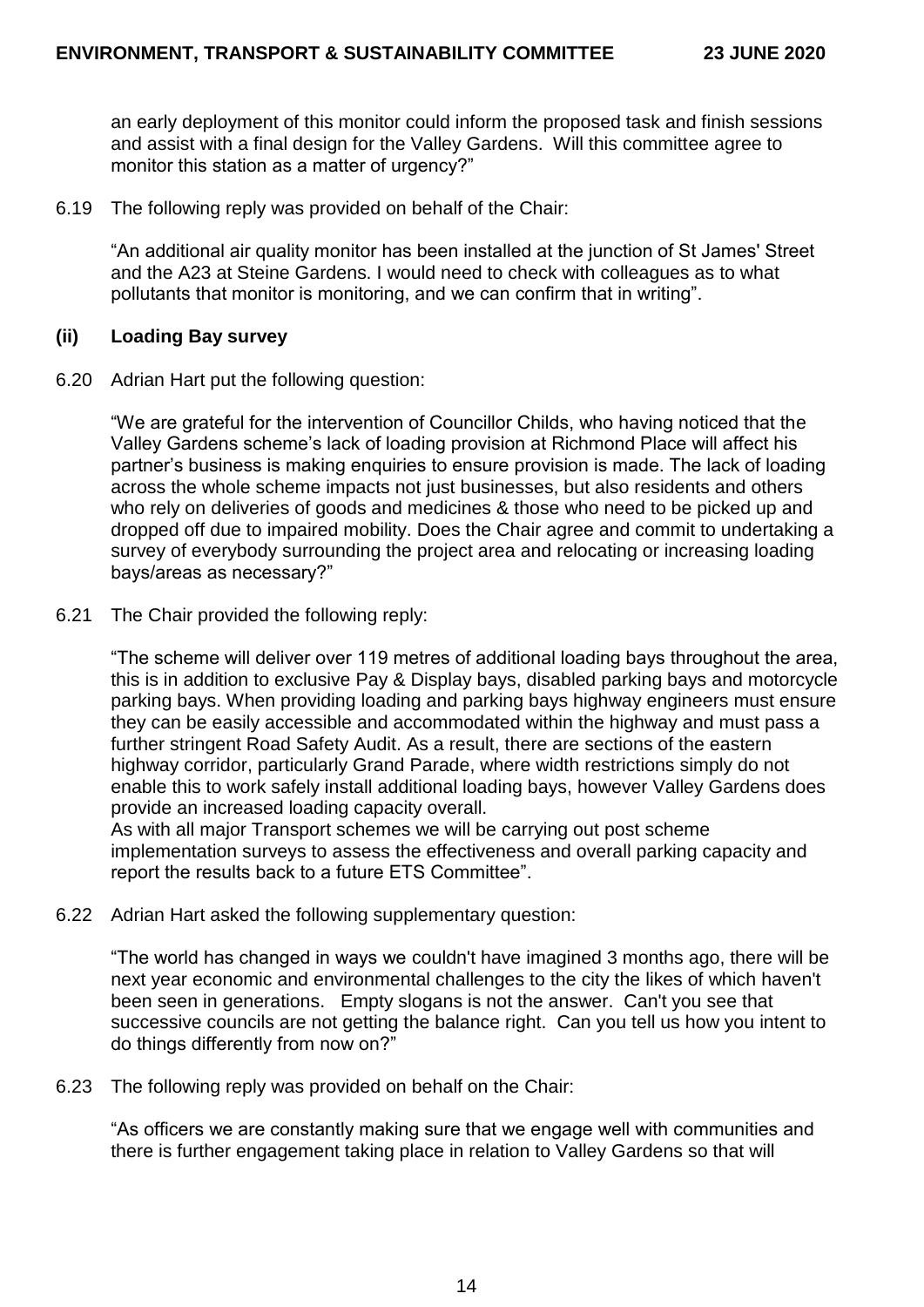continue to be the case. We take your feedback on board Adrian and will pass it back to the project team as we move forwards".

### **(iii) AQMA Valley Gardens**

6.24 Daniel Nathan put the following question on behalf of Martin Christie:

"Brighton & Hove City Council planning policy requires all major developments to provide a transport assessment to consider the impact on AQMAs. Why is it that the council's own transport schemes don't assess the impact on AQMAs Why isn't there a cumulative transport assessment on the impact on AQMAs for Valley Gardens, North Street, the Old Steine, Duke's Mound, the A259 and Madeira Drive. Does the Council's transport team operate under different rules to everybody else?"

6.25 The Chair provided the following reply:

"The planning policy that you have referred to would relate to building developments rather than transport schemes, which follow different rules usually set out by the Government's Department for Transport.

However, I can assure you that we have followed appropriate guidance and policy regarding the development of our transport schemes in the city, and especially the city centre.

For the city's largest scheme, Valley Gardens, appropriate environmental assessments have done for all three phases. The most recent assessment, for Phase 3, is set out in a Review of Environmental Impacts, which can be found on our website. As has been said many times now, as the designs for this project are developed further during the detailed design stage, we will ensure that if anything changes with respect to air quality, then we will address those impacts.

The council regularly assesses and reports on its air quality levels and already has an Ultra-Low Emission Zone in North Street and continues to work very closely with public transport operators to support the introduction of cleaner and quieter vehicles across the city that will not only support improving air quality, but also support the aim of becoming carbon neutral by 2030".

6.26 On behalf of Martin Christie, Daniel Nathan asked the following supplementary question:

"You say the council regularly assesses air quality levels so you must be aware it is at illegal levels throughout much of the city centre and a proper and thorough EIA is a priority whatever the rules dictate. The ULEZ does cover North Street that is notoriously one of the most polluted streets in the UK almost entirely caused by 200 plus bus journeys an hour almost entirely caused by the narrowing of the road in 2014. You say you work closely with the Go-Ahead group, a private transport company with a poor record of providing value for money to train and bus passengers and ignore the views of residents and the city's leisure, hospitality and independent business sectors. If the rumoured consultation for VG3 is under way that is good. If all is involved is deciding where the street furniture going, arranged the deckchairs honesty Titanic comes to mind".

6.27 The Chair stated that a written reply would be provided subsequent to the meeting.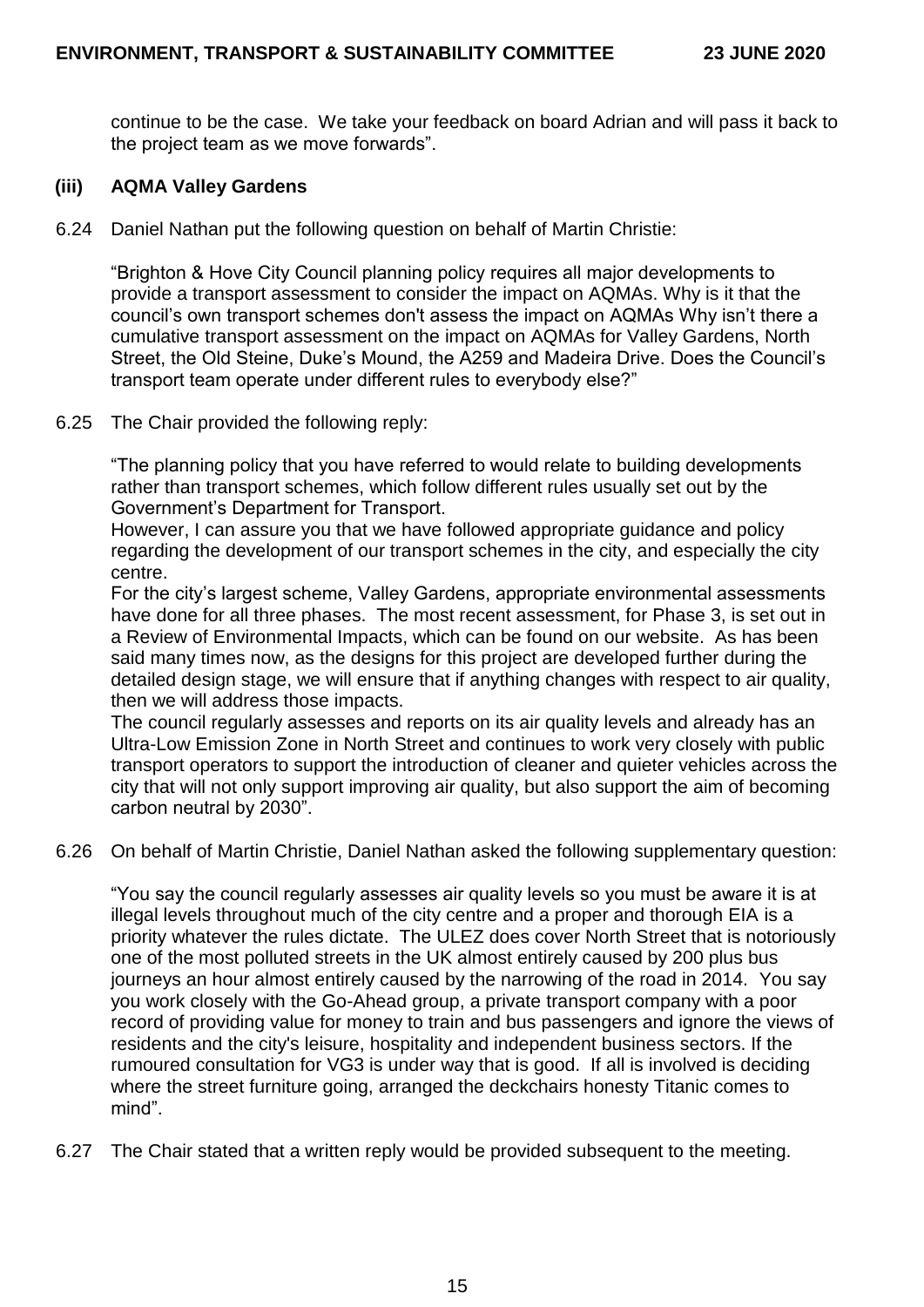#### **(iv) Madeira Drive Road Closure**

6.28 Ian Ross put the following question:

"The road closure on Madeira Drive has provided lots of additional safe space for walking and exercise and is always busy. We have used one local cafe (Jumble Rumble Golf Cafe) daily for the last 6 weeks and there is always a queue of customers. There is plenty of road parking on Marine Parade, which is always empty. Will the Chair consider extending the road closure for the rest of the year, since it provides crucial exercising space for local residents to use (whilst following social distancing) without the risk of road traffic accidents?"

6.29 The Chair provided the following reply:

"The closure of Madeira Drive was always taken as an urgent temporary measure to provide more walking and cycling for local residents. While this has been a big success it was always going to be reviewed as clearly, when businesses begin to open as that will have an effect on the closure. This is why the issue around reopening Madeira Drive is included in a later report at this committee meeting for a decision on the way forward".

### **(v) Walking and Cycling in Kemptown**

6.30 Martin Farley put the following question:

"The Lockdown since March 2020 has had a very negative impact on shops, bars, restaurants and other traders in Kemptown. The Government's Emergency Active Travel Fund requires the council to introduce swift and meaningful measures to make it safer for cyclists and pedestrians, to be implemented within 8 weeks. What proposals are being urgently developed to give local businesses a boost by allowing people to walk and cycle in Kemptown in a fully or partly pedestrianised environment so that people are attracted to the area, especially in the local shopping centres of St James Street and St George's Road?"

6.31 The Chair provided the following reply:

"I am delighted to say that urgent measures to widen the footway along St James Street have now been completed. They provide more space for people to move around on a busy shopping street and offer some opportunities for businesses. Reviewing the area, it is clear that many people use the very busy bus services that operate through St James Street and this has to be considered in any further decisions about this location. A further report about other temporary meaningful measures will be discussed later in today's agenda and a further update will be presented to this committee in September".

6.32 Martin Farley asked the following supplementary question:

"If the funding being provided by the emergency active travel fund requires action within eight weeks how does that waiting for the report make use of that funding?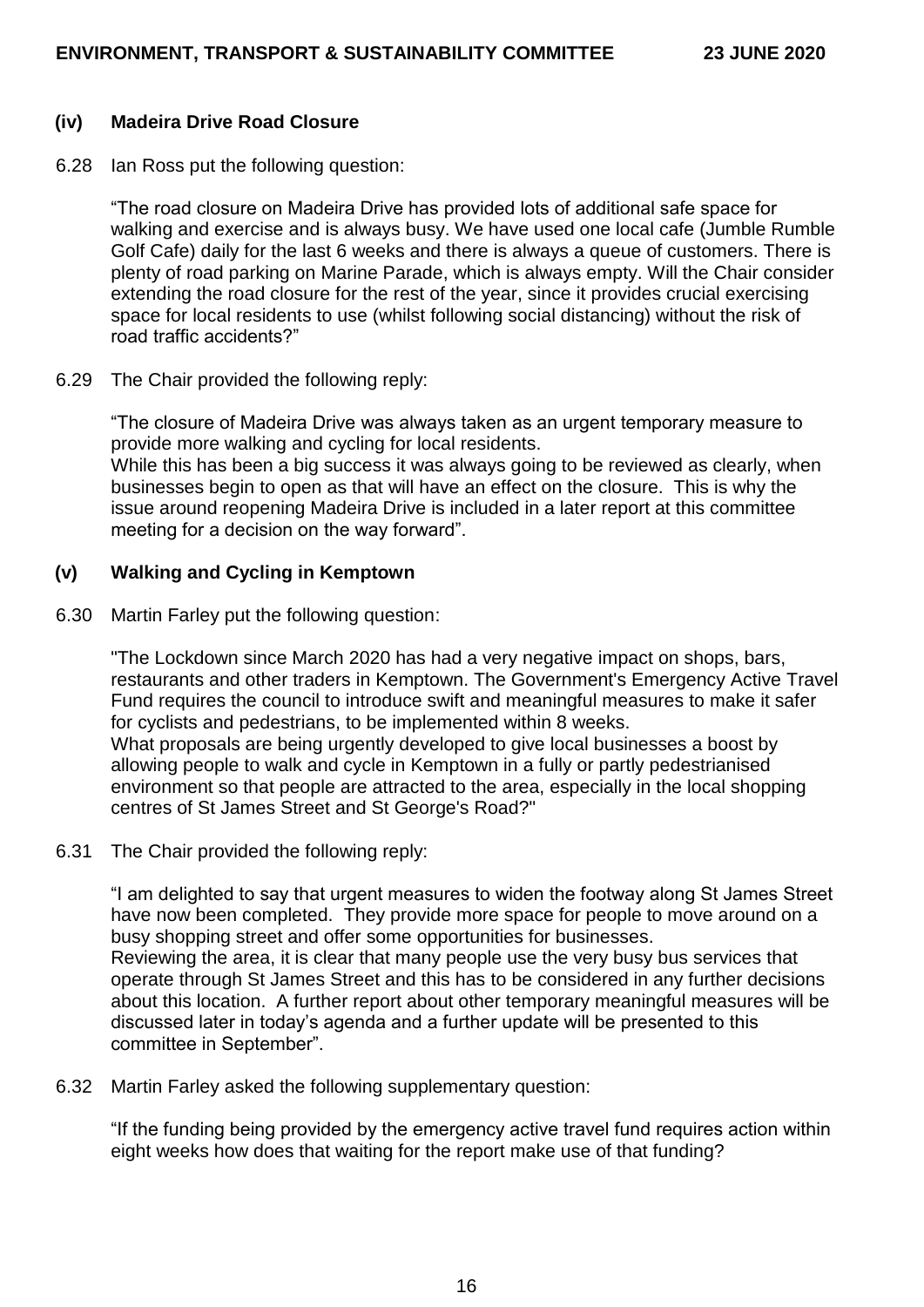#### 6.33 The following reply was provided on behalf of the Chair:

"Firstly, we don't actually have access to that funding yet Mr Farley. We have bid to government and we are waiting and hopefully will hear something by the end of the month. But we are going to be drawing up plans and a programme to look at parts of Kemptown to see what me can do to support business opening whether that is widening footways or cycling provision it is very much open and flexible at the moment".

#### **(vi) 20mph Limits**

6.34 Jonny Anstead put the following question:

"Low vehicle speeds are critical to safety, but also to enabling walking and cycling and independent movement for children. Under Covid that's more important than ever. In my neighbourhood the 20mph limit isn't observed or enforced. Freshfield Rd is dangerously fast and with no decent crossing my 11-year old finds it impossible to cross alone.

Sussex Police admit under FOI that they don't enforce the limit, having issued just 3 penalties since 2013 on 20mph roads. Their policy is for street design to encourage selfenforcement.

What measures is the council taking to create a low speed culture in Brighton & Hove?"

### 6.35 The Chair provided the following reply:

"In 2013 B&HCC (Brighton & Hove City Council) began a phased introduction of 20 mph speed limits across the City. As part of that work B&HCC worked closely with Sussex Police to ensure those roads that were selected met the relevant criteria and were selfenforcing with the introduction of additional 20 mph signs and road markings. Therefore, I can confirm that all 20mph streets are fully legally compliant under Traffic legislation to enable the Police to enforce these mandatory speed restrictions. I can also inform you that all road collisions are investigated in partnership with Sussex Police and in incidences where speed is a common causal factor in collisions the Council will explore options to introduce further physical measures to reduce speed. You may also be aware that during this period of lock down, although traffic numbers have greatly reduced nationally and locally, a consequence has been an increase in the average speeds of vehicles - which is of concern. In order to help tackle this issue I have asked Officers to introduce 10 new mobile vehicle activated speed warning signs that will be periodically moved to locations where we are aware of speeding issues. In addition, I share your concern that the 20 mph markings have over time become worn and less effective, I have therefore also asked Officers to begin repainting all the 20 mph markings across the city. As well as physical measures, B&HCC is a member of the Sussex Safer Road Partnership (SSRP) whose members include East and West Sussex County Councils, Sussex Police and Fire and Rescue services. The aim of the SSRP is to combine skills and resources to deliver education and marketing campaigns to improve road safety such as the Share the Road, Share the Responsibility campaign which focuses on encouraging all road users to use the road responsibly and within the law.

I will also be writing to Sussex Police regarding what further steps can be taken in terms of enforcement and further opportunities for joint working on education and promotion in relation to reducing vehicle speeds.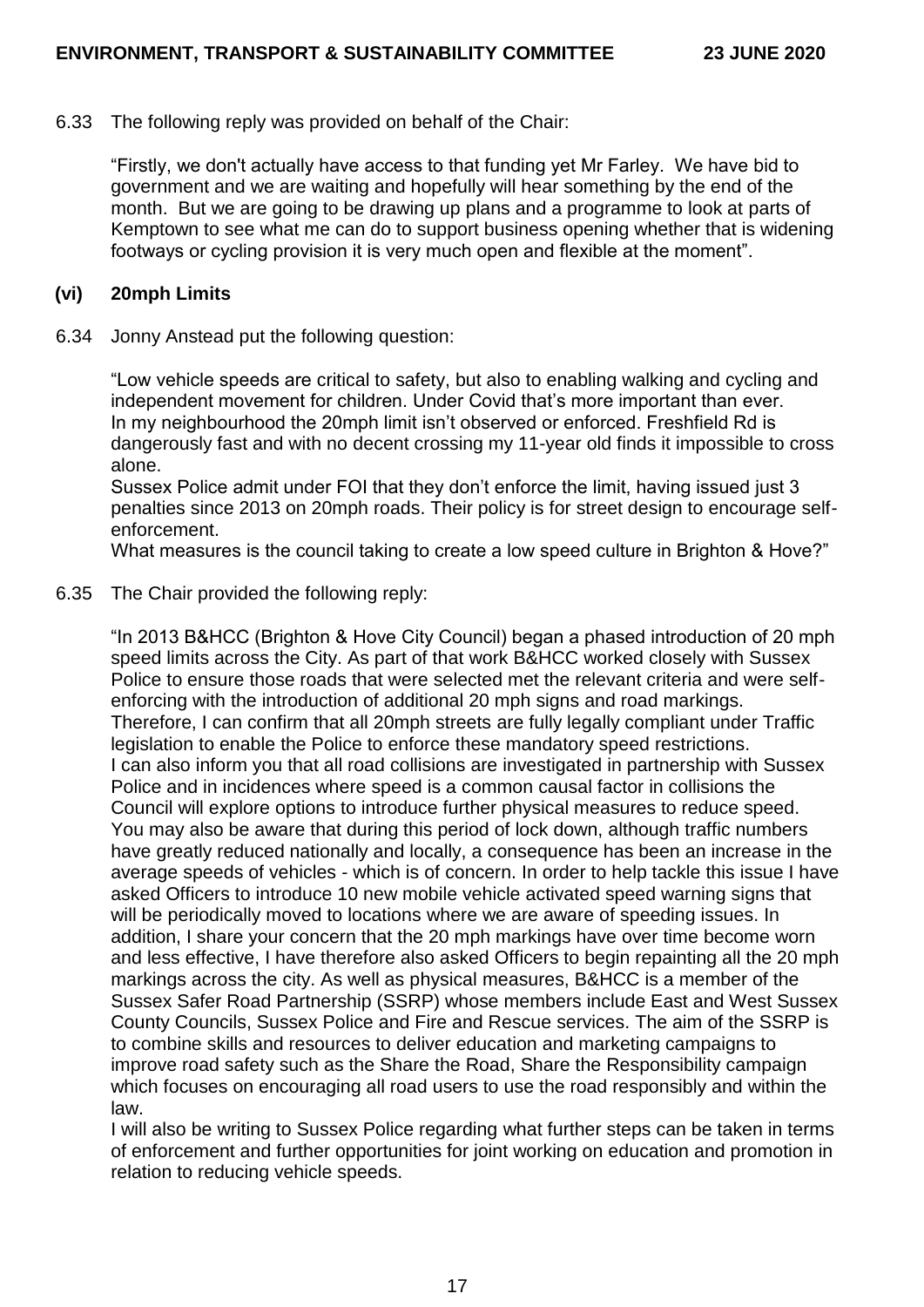In relation to your concern on speeding vehicles on Freshfield Road I will ask Officers to look into this and respond to you directly".

6.36 Jonny Anstead asked the following supplementary question:

"I mentioned an example of Freshfield Road where the 20mph limit is not complied with and many children need to cross to get to Saint Luke's and other local schools and other older residents across into the bus stop. The council committed to deal with the this back in late 2013 following a campaign by local residents, but nearly nothing has been done to make things safer. Can I ask for a new safer crossing and making sure the 20mph limit is adhered to whether as part of the emergency measures for Covid or otherwise?"

6.37 The following reply was provided on behalf of the Chair:

"Request for crossings do come to the ETS committee and we do look at the criteria and the priority and the issues that impact the need for a crossing such as accidents and vehicle speed. It is something we can look at and reassess. Freshfield Road is within the 20 miles an hour speed limit zone. I certainly will be taking this up with Sussex safer partnership and local traffic police. As the Chair pointed out all of the streets and all of the zones in the 20 miles an hour zone are legally compliant and should be enforceable by the police. I take the point about issue about the police and their own policy, but the designed traffic legislation it is legally enforceable we will be having that discussion to ensure that we are working jointly to ensure that speed limits are enforced".

## **(C) DEPUTATIONS**

### **(i) Low Traffic Neighbourhood**

- 6.38 The Committee received a Deputation requesting a pilot of a Low Traffic Neighbourhood in the Hanover area.
- 6.39 The Chair provided the following response:

"The introduction of Low Traffic Neighbourhoods in the city are an interesting development and I can see that they can provide real benefits in the city. The council has been developing an Interim Local Cycling and Walking Infrastructure Plan (LCWIP) that has been developed in response to the impact on the city from the pandemic and we will be discussing this in a specific Report later on this evening. This plan identifies the strategic walking and cycling routes and has begun to develop routes in the city and refers to Low Traffic Neighbourhoods as a possible complementary measure to support these. This plan will lead onto a full LCWIP that will be subject to consultation in the. and we will need to look very closely at how we can review residential areas in the city to see whether low traffic neighbourhoods could work and where we can achieve maximum benefit by reducing through traffic, and therefore help link areas and also create pleasant walking and cycling routes away from major roads at limited cost".

6.40 Councillor West thanked residents for making their deputation and noted that his Group had formally submitted a proposal on the matter later in the agenda that he hoped would gain support and be taken forward.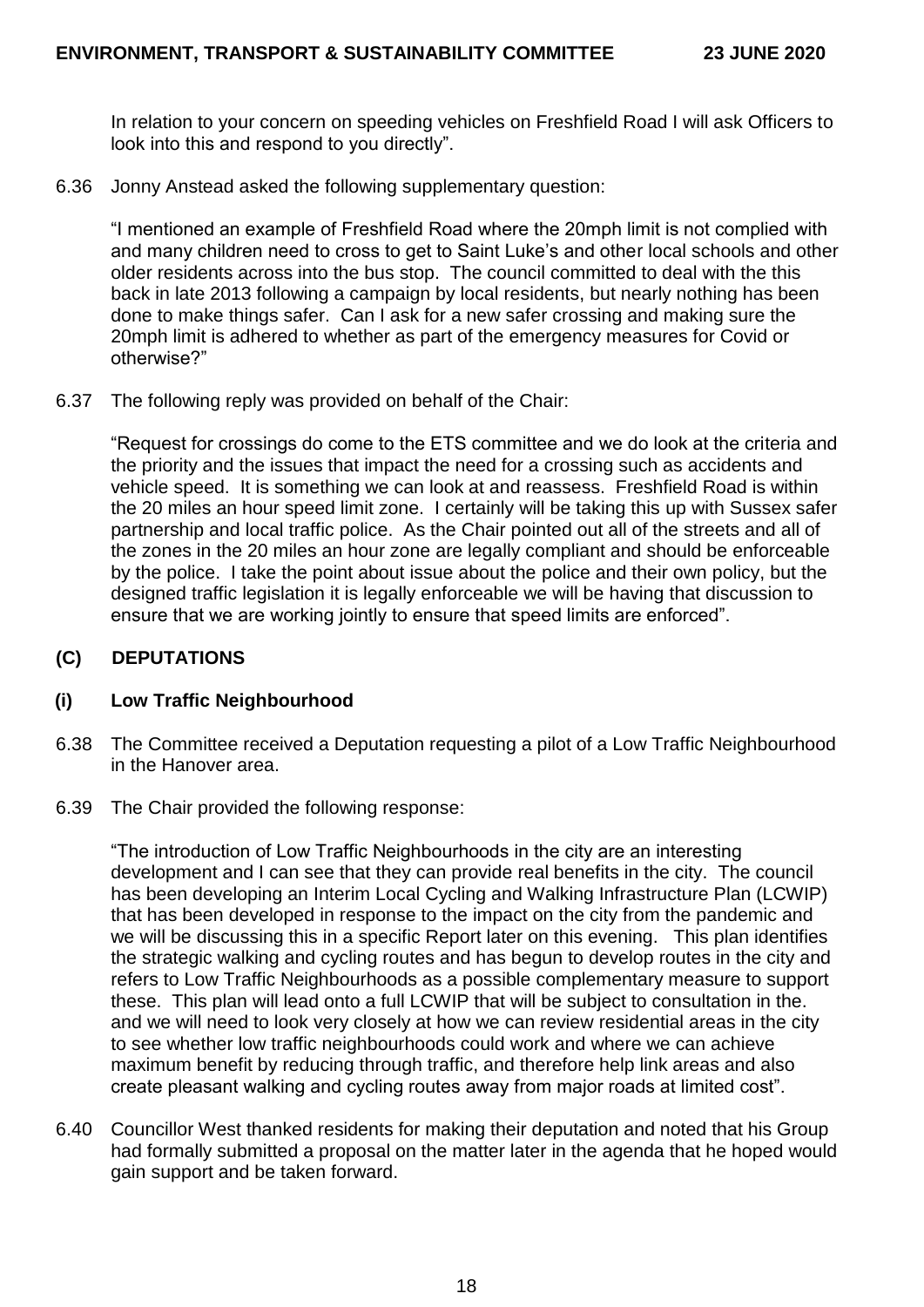- 6.41 Councillor Wares stated that he did not believe the committee needed to wait for the outcome of the amendment. Councillor Wares stated that the residents had made their views clear and the committee should be supportive of that. Councillor Wares added that there would be a benefit to understanding the impact of these types of measures in beyond the Covid transport measures undertaken.
- 6.42 Councillor Wares moved a motion to request an officer report on the matters detailed in the deputation.
- 6.43 Councillor West formally seconded the motion.
- 6.44 The Chair put the motion to the vote that was agreed.
- 6.45 **RESOLVED-** That the Committee receive an officer report responding to the matters raised within the Deputation.

#### **(ii) Francis Street Safety issues**

- 6.46 The Chair stated that due to the similarity in topics, the question submitted by Councillor Shanks and the deputation would be taken together and a joint response issued.
- 6.47 Councillor Shanks read the following question:

"In June 2017 the issue of Francis Street was discussed at ETS. The issues followed the development of the Open Market by Hyde Housing including blocks of flats on Francis Street. The Barrows and Corola Court flats. The following improvements were agreed.

"A -a raised entry treatment at the entry to Francis Street from Ditchling Road to improve the pedestrian route and reduce excessive driver speeds

B -changes to the amount and provision of tactile paving at the junctions of London Road and Ditchling Road with Francis Street;

C -an Access Only restriction so that no driver can pass from one end of the street to the other without having a legitimate purpose to be in the street;

D -using planters, maintained by residents, to help 'green' the street and help protect pedestrian areas outside homes;

E -a change in parking controls to a restricted zone where there is no loading and no waiting except in signed bays;

F -additional bollards on the southern side of Francis Street near Ditchling Road and at its iunction with London Road to protect pedestrian movements;

G -the slight relocation and replacement of damaged street lighting column;

H -removal of redundant road markings at the junction of Francis Street/London Road; and

I -a left turn ban (except for cyclists) sign from London Road into Francis Street."

None of this has been done. When I became a councillor, I contacted both Hyde and council officers and after some discussion as to where the drawings were, I felt something would happen. However, nothing has, hence my current question. Will the council listen to residents ad implement the agreed proposals above, and review the possibility of blocking the end of the street including modal filters so it cannot be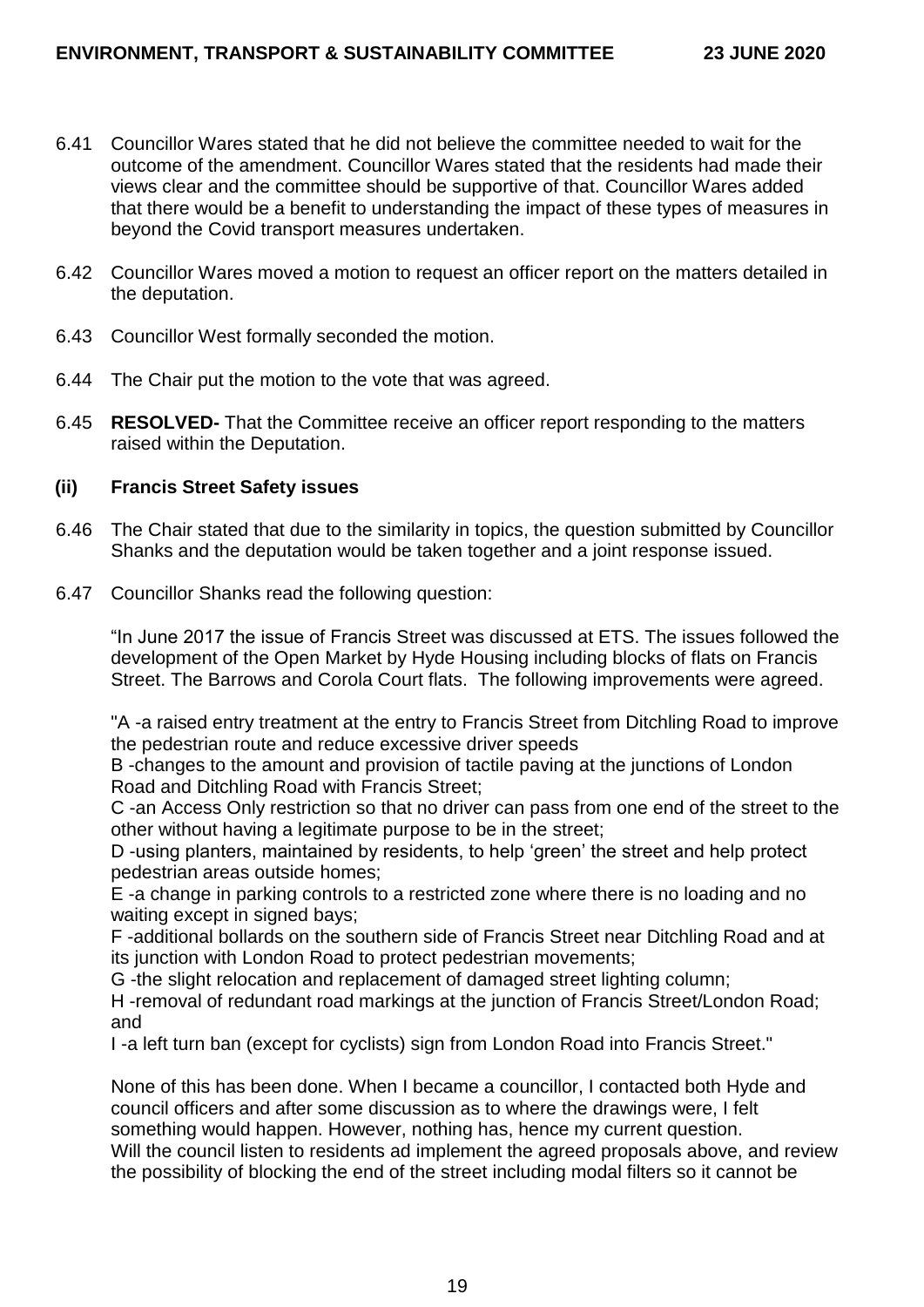used as a rat run and will improve the street for residents who have no outside space in their flats. This would be in line with the LCWIP proposals to improve walking and cycling in the city and in line with e Covid 19 transport response".

- 6.48 The Committee considered a deputation requesting that the previously agreed safety measures for Francis Street be implemented as a matter of urgency.
- 6.49 The Chair provided the following joint response:

"Thank you for presenting your deputation today and also for your question Councillor Shanks. I can fully understand your concerns about the safety of people using the street and you're your disappointment that these measures have not been completed since being agreed by committee. I therefore must apologise that they have taken so long to be delivered. A lot of work has been done jointly with Hyde's engineers on finalising the designs and drawings, but I do accept that this has taken far longer than expected on this occasion.

More recently, the officer who was leading this work has left the council and this has regrettably added more delay, which we need to address. Officers are now reviewing how we can reallocate our resources to deliver these measures, given the much more recent need to also prioritise our Covid-19 recovery programme, which we had not planned for.

Officers have advised me that they will be reviewing what is needed within the next few weeks, as they need to plan it around staff availability and other works. Once this has been confirmed, I will ensure that we communicate to everybody what will be happening and when it will happen in order that we can finally create a more liveable and people-friendly environment in this busy part of the city.

I have noted the suggestion about blocking the street to traffic, but this is unlikely to be possible as residents and the Open Market traders will still need to reach their properties as it is the main access for them, and CityClean will also need to empty bins too. This is why the agreed measures also include an Access Only restriction to reduce the use of the street by through traffic".

- 6.50 Councillor West stated that this was not the first occasion where the committee had agreed a course of action and it had not been implemented by officers. Councillor West stated that considerable problems had been caused by the redevelopment of the market with no mitigating measures for residents and a more thorough solution was required than additional signage as the matter had become a considerable safety concern.
- 6.51 Councillor Wares stated that it was very unfair on residents for the committee to agree a course of action in response to their considerable concerns and that action not be undertaken. Councillor Wares stated that the matter must now be treated as a priority action by officers.
- 6.52 **RESOLVED-** That the Committee note the Deputation.

### **(iii) Seafront Signage**

6.53 The Committee considered a deputation that requested the installation of No Cycling signage on the on the Lower Promenade between the Peace Statue and the ramp by the Artists' Quarter to ensure social distancing was adhered to.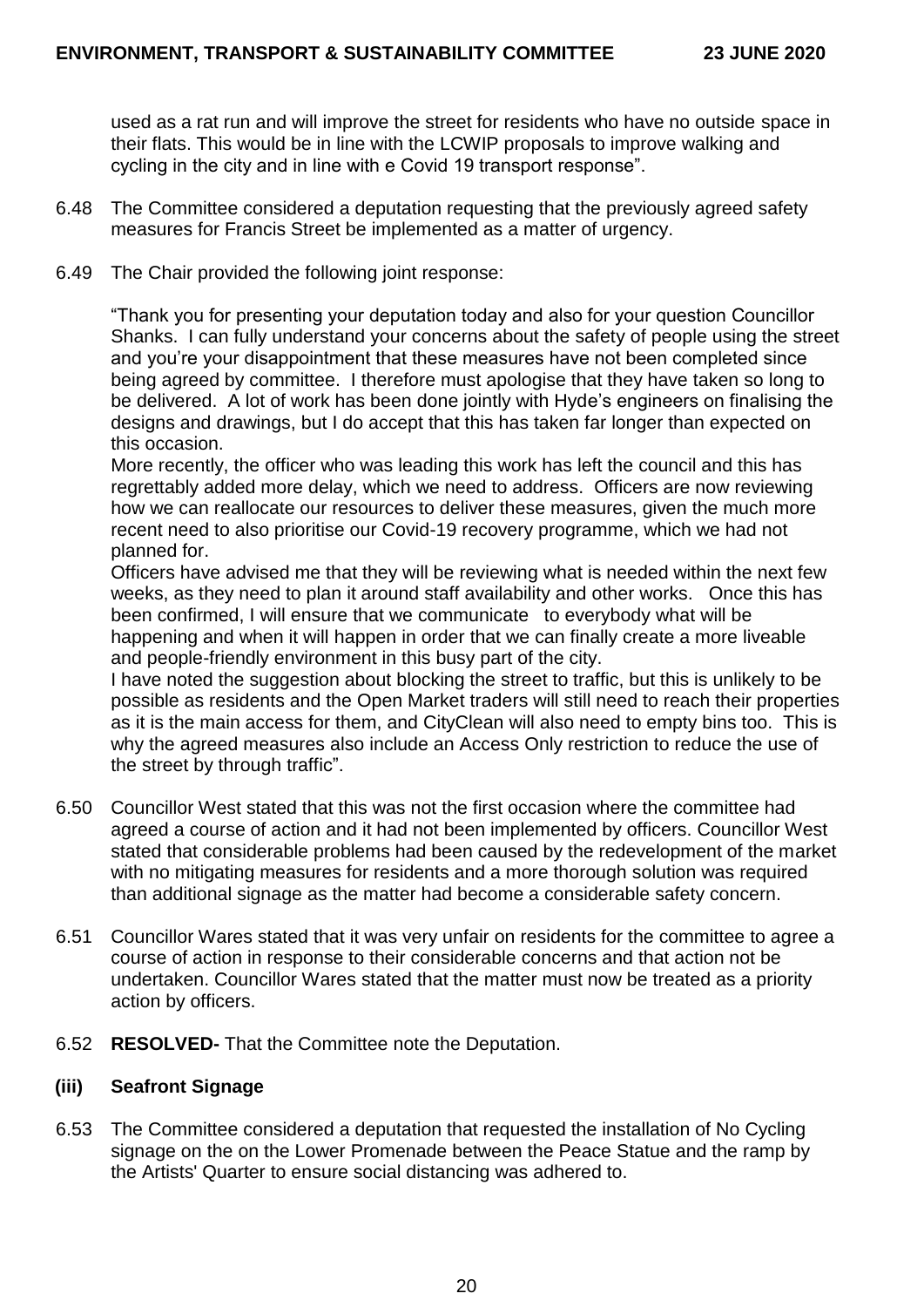6.54 The Chair provided the following response:

"The council has installed a series of additional signage along the seafront, including the lower promenade since the start of lockdown and more residents and visitors have chosen to walk and cycle. This has included mobile variable message signs, high impact floor signage, stencilling and banners to promote safe physical distancing as well as to encourage cyclists and pedestrians to share the responsibility and approach to road safety in shared public spaces. Additional signage is still being installed at various locations and a full review is planned as part of the implementation of the proposed A259 cycle route improvements, subject to approval at this committee. The scope of the review will also include the lower promenade across Brighton and Hove seafront and so thank you for sharing your views which will be considered thoroughly as part of this process".

- 6.55 Councillor Lloyd stated his agreement with the comments made in the deputation adding that even before the pandemic, the area was inappropriate as a shared cycle and pedestrian space.
- 6.56 **RESOLVED-** That the Committee note the deputation.

#### **7 MEMBER INVOLVEMENT**

### **(B) WRITTEN QUESTIONS**

#### **(i) 20mph Limits**

7.1 Councillor Davis put the following question:

"The 20mph speed limit has been an emotive subject but nobody can deny that slower moving vehicles lead to less serious injuries and a safer environment for pedestrians and cyclists.

This month TFL have introduced a blanket 20mph speed limit to their central streets alongside and an enforcement team to further enhance city centres and so my question is, would this administration consider following suit and rolling out a city wide 20mph speed limit?"

7.2 The Chair provided the following reply:

"As you are aware there is already a comprehensive city-wide network of 20 mph speed limits of streets across the City and concentrated more so in the centre. And as you point out 20mph speed limits enhance the public safety for all pedestrians, those with mobility and sensory impairments, cyclists and other users of the streets. Our current focus is on delivering the agreed COVID 19 action plan. The action plan will be under constant review and your suggestion to introduce a blanket 20mph speed limit has been noted for consideration as part of this process".

7.3 Councillor Davis asked the following supplementary question: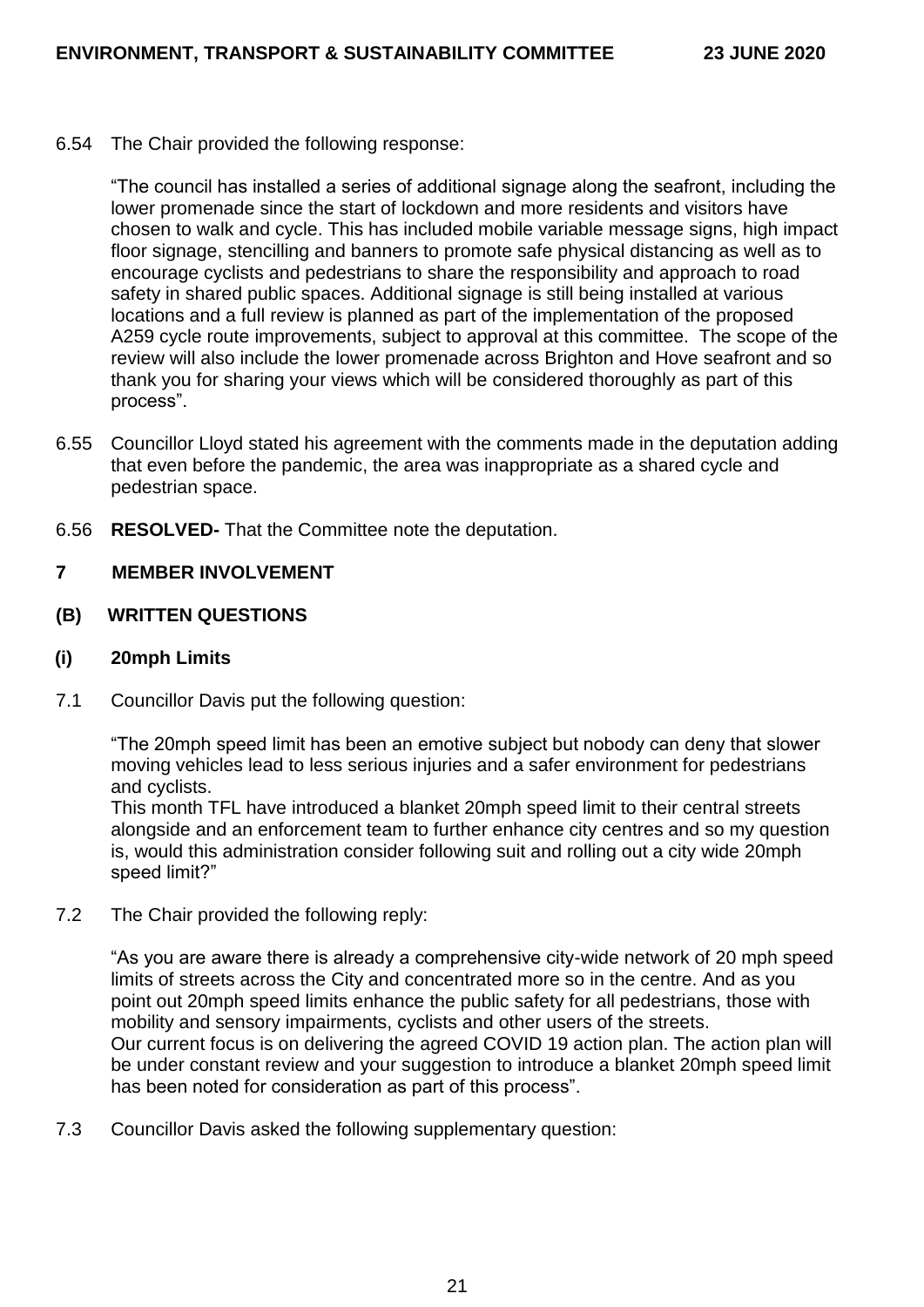"I feel more than ever we need to encourage our residents to choose active travel over vehicles and we need to protect them as well. And hopefully as we have seen some recovery from this pandemic, we need to harness this moment and use as an opportunity to further cement our commitment to protect the health and the well-being of our city. This committee gave is overwhelming support to a report into a car free city centre and a carbon neutral environment and that will only be positive to this endeavour. If you are unfortunate to fall from the first floor of a building you would hit the ground at roughly 19mph. If you bear in mind most vehicles tend to travel close to or slight over the speed limit to achieve 30mph you would have to fall from the fourth floor. The next time you are in a building high enough I would like you to examine the differences to give you a real idea of what I am saying. Pedestrians hit at 20 mph have a 90 per cent chance of living and at 30mph a 90 per cent chance of dying. Boroughs across London, and I know TfL is different, but they have speed detection. The limit is legally enforceable".

7.4 The following reply was provided on behalf of the Chair:

"I think with a very small exception, the majority of streets not only in the city centre but quite few residential areas are 20 miles per hour. In response to one of the earlier questions I did also point out all the streets where 20 miles per hour operates or other speed limits are all legally enforceable. We do rely upon the police to enforce speed limits in the city.

The chair has already acknowledged that I would be writing to the local police the local Brighton police force as well as the Sussex safer road partnerships to see if we can do a bit more to jointly enforce speed limits. It isn't about just layouts it is about the legislative powers around speed limits and the traffic regulation orders that also cover that. So, the speedily limits are enforceable. There is a small exception that does not actually apply so some of the busy bus routes might be 30 miles per hour but the majority are already 20 miles per hour and in the you make the point that this will be again looked at as part of the car free city centre and the ultra-low Emission Zone reports that we will look at what other measures can be brought forward".

### **(ii) Cityclean Modernisation Programme**

7.5 Councillor Wares put the following question:

"As it has not been included on today's agenda, come September it will be 8 months since this Committee has been updated on Cityclean's modernisation programme. The Administration recently entered into a secret deal with the unions and next month will the end of the two years we were told it would take to fix Cityclean. Clearly, the Administration are nowhere near fixing the problems and it seems are now reluctant to report to this Committee. Please would the Chair confirm that a comprehensive update report will be bought to 29th September 2020 ETS Committee for Members to scrutinise and question in a format as described in the Chair's letter dated 1st June 2020 to me".

7.6 The Chair provided the following reply:

"I can confirm that a report on the City Environment Modernisation Programme will be presented to Committee on 29 September in the format described in the letter. This will include: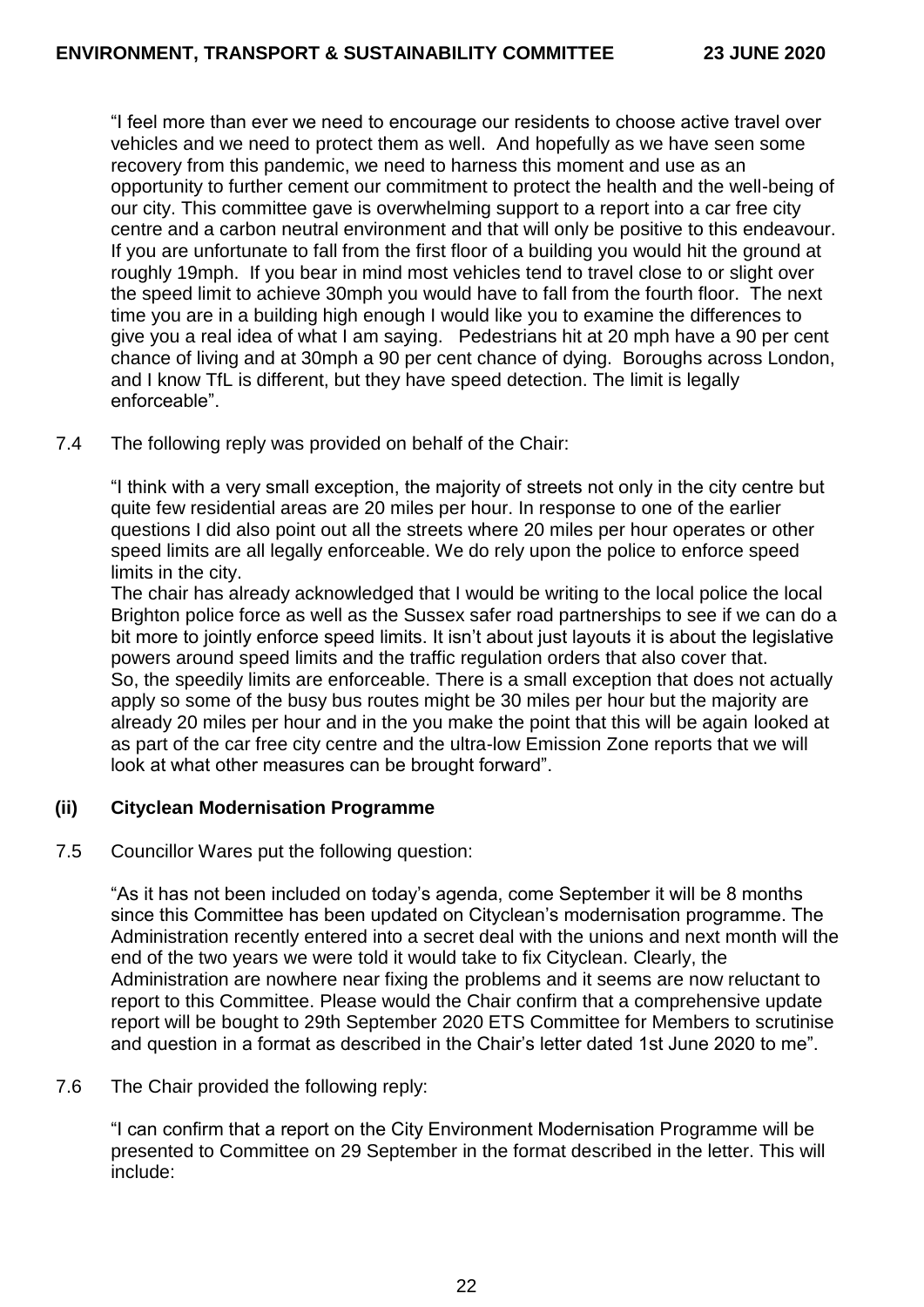- Being clear on which projects form part of the Modernisation Programme as opposed to those activities that are business-as-usual
- Reviewing the project timescales for each relevant project in order to provide a percentage completion rate
- Providing a RAG status to the projects
- Highlighting key risks and dependencies

As has been reported to previous Committees, at the start of the Modernisation Programme, the scale of the challenge was unknown – we didn't know what we didn't know. As the work has progressed, further issues and improvements have been added to the Programme, and it is therefore fair to say we are not near the completion of what was initially described as a two-year programme. The improvements to reporting I described earlier will provide Members with a better indication of where modernisation is going.

It should be noted that over the last couple of months, progress has been significantly affected by the service's response to the Covid-19 pandemic. Project Officers were deployed to support the frontline delivery of services. As a result, much project work had to be deprioritised. Now colleagues have returned to work, Project Officers, in the main, have returned to their substantive duties".

7.7 Councillor Wares asked the following supplementary question:

"Thank you very much Chair, I am very grateful for that commitment and I am sure that colleagues look forward to that report.

In your answer you said you didn't know what you didn't know. Do you not agree with me that the administration should know what is going on in all its departments?"

7.8 The following reply was provided on behalf of the Chair:

"Certainly, as officers we will always endeavour ensure both the administration and other parties are kept briefed and as the chair has said we will be bringing an update to the future committee on the modernisation programme.

I would also add if any Members want briefings on particular items, they are always able to request those, and we would be happy to support them with that".

### **(iii) Graffiti Strategy**

7.9 Councillor Wares put the following question:

"The graffiti strategy much lauded by the Administration was on the postponed 17th March 2020 agenda for Committee to consider. Since then it appears to have fallen off the radar, yet our city remains graffiti hell for our residents and visitors. Please could the Chair advise if the Administration's graffiti strategy has now been shelved".

7.10 The Chair provided the following reply:

The Graffiti Reduction Strategy itself was agreed by Environment, Transport & Sustainability Committee in November 2018. Since then, an action plan has been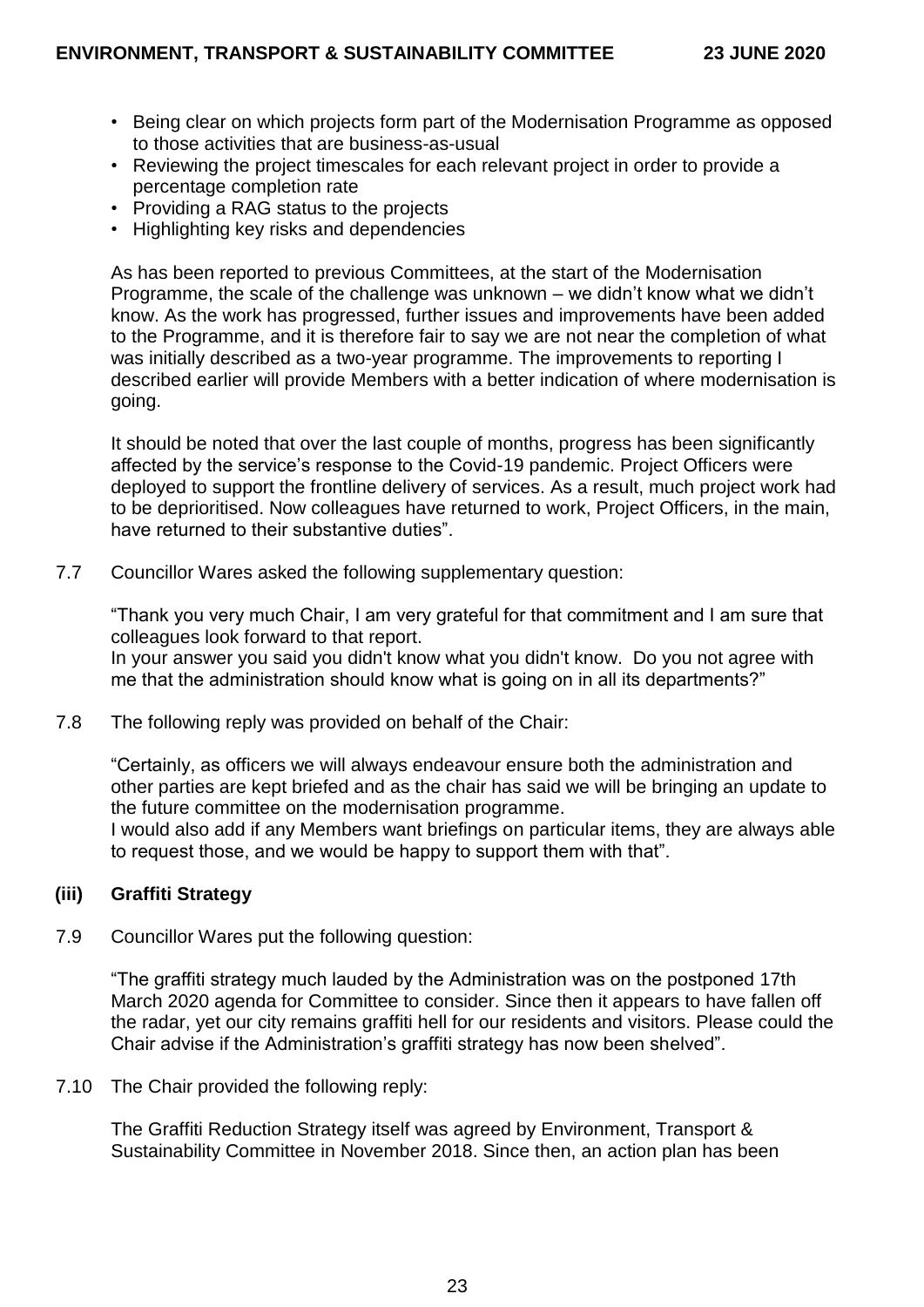developed and activities within it, delivered. This continues and the Strategy has not been shelved.

At March 2020 ETS Committee, officers were due to present the outcomes of a consultation regarding a new enforcement process requiring property owners to remove graffiti within an agreed timeframe. This will be presented to ETS Committee in 29 September 2020.

Although delivery has been affected by the services' Covid-19 response, progress in recent months includes:

- Refreshing the action plan, including adding in new activities and providing progress updates
- Increasing the resources to deal with graffiti including a new jet washer, a new van and another graffiti removal operative
- Increasing the number of Environmental Enforcement Officers to patrol the city; four Fixed Penalty Notices have been issued; two are proceeding to prosecution for nonpayment
- Identifying further options for anti-graffiti coating
- Trialling a graffiti removal spray for volunteers to use

We are also working on a media campaign and planning a community clean-up day. This will be targeted to a specific area of the city, involving council staff, businesses and residents. If this model is successful, we will extend this model to other areas".

## **(iv) Old Shoreham Road temporary cycle lanes**

7.11 Councillor Wares put the following question:

"The temporary cycle lanes in Old Shoreham Road have been in place since around the 11th May and have been much publicised. As of today, the cycle lanes would have been in use for six weeks. Please could the Chair provide daily usage data for each of the east and west bound lanes between Sackville Road and Hangleton Lane".

7.12 The Chair provided the following reply:

"The temporary cycle lane on Old Shoreham Road has been introduced as part of the range of measures to provide Active Travel choices during the Covid19 pandemic. I can assure you that Officers will be introducing cycle counters on the new temporary section of the cycle lane in the coming weeks. I can also inform you that there are existing cycle counters that currently monitor the eastern end of the Old Shoreham Cycle route which will also help provide an overall picture of cycle levels and improved connectivity between the new temporary lane to the west and the old existing lane to the east. Officers will also be undertaking work to monitor all new temporary measures as part of the requirements to the funding the Council has received from central Government for introducing temporary active travel measures in light of the Covid crisis".

7.13 Councillor Wares asked the following supplementary question:

"Off of the back of what you have said, am I right in saying since this was introduced and it was very welcome and needed and all the rest of it, the reality is as a council we have absolutely no idea how much it is being used? How traffic has changed or is there an idea how many cyclists are taken to using the space? Is that the bottom line to the answer you just gave me?"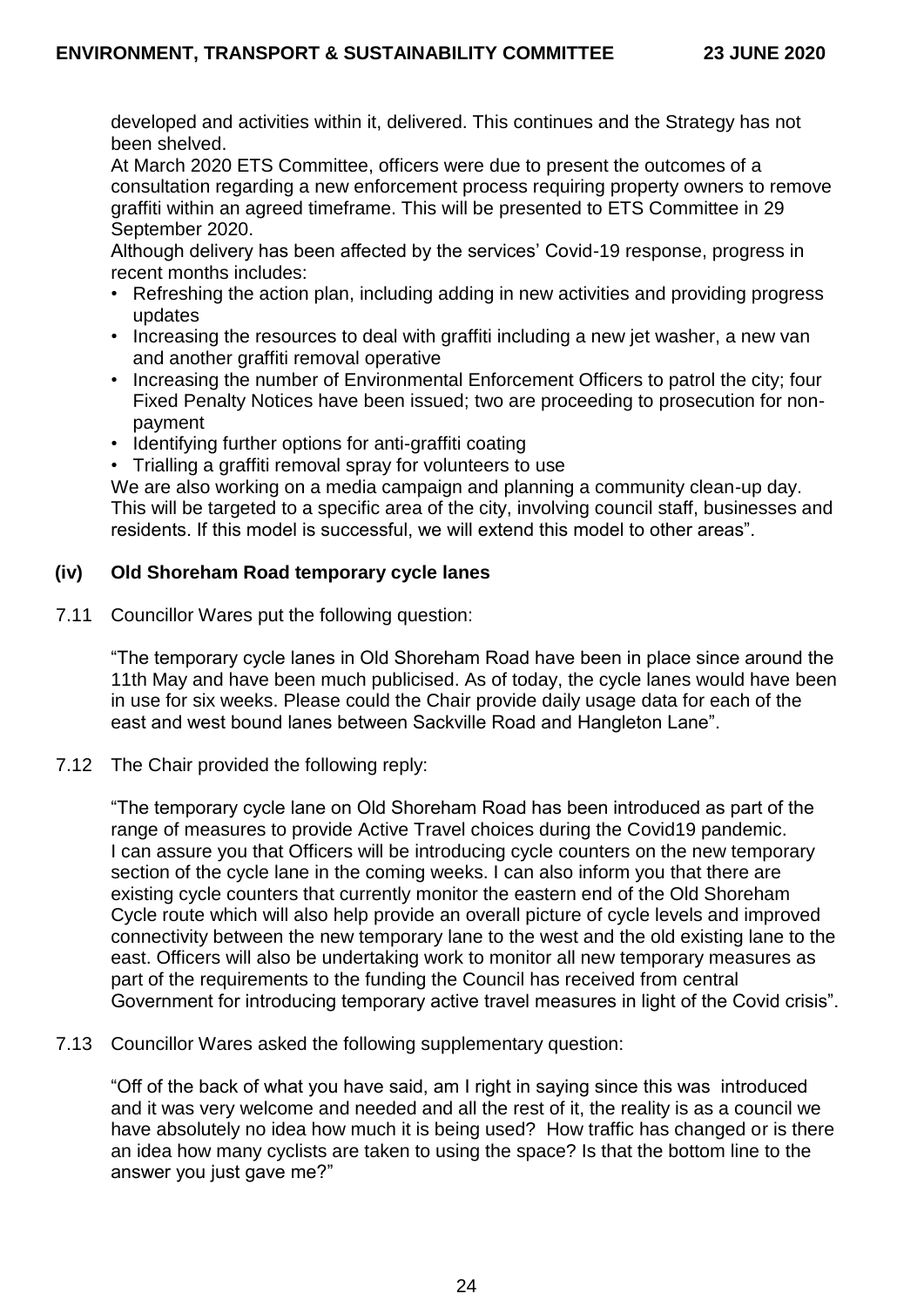7.14 The following reply was provided on behalf of the Chair:

"As the Chair responded to the question Councillor Wares, we do have existing counters on the east end of the cycle lane at the Bhasvic to The Drive So at the moment we are currently looking at figures and we will be looking to supplement that with new counters on the west end. Currently officers have been dealing with the other Covid 19 measures and putting together bids for the emergency fund so we are quite busy, and we are reviewing the current data and will be able to report that back to next committee to you".

### **(v) Refuse collections**

7.15 Councillor Wares put the following question:

"We have two refuse rounds in Patcham and Hollingbury that constantly give rise to complaints. They include parts of Cuckmere Way and surrounding streets, Ladies Mile Road, Windmill View and all of the Mackie Park estate. These routes have been a problem for many years and have not improved during the last two years of Cityclean's modernisation. Please could the Chair confirm precisely what the problems are, what is being done to fix them and when those solutions will be delivered. Please could the Chair confirm to residents when a missed collection will be a rare exception as opposed to a weekly norm".

7.16 The Chair provided the following reply:

"The issues in Patcham and Hollingbury are caused by multiple factors, including vehicle issues, staff shortages and service disruption in other parts of the city.

In recent weeks, the service has been impacted by

- A large number of temporary staff (due to Covid 19); each time there is a change the crew has to learn new rounds which can cause delays
- The need to social distance as fewer people can be in the truck, which can cause delays
- Large volumes of domestic waste arising from lockdown meaning the crews must tip more frequently causing further delays

In the short term, as our staff start to return to work, we will be keeping on some of the temporary staff to help with catch up where needed

For the longer term the Modernisation Programme has been established to address these issues. In particular:

- investing in several new trucks to reduce the instance of vehicle breakdowns and all the associated issues. The number of vehicles off the road is already decreasing and this is having a positive impact on collections.
- reviewing current round structures and reconfiguring them to ensure operational health and safety, ensure the fair distribution of work, improve service delivery, increase recycling rates and become flexible to adapt to potential forthcoming legislative changes.
- improving the real-time information flow, including reports of missed work, through investing in technology across all parts of the service".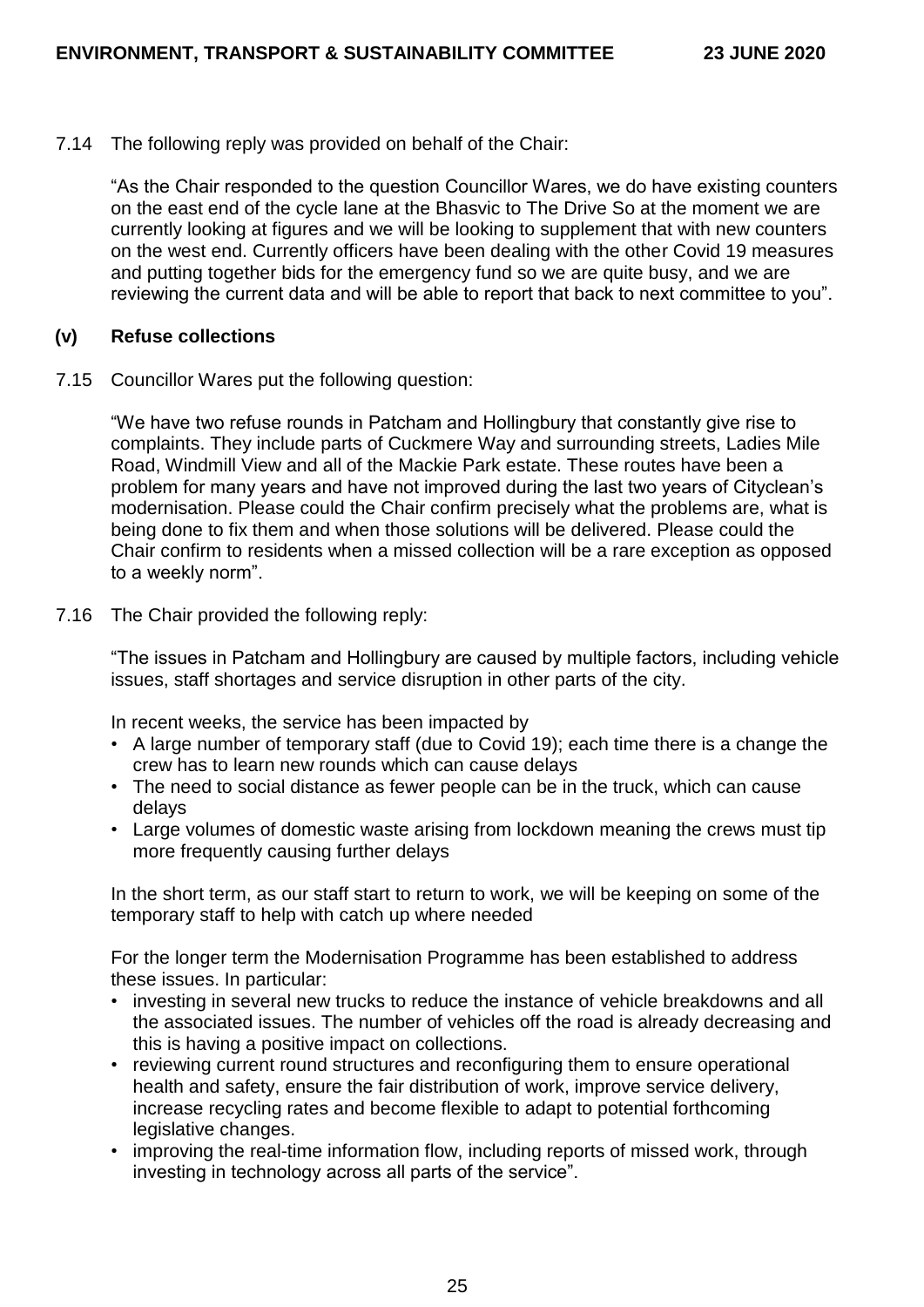7.17 Councillor Wares asked the following supplementary question:

"The reason why these areas are badly effected is because of the two rounds that they are actually on. Those rounds need restructuring urgently. We are not going to get back to somewhere we can have a regular and safe collection service, one that we know when we put the bins out, they will be taken away until those rounds are restructured. We all know that is the case we would really like to see something move forward on that and I hope you will be able to advise that somebody will make it a priority to look at these rounds, particularly in those two areas".

7.18 The following reply was provided on behalf of the Chair:

"Yes, absolutely we are actually looking at Hollingbury and Patcham and a couple of other pockets in the city right at the moment there are areas where at the end of the week because of the delays things fall off the end and it is the same roads that unfortunately get missed over and over again. I can only apologise to the residents. The key to it is the extra temporary crew and we are building new rounds now. Although I do appreciate it is not just to do with Covid 19. It is long standing problems and what we really need to do is a fundamental restructure across the totality and a very big piece of work the first step of which to get to that is new technology. We are moving ahead with that and we will be able to keep updating you and we realise we need to put the people in place for those residents who keep having their collections missed".

#### **(vi) Carbon Neutral 2020**

7.19 Councillor Wares put the following question:

"The Administration at ETS frequently refers to initiatives that are helping towards the council being carbon neutral by 2030. However, we have no idea what the starting position is, what level of reduction an initiative provides (and how sustainable it is) and thus there is no means by which to track progress. Would the Chair agree to bringing a six-monthly report to ETS that details how carbon neutrality is being delivered through initiatives and allows Members and the public to see progress. Otherwise we just have meaningless noise and rhetoric that has no way of being substantiated".

7.20 The Chair provided the following reply:

"I am happy to confirm that a new carbon neutral KPI has been developed for 2020/21 onwards, which P&R committee on 8th October will be asked to agree. This will monitor not only carbon dioxide emissions but also other greenhouse gases and will set the city a challenging science-based target of cutting emissions by 12.7% every year (from a 2017 baseline) to meet our 2030 carbon neutral target.

This will replace our current KPI which measures carbon dioxide emissions and is aligned to previous targets to 2050.

I agree that regular monitoring reports to Committee should be an important feature of the Carbon Neutral Plan to ensure that members and the public can see progress. And I am pleased that we are making some progress, we have the Interim Covid-19 Response Local Cycling & Walking Infrastructure Plan on the agenda today. I am also happy to feedback that last week Housing Committee approved a programme of up to 1,000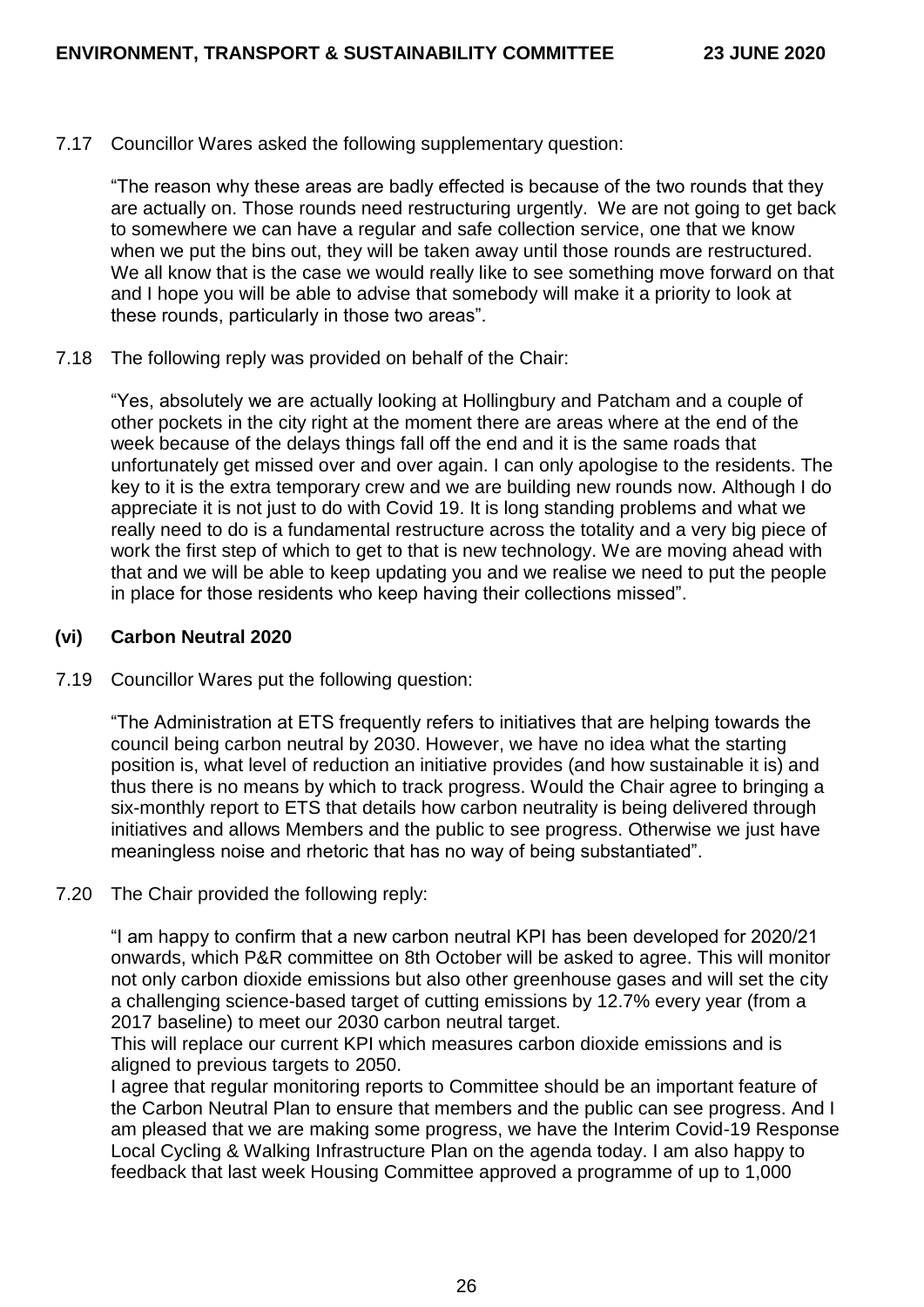domestic solar PV array installations by 2023, with plans to increase this to 2,500 by 2026.

However, this is just a start, and we need to continue to challenge ourselves to do more. We will need to focus on scale, transformation and acceleration – 'business as usual' will not be enough. We also need to use the window of opportunity when we move into the Covid recovery phase to try and accelerate action to address the climate and nature crises.

The Carbon Neutral 2030 programme is overseen by a cross-party Member Working Group, which receives updates on projects in delivery and new initiatives in the pipeline. This group, along with other member working groups, has not been meeting since March due to the prioritisation of covid-19 response work pandemic, but I am pleased to report that we will start meeting again later this week".

7.21 Councillor Wares asked the following supplementary question:

"Thank you very much Chair for that answer. My question was directed towards ETS agreed initiatives and it was whether or not you would agree to bring in a report on a six monthly basis to this committee so we can see what initiatives we are talking about and agreeing and how we think they should be implemented and working. That was the basis of the question".

7.22 The following reply was provided on behalf of the Chair:

"As the Chair said, the regular monitoring report to this committee should be a feature of how we deliver the carbon neutral programme particularly where decisions are required. So, where they are the function of ETS we absolutely will be bringing reports. The working group starting up again next week and that is something we can take back to the cross-party working group too".

### **(vii) Licensing Fees & Charges**

7.23 Councillor Wares put the following question:

"By reference to the reported decision of West Sussex County Council to waive licensing fees this year for cafes and restaurants and the like, perhaps such as pubs, to have tables and chairs on the pavement, would the Chair advise if she would support Brighton and Hove doing the same. Premises still have to apply for licences and officers need to agree but it would help many of our businesses as they recover from the pandemic".

### 7.24 The Chair provided the following reply:

"As I'm sure you can appreciate the Council has acted swiftly to respond to the Government's call to implement Emergency Active Travel Measures including Cycling and Walking Infrastructure that will also serve a dual purpose of supporting business opening through the gains in social distancing on pavements by temporarily reallocating road space to footways.

We will also be exploring further potential measures through the Safer High Streets programme to consider other measures to support businesses and the wider local economy. Whilst there is a significant income generation for management of outside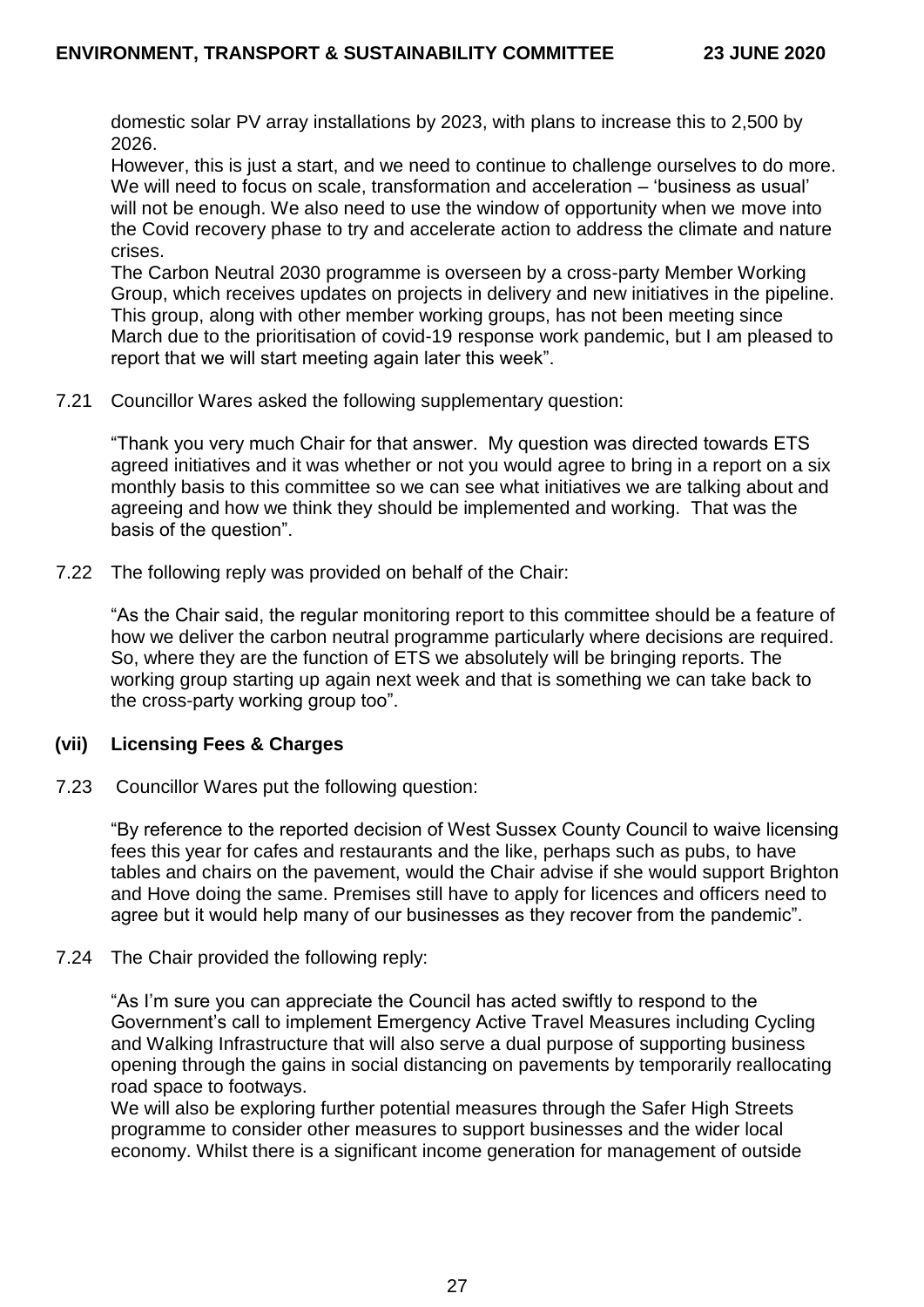seating and A-boards that supports wider Council services, we will be considering the potential and impacts associated with waiving licensing fees this year".

7.25 Councillor Wares asked the following supplementary question:

"Can you advise me when the decision to waive those fees will be announced?"

7.26 The following reply was provided on behalf of the Chair:

"In terms of supporting businesses with the need to be able to spread out on pavements we have been discussing that with the sector, particularly in anticipation of the hospitality sector opening up at the beginning of July. We have provided the sector with opportunities to approach us with their proposals.

So, we will consider the fees issue as part of those proposals as they come forward. I think for each business they will have different requirements".

#### **(viii) Potholes on Carden Hill**

7.27 Councillor Wares put the following question:

"Potholes on Carden Hill have been reported for months by councillors and residents. There are literally dozens of holes, some big and deep. The council is aware because most now have a white square sprayed around them. However, this is a main bus route and is becoming even more dangerous with vehicles swerving to miss the craters. At least the white paint helps highlight where they are, but please could the Chair ask highways officers to increase the priority for repairs before there is a nasty accident".

7.28 The Chair provided the following reply:

"There has been a scheme in place since early April to repair the Potholes on Carden Hill, hence the paint marks, however it has proved to be a difficult location to work on due to it being on a busy bus route and the amount of parked cars that during lockdown we have been unable to move.

This requires that we will need to temporarily remove a considerable length of parking in this the road. We are hoping that within a few weeks' lockdown restrictions will be further lifted enabling our contractors to safely access and complete our works, however we are continuing to monitor the situation and the state of the defects".

7.29 Councillor Wares asked the following supplementary question:

"Please can you got on and get it fixed rather than it would appearing to be sort of a kick it down the road can answer which with respect I felt I got then".

7.30 The following reply was provided on behalf of the Chair:

"To give assurances to Councillor Wares I will be speaking to the contract manager tomorrow to make sure that work is expedited, and I hope to have rough type timescales when that work will be carried out. You should hear from me by the end of the week."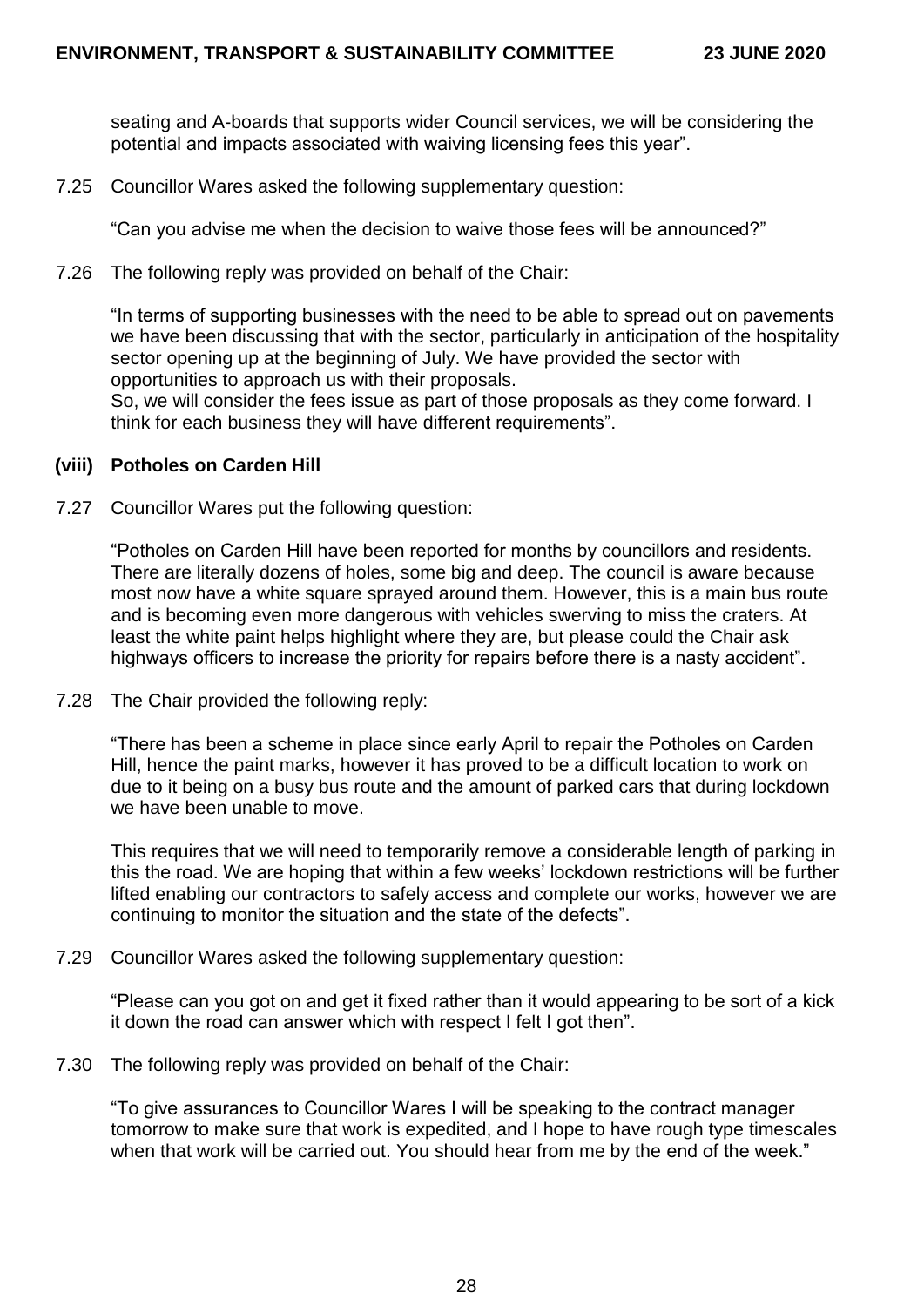### **(ix) Temple Street**

7.31 Councillor Heley put the following question:

"In January, this committee voted in support of the closure of Temple Street. Whilst we understand the impacts that Covid-19 has had on officer workload, campaigners and councillors are frustrated by the lack of progress on this road. The pandemic has exacerbated the need for closure, with very narrow pavements making it difficult for social distancing and increased use of the road as a rat run. Is it possible to use an emergency TRO in order to quickly close Temple Street?"

7.32 The Chair provided the following reply:

"Emergency traffic orders can only be used in specific scenarios where there is an immediate risk to public safety such as a gas leak or a burst water main. They are not designed to be used to hurry in restrictions to avoid following due process and doing so could leave us open to legal challenge. We are aware that the residents in Temple Street are frustrated by the delay that has been caused to this scheme by the current COVID 19 situation. There will be an opportunity to review priorities within the Local Transport Plan (LTP) once the COVID 19 action plan has been delivered but until this time, many schemes on the current interim LTP programme have been put on temporary hold to release resources to address the emergency situation.

As an interim measure to address residents concerns about the speed of traffic in Temple Street, we have installed a mobile vehicle activated sign. It is hoped that this will help to modify driver behaviour but will also allow us the opportunity to collect data on the speed and volume of vehicles that will help once this scheme comes back online".

7.33 Councillor Heley asked the following supplementary question:

"Campaigners have been told that the road will be included in the council's streets for people as part of the Covid 19 recovery. Could you provide us with detail on this because we are struggling to get it and just a point that it would be good if the campaigners could have a bit more communication from officers. I think it's very fronts trading note knowing the real hold up and it is difficult to understand why things take so long to happen for council and residents".

7.34 The following reply was provided on behalf of the Chair:

"I haven't heard about the streets for people campaign so I can't really answer that question unfortunately, Councillor Heley but I can give you assurance that we will be a bit more communicative and we will provide more updates about what is happening and when. We have been incredibly busy with the Covid-19 response. We have been as you know turning around bids and trying to deliver things as quickly as possible. We are really sorry about the delays to Temple Street and we really understand that residents are frustrated but we will be a better at communication and try and give you update as soon as we can".

### **(x) Committee meetings**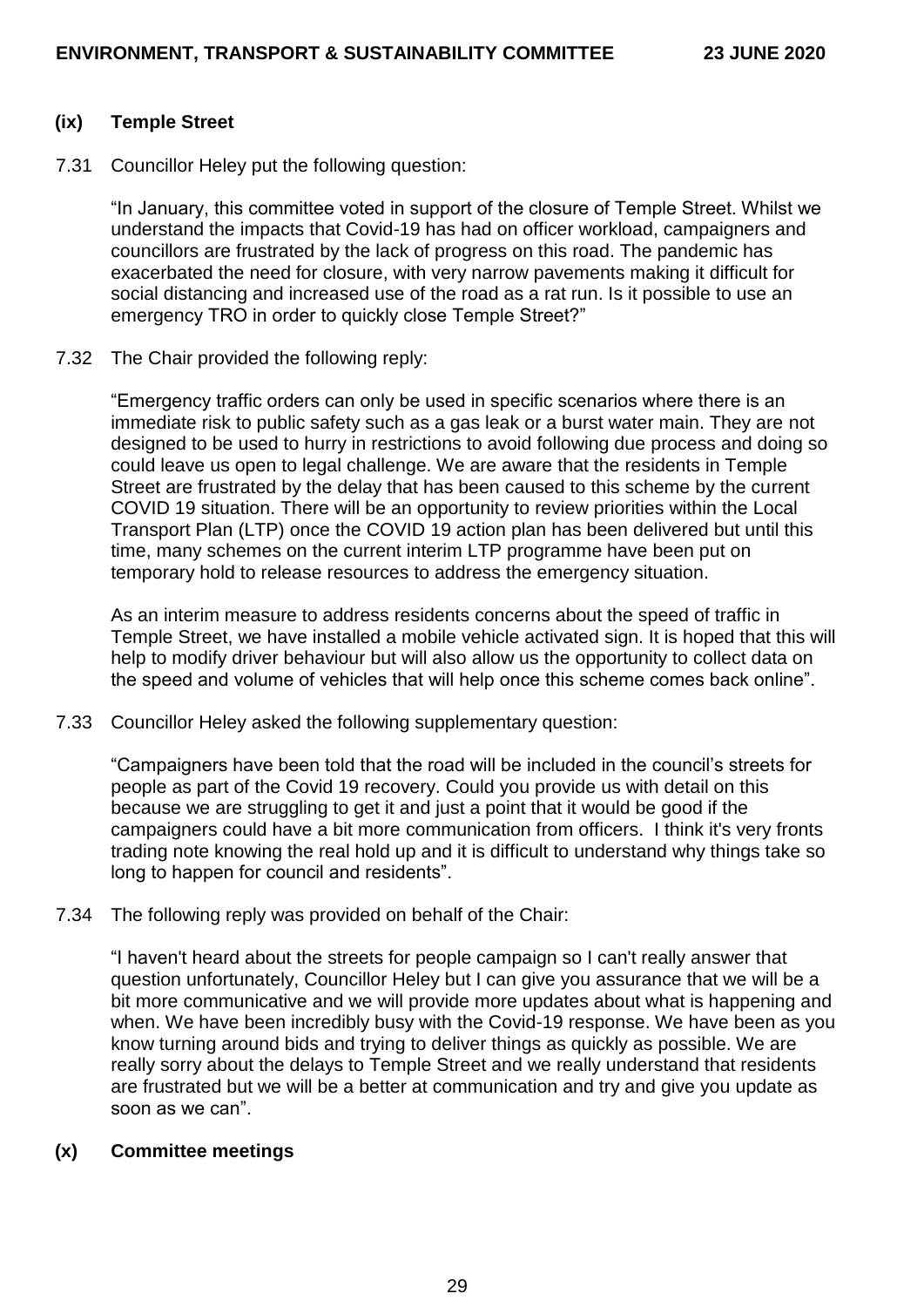7.35 Councillor Heley put the following question:

"We have not had a full meeting of this committee since January, which means we have had 6 months with no opportunity to scrutinize the administration or to contribute in taking this city forward with progressive new polices in the policy areas of Environment, Transport and Sustainability. Why was the March meeting 'postponed' but never rearranged, and the May meeting 'cancelled'?"

7.36 The Chair provided the following reply:

"The 17th March ETS committee was postponed due to the escalating Covd-19 public health crisis which meant it was not possible to hold the committee at that time but was then was rearranged very quickly for the following week and did go ahead on 24th March as an Urgency Sub-Committee. Significant reports on the Local Transport Plan, Traffic Regulation Orders, the Bulky Waste Contract, and Brighton Bikeshare were considered at this committee.

The 5th May ETS committee was cancelled as officers were focussing efforts on responding to the Covid-19 outbreak, and there were no reports for decision due to be considered at this committee and therefore, a lack of business to convene a meeting".

7.37 Councillor Heley asked the following supplementary question:

"I totally appreciate officers are very busy but for example why did Housing Committee meet but ET&S couldn't. I know housing officers are also very busy and further the next committee meeting is not scheduled until September. So will the Chair arrange for an extra ET&S meeting to take place before them then as we have so much to get through".

7.38 The following reply was provided on behalf of the Chair:

"As the chair said Councillor Heley, the reason committee was cancelled because there wasn't any business at that time. There is a period when we have to make a decision as to whether committee needs to be cancelled or not in terms of any additional items these the same principle applies. If there is business that is required where we need to make a decision and that business can't wait until a future committee, then the Chair can call either a special committee or an urgency sub-committee and that's a provision facility is available. So that's always the case and it continues to be the case. It will depend upon whether there is business and decisions that are required".

### **(xi) ULEZ**

7.39 Councillor Heley put the following question:

"The covid-19 pandemic has made the need to tackle air pollution more urgent. In October last year, myself and my Green Colleagues submitted a letter to this committee on the topic of implementing an Ultra-Low Emission Zone in the city, to which the Chair confirmed the council will explore. Please could we have an update on the progress of this?"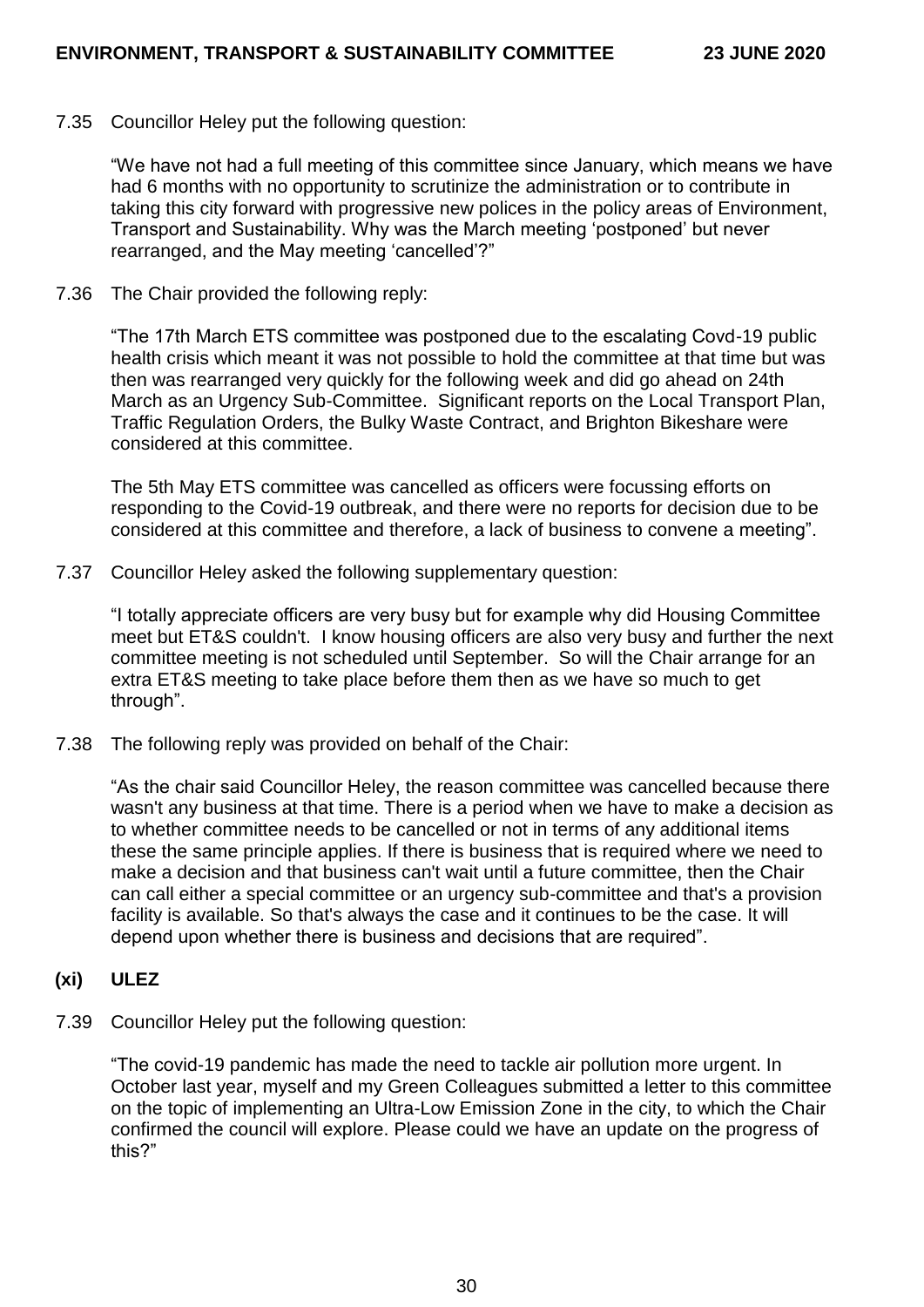7.40 The Chair provided the following reply:

"As you know, the committee has since made a decision to also explore the feasibility of a car-free city centre by 2023, including how an Ultra-Low Emission Zone for private vehicles in the city centre can be part of the transition to this.

Officers are therefore progressing both these workstreams in a joined up and strategic way and are commissioning consultants to help with this as it will inform a major policy decision. A combined report on possible options for expanding the current Ultra-Low Emission Zone and the feasibility of introducing a car-free city centre is therefore planned to be presented to the November meeting of this committee".

### **(xii) Shelter Hall**

7.41 Councillor Heley put the following question:

"Like many of my colleagues, my inbox is full of concerns about the narrow path next to Shelter Hall on the A259, a popular passage for people cycling, walking and running along the seafront. Why is the council prioritising the building works of Shelter Hall over the provision of safe, socially distanced space for residents?"

7.42 The Chair provided the following reply:

"I can inform you that the project team have investigated options for opening up the shared space around the Shelter Hall to ease the pinch point and provide social distancing opportunities for walking and cycling. Unfortunately, as the shared space is also adjacent to the road works there is very little room to provide further space at this location as it's important to ensure that members of the public are kept a safe distance from the works going on behind the hoarding and the roadworks progressing on the busy A259 junction with West Street.

Therefore, hoarding around Shelter Hall must remain in place until the contractor has completed the surfacing works on the upper promenade around the new structure. The project team is working hard to ensure that the upper promenade will be opened at the end of July/early August for both pedestrians and pedal cycles. The new road junction that provides better linkage for walking and cycling provision will also be completed by early August. Additional signage has been installed on both ends of the shared space asking people to slow down and maintain their distances. We are continually monitoring the situation and will keep you updated as things progress".

### **(xiii) Electric Vehicle Charging Points**

7.43 Councillor Heley put the following question:

"It has been great to see the rollout of Electric Vehicle charging points across the city in recent months, but I am frequently contacted by residents frustrated by the lack of dedicated parking bays next to the charging points. Will more dedicated bays be marked in the upcoming weeks and months?"

7.44 The Chair provided the following reply: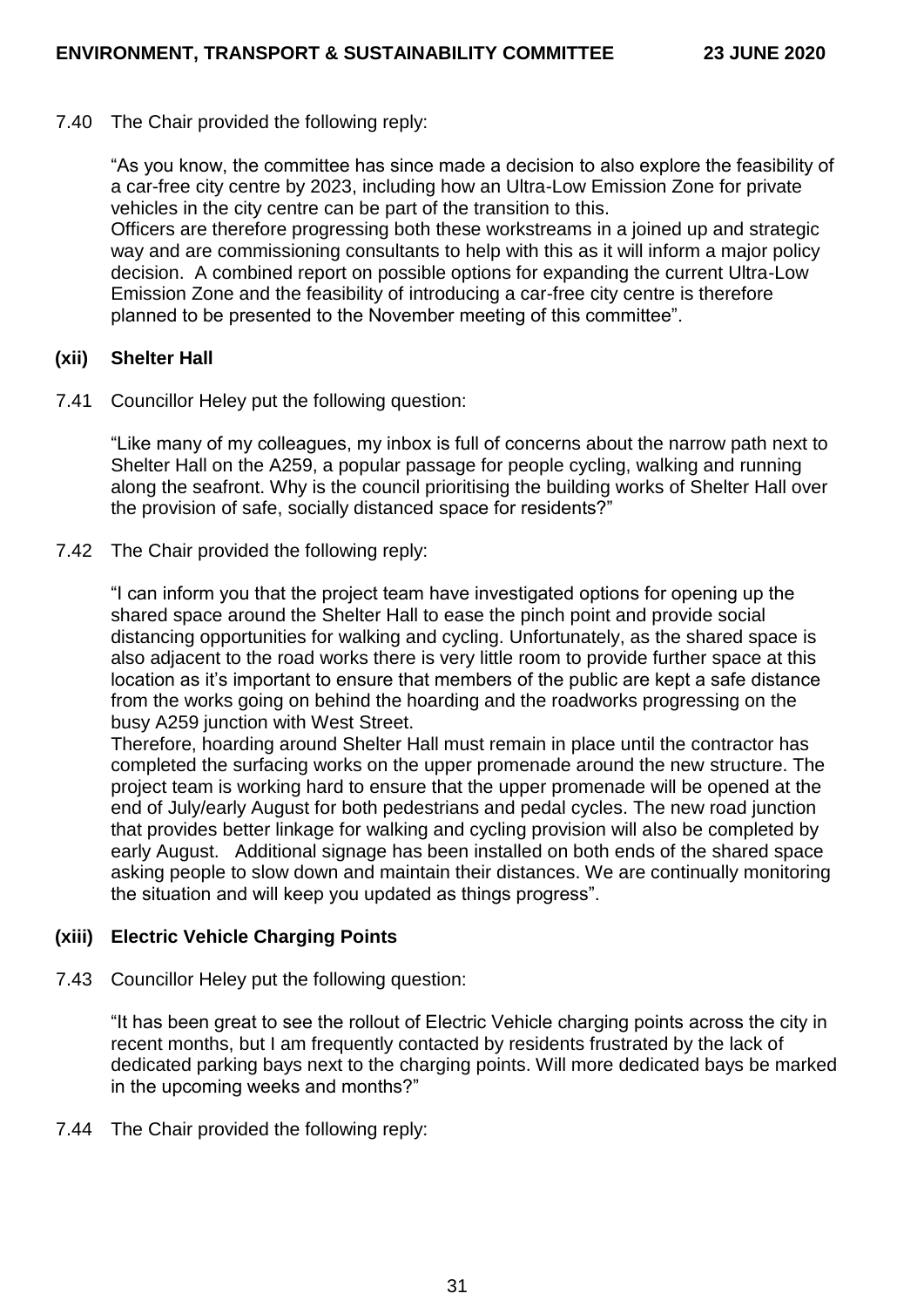"The installation of 200 lamp post electric vehicle charge points together with dedicated electric vehicle recharging bays has been delayed by Covid 19, with just over 100 installed to date.

Work has now resumed, and 18 lamp post charger bays will be signed and lined as for dedicated electric vehicle charging only by the end of August.

Additionally, 44 fast charging bays will be advertised as dedicated electric vehicle recharging bays.

Any objections to these proposals for dedicated bays will be considered at September's ETS Committee. We will continue to monitor charge point usage closely and any complaints from members of the public about them being blocked, advertising a change to dedicated recharging bays where required".

### **(xiv) Disabled Cycling Provision**

7.45 Councillor Heley put the following question:

"Organisations like Pedal People are doing great work in the city to make cycling more accessible. What specific examples can the council give of how they are actively including disabled cyclists (too often wrongly assumed to not be cycling themselves) in both the temporary and permanent plans to expand cycling provision in the city?"

7.46 The Chair provided the following reply:

"In terms of the temporary plans to expand the cycle network, we are allowing as much width in our designs as the existing streets will allow. For example, in Old Shoreham Road, much of the new cycle lanes are 3m wide and we have extended this for the remainder of the route as far as possible. There will also be further opportunities to review pinch points and junction layouts for all schemes if a decision is made to make them permanent at a later stage. Pedal People are also engaged in the Consultation process for the Interim and Full Local Walking & Cycling Infrastructure Plan (LCWIP) that both include and Equalities Impact Assessment to ensure the needs of all users, including disabled cyclists, are incorporated into our plans.

In terms of other permanent schemes, the Parks Projects team is interested in working with Pedal People whom they understand are looking to develop longer-range bike-led experiences for those with dementia and their carers, as well as drop-in and try-out opportunities.

Stanmer Park has great potential to host visitors who are being supported by Pedal People and will welcome disabled and able-bodied cyclists. The city's largest park offers an attractive and safe environment. The restoration project when completed will include:

- o Additional accessible toilet provision in a new welcome kiosk at the main park entrance, and in the historic Walled Garden, which is being developed into a public attraction including expertly designed gardens and a café, all with accessibility at the core;
- o It will also include an extension to the existing permissive bridleway as part of a wider Estate development of public trails designed for maximum access and enjoyment;
- o The project's Activity Plan is providing staff and volunteer disability awareness training.
- o The project's Activity Plan will also be funding a mobility scooter for visitor use".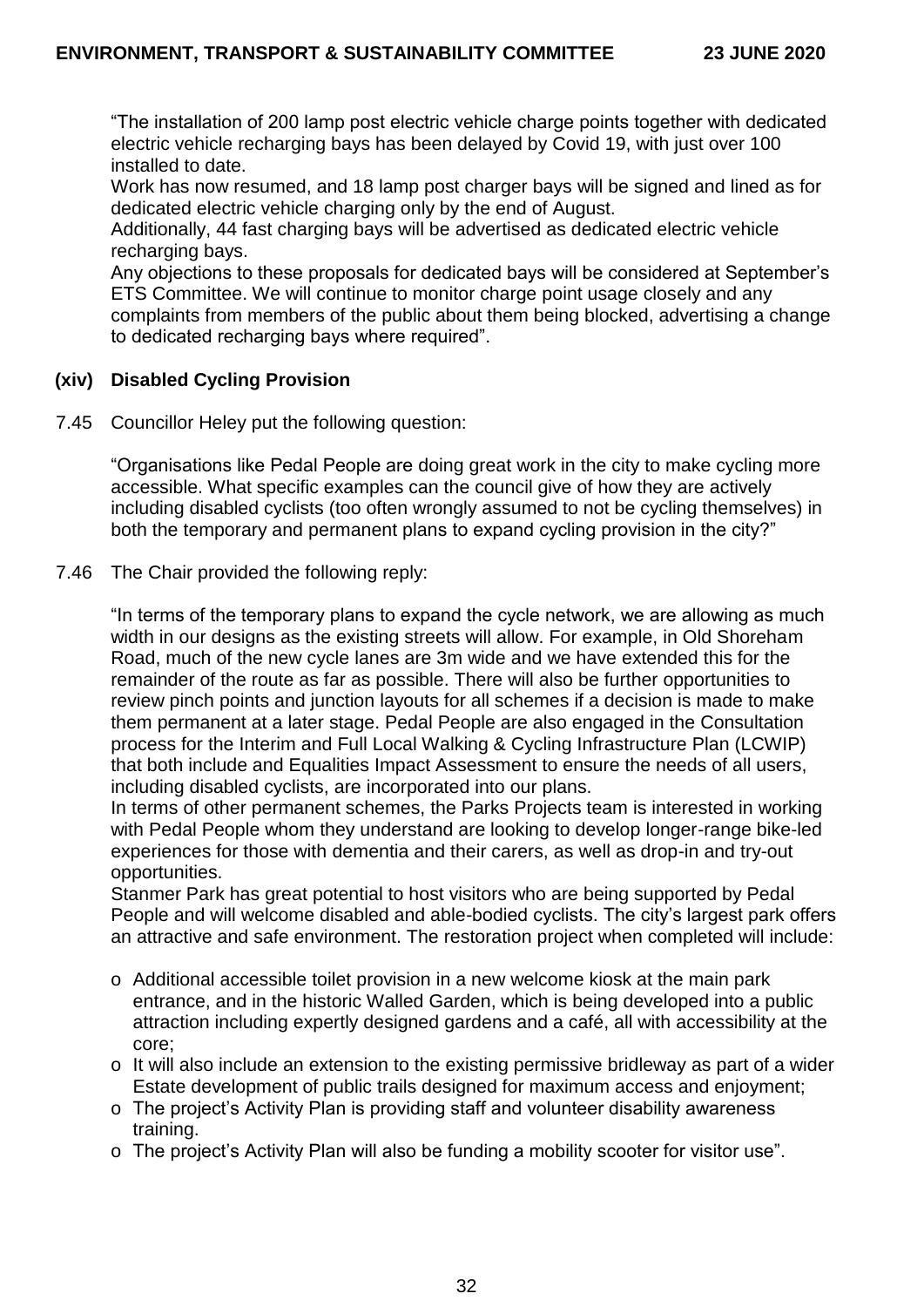#### **(xv) Madeira Drive**

7.47 Councillor Lloyd put the following question:

"One of the few benefits of the Covid-19 crisis has been the welcome drop in unnecessary traffic across the city. We have all enjoyed the clean air, the peace, the clear night skies and roads that were safe for our children to cycle on. Sadly, the traffic has now returned, and the roads are once again polluted and unsafe. The closure of Madeira Drive was a welcome initiative and I know how many of our residents have enjoyed the traffic free space. Can we assume that Madeira Drive will remain a traffic free space from now on?"

7.48 The Chair provided the following reply:

"Madeira Drive has been temporarily closed in response to the current pandemic to provide a safe public space for residents to walk, cycle and exercise safely, it has also been identified in the Councils Urgent Transport Action Plan as a measure to prepare the city as it comes out of lockdown. The Madeira Drive temporary closure will continue to be assessed and any decision about its potential re-opening or future state will be made considering all its potential users, including residents, local businesses and visitors".

7.49 Councillor Lloyd asked the following supplementary question:

"I am aware that Madeira Drive is creates a very high degree of parking revenue. So, what is administration's approach to replacing that revenue bearing in mind it looks like it is going to remain close and what will happen to the numerous car and motor bike rallies that park there in summer months?"

7.50 The following reply was provided on behalf of the Chair:

"It is pretty fair to say the financial implications of the closure of Madeira Drive are detailed in the report that Councillor Pissaridou referred to as coming later. It is something that is quite apparent. Parking income does fund a lot of other transport measures so that is an issue we as a Council need to address and try and find a solution for. Given the current pandemic that is having an impact on all parking fees not just Madeira Drive. In terms of the events programme with government current restrictions and emerging restrictions on lockdown and social distancing I think some of these events are unlikely to take place at the foreseeable future, so we have not given great consideration to that. Currently Madeira Drive remains closed for the foreseeable future so events will not be the main focus for consideration of the Madeira Drive".

### **(xvi) Active Travel**

7.51 Councillor West put the following question:

"Two of the many important insights that lockdown has shown us are how many people could save a trip to the office through meeting virtually, and when traffic is tamed how encouraged people are to cycle.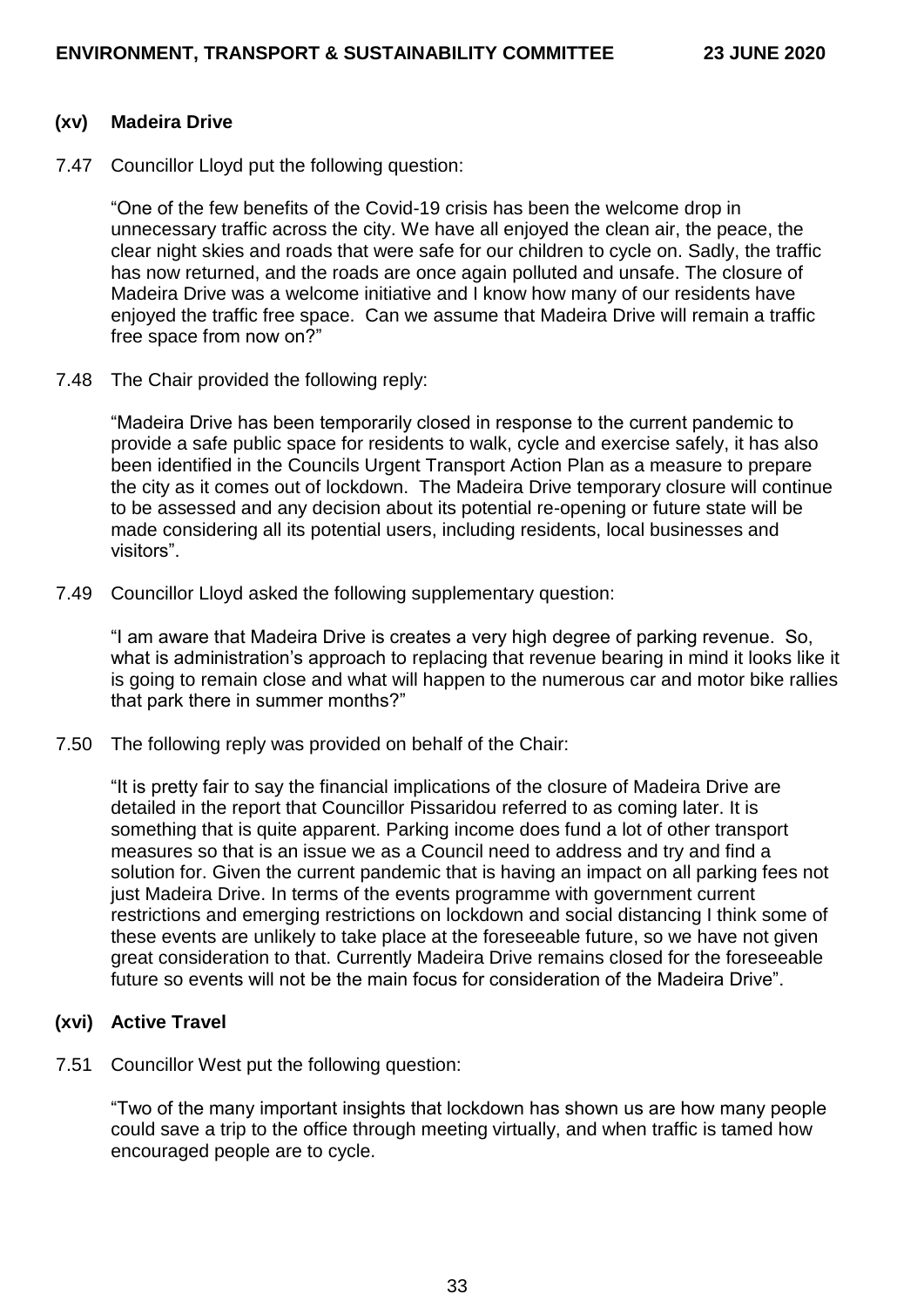To realise our ambition of the city becoming carbon neutral by 2030 we have to crack the stubborn carbon footprint of transport. And, I feel we will only achieve this if we prioritise reducing the need to travel, along with developing active travel and sustainable shared travel systems, over that of private vehicle use.

Will the administration support this sustainable transport hierarchy, and commit to developing Brighton & Hove as an exemplar Active Travel City?"

### 7.52 The Chair provided the following reply:

"I think we are already recognised for being at the forefront of delivering sustainable and active travel solutions for our residents. Our successful BikeShare scheme and our extended Access for Sustainable Growth are good examples of this. The pandemic has focused minds even more now and we are responding quickly to the opportunities that these challenging times are creating.

The development of our first Local Cycling and Walking Infrastructure Plan and our next Local Transport Plan will enable us to further ensure that we can provide people with sufficient choices and manage traffic and parking demands. I will ensure that we will take every opportunity to deliver a step-change and make cycling and walking the first choice for people's local journeys, wherever possible".

7.53 Councillor West asked the following supplementary question:

"While that sounds very encouraging Chair, and Covid does indeed actually give us an opportunity to stretch the opportunity of active travel, the LTP is a capital investment in infrastructure plan. The LCWIP is where we need to capture the idea of reducing the need to travel and then promoting active travel and shared travel over the car. That is the bit that I actually wish to see the Administration commit to. And when will you commit to making the LCWIP the guiding philosophy of LTP5?"

7.54 The following reply was provided on behalf of the Chair:

""As you know we have started the process for taking forward LTP5 with a number of officer member working groups to steer through the process for delivering our LTP5, and one of the fundamental principles would be to look at the hierarchy of travel, travel needs and certainly looking at the needs to travel into the office and looking at alternative forms of work, whether they be at home or other places in remote locations would be part of the thinking on that".

# **(xvii) Litter**

7.55 Councillor West put the following question:

"With Boris prematurely easing lock down, Brighton & Hove has seen visitors flock to our beaches and into our parks. With Covid far from under control, and infections rising once again, residents are rightly worried about the safety of so many visitors failing to maintain social distancing. Seafront bars opening for takeaway food and drink, have been ill equipped to properly serve all their customer's needs, with public urination and littering rife. We appreciate the Council have requested visitors to stay away and endeavoured to control numbers accessing the beach, while also reopening public loos and most recently raised the fine for littering. However, with uncertainty surrounding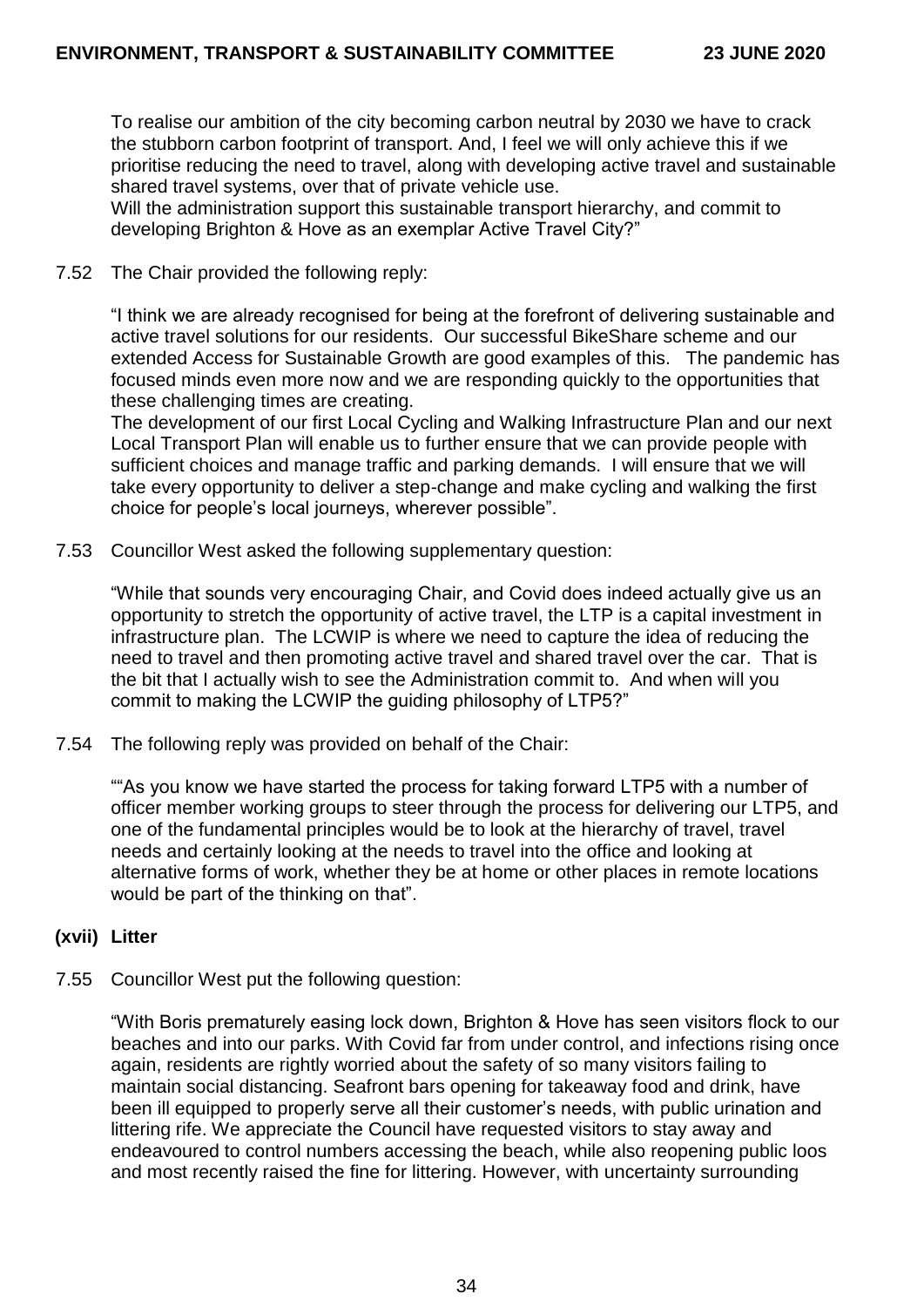holidays abroad and in the UK this summer, this season may be remembered as the summer of day-trippers.

While the city won't be able to stop people visiting, it can plan to cope better than it has so far with meeting the challenge. What concerted action is the administration taking to work with the hospitality businesses to help them take responsibility in providing more staff training, bins, loos and customer signage to reinforce good behaviour? And similarly, what extra resources are being put into council services to provide more bins, cleansing, pop up loos, and communications. Together we can better protect our beaches and parks from being spoiled and the image of the city tarnished. Is the administration leading a city-wide and cross departmental strategic response?"

7.56 The Chair provided the following reply:

"We have a dedicated team of Street Cleansing operatives who focus on keeping the beach and seafront areas clean and free of litter. In the summer, we supplement this with an additional 20 staff.

Current provision to keep the beach and seafront clean includes:

- 46 large, 1100 litre litter bins which we put out temporarily each summer
- 300 triple bins, with recycling facilities; these are very closely spaced so beach goers will always have a bin in easy reach. If one of the bins is full, there is another nearby.
- regular social media messages reminding people to take litter home and to keep the beach clean.

The impact of Covid-19 on maintaining the beach, as well as other areas of the city, has been significant.

During lockdown, only 40-50% of Street Cleansing operatives have been at work. In the early stages of lockdown, this was manageable as footfall within the city was significantly lower. However, as the good weather has retuned, bringing with it an upsurge in beach use, pre-pandemic anti-social and anti-environmental behaviour also returned.

Normally, we have more than 100 volunteer litter picks a year which makes a very big difference. These went on hold when lockdown started but I am pleased to say that a few Clean- ups have been done by community groups in recent weeks. We have now developed appropriate guidance for these to be extended further.

The Environmental Enforcement Service was suspended during the initial stage of lockdown, meaning the deterrent of a littering fine disappeared. The service has now been fully re-introduced and we are taking on 3 extra enforcement staff and extending the service hours into the early evening. The staff already work 7 days a week. Moving forward, we have a cross-departmental approach in place:

The Seafront Team has placed seven pop-up toilets and a urinal in central seafront locations.

Communications will be increasing the number of media stories and social media posts relating to looking after the beach and disposing of waste responsibly.

Cityclean, Communications and the Seafront Team are installing new signage along the seafront to remind people to bin their waste or risk receiving at £150 fine for littering.

This is being installed along the seafront today and similar signs are being developed for parks, the city centre and other littering and fly-tipping hotspots. A new fly tipping hotline has been introduced this week and will be publicised later in the week.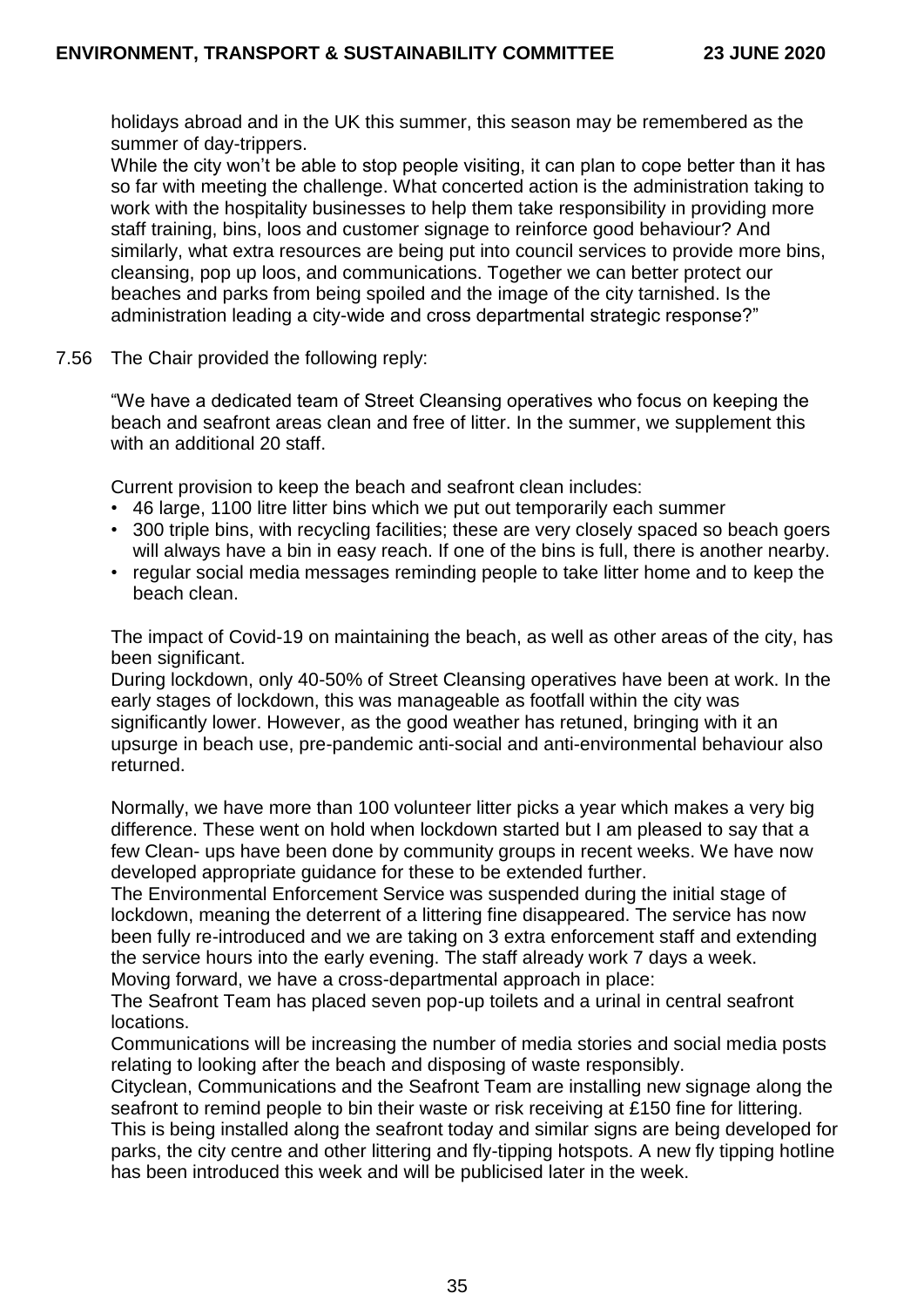The Licensing Team has written to traders to remind them of their responsibilities in relation to doing extra litter picking, in the vicinity of their businesses and not leaving out serviettes, straws etc.

Cityclean will be facilitating volunteering and Tidy Up Team requests.

Cityclean, Sustainability, Economic Development, the Seafront Team and Licensing will be working with Surfers Against Sewerage and businesses on the seafront to ensure waste is managed responsibly. This work started last year.

This will include getting businesses involved to reduce litter on the seafront, reducing single use plastics, exploring opportunities to use licencing terms for changes to single use plastics. Exploring the option of a pledge and/or recognition scheme for businesses that manage waste generated by them and their customers. This will be complemented with an improved communications approach, including how businesses can help with messages to the public".

7.57 Councillor West asked the following supplementary question:

"What I am hearing are all good initiatives and I am very glad in particular to hear that the beach cleans will be starting again because I am one of the members of the tidy up team and I have been a regular off and on at the Deans beach cleans around Rottingdean and Ovingdean which are very good events.

What I am not really hearing there is a proper joined up strategic approach. Where is this all owned?"

7.58 The following reply was provided on behalf of the Chair:

"Yes, we can produce written strategies although I would like to reassure Councillor West that we are taking a strategic approach in relation to the current situation. We have an events and economy working group working very closely with hospitality sector, very closely with the seafront team and the refuse teams and the whole community to ensure that we are thinking about a strategic approach to what is happening in terms of the seafront trading on the sea front and reopening of businesses as we ease the lockdown restrictions.

So, for me I think the importance is the joined-up approach right now. I'm not sure that producing more documents is necessarily going to achieve that the in the short-term. But we always take your feedback on board Councillor, thank you".

# **(C) LETTERS**

### **(i) Tree Planting on Glebe Villas**

- 7.59 The Committee considered a letter from Cllrs Nemeth and Peltzer Dunn that requested the usual tree-planting fee to be honoured in lieu of any revised figure and that a survey to be undertaken as a matter of urgency so that tree planting could take place on Glebe Villas in the autumn.
- 7.60 The Chair provided the following response:

"Thank you for your letter, it is good to read about the public's enthusiasm for street tree planting in Glebe Villas. I understand that you have spoken with the arboricultural manager who has agreed to come and survey the Glebe Villas in mid-July. Until the survey has been done, we will not know if the road is suitable for planting, but we will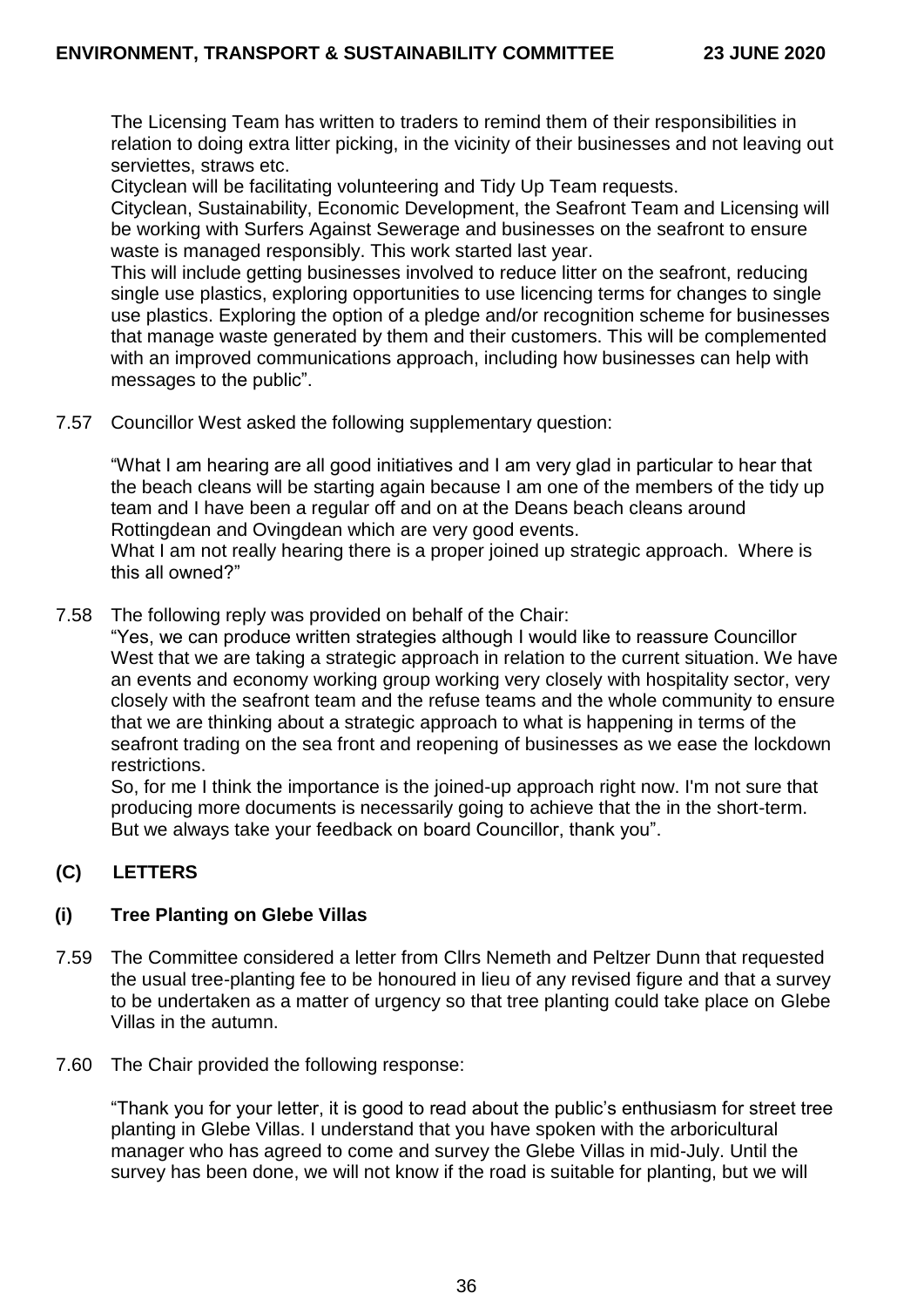advise when the survey is complete. As you may already be aware, we have to locate the underground services that will run under the pavement before deciding if a road is suitable, this is in addition to the more obvious things that can be seen on the surface. For this reason, tree planting surveys are time consuming.

We will be getting additional staff to speed up this process going forward as there is a great deal of interest in street tree planting at the moment.

We cannot use the standard tree donation figure for street tree planting although occasionally it is appropriate for example when planting in a grass verge, however planting into hard surfaces is far more expensive. Due to the level of concern about disruption to the pavement surfaces, which is a very real problem in the city, street trees will only be planted in properly formed tree planting pits which costs a lot more than the standard donation fee and could not be covered from existing budgets. Street tree planting costs are also very variable so need to be dealt with on a tree by tree basis. We are experiencing a very high loss of street trees this year due to elm disease so need to make the most of any offers to replace them. For this reason, I have asked the arboricultural manager to ensure that this particular street survey goes ahead as planned although I have asked the arboricultural manager to concentrate on the current efforts to contain elm disease as the consequences of losing control will be devastating to our street trees".

7.61 **RESOLVED-** That the Committee note the Letter.

### **(ii) Patcham Roundabout**

- 7.62 The Committee considered a Letter from Councillor Wares that expressed disappointment in the delays to the re-design of Patcham Roundabout and lack of briefings to Patcham ward councillors on the plans. The Letter formally requested these briefings be provided and all correspondence between the Council and Highways England be shared. Councillor Wares noted that the offer of a briefing had been provided the previous day so a response from the Chair was not necessary. However, given the delays previously experienced, he hoped that a date for the briefing would be confirmed as soon as possible so he did not have to bring the matter to committee for the sixth time.
- 7.63 **RESOLVED-** That the Committee note the Letter.

### **(iii) Springfield Road Trees**

- 7.64 The Committee considered a Letter from Councillor Heley requesting the planting of replacement street trees on Springfield Road.
- 7.65 The Chair provided the following response:

"Thank you for your letter and great to see both the public and ward members enthusiasm for street trees. I understand that on the site visit the arboriculturist made it clear that the trees could not be replanted in the way that the existing trees are planted, jutting out into the highway with no form of vehicle protection to protect the trees and avoid damage to residents cars. Subsequently to this the arboricultural manager has advised that in his opinion the only safe way to plant the trees would be to construct build outs into the road which could impact on traffic flow or on available parking.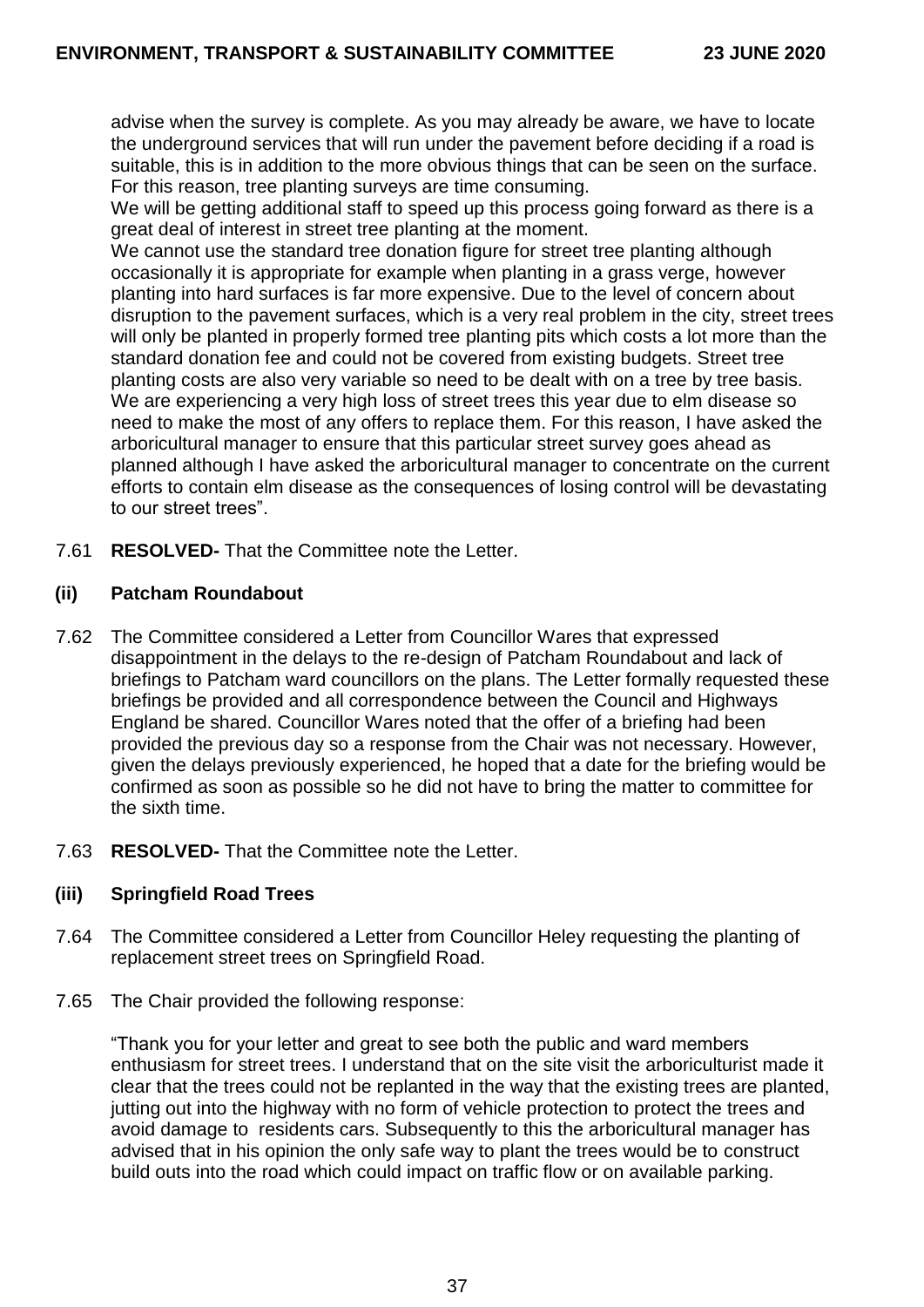I have asked officers to explore the feasibility and potential costs of creating build outs. This is not always straight forward as underground infrastructure, how the road has been constructed and repaired over time can impact on the ability and costs of building on the road.

If it leads to a reduction in parking spaces, we will also need to consult more widely with residents who will have fewer parking spaces available to them.

I am sorry that it has taken officers some time to get back to residents and ward members on this matter. We will progress this as soon as we can with a view to trying to have the information for residents prior to this autumns planting season so that they have time to fund raise as necessary to meet the costs. However please be aware that the arboricultural team are having to give absolute priority to tackling Dutch Elm Disease to try to prevent the spread and loose more trees and their ability to take this forward may be impacted by this".

7.66 **RESOLVED-** That the Committee note the Letter.

### **(iv) Carden Woods and Tree Planting & Biodiversity Notice of Motion**

- 7.67 The Chair stated that due to the similarity in topics, the Letter submitted on Carden Woods and the Notice of Motion received on Tree Planting & Biodiversity would be taken together and a joint response issued.
- 7.68 The Committee considered a Letter received from Councillors McNair and Theobald requesting the committee to re-affirm its commitment to tree planting in Carden Woods.
- 7.69 The Committee considered a Notice of Motion submitted by the Conservative Group that asked the Committee to delegate authority to the Executive Director to produce plans and details to enable and subsequently engage in local public consultation on proposals for the planting of 8,000 trees, the extension of controlled grazing of chalk grassland and the creation of bee banks and biodiversity on the slopes above Carden Park. Furthermore, that subject to the outcome of that public consultation and agreement of Patcham Ward councillors, procure and implement the necessary works and planting to deliver the scheme.
- 7.70 The Committee expressed their full support for the proposals outlined in the Letter and Notice of Motion.
- 7.71 The Chair provided the following response:

"Thank you, Councillors for your contributions, this scheme has my whole-hearted support, I had hoped that we would be looking at a range of schemes but as this one is far more advanced than others, I have asked officers to prioritise this one. I am determined to start to see large quantities of trees planted in the City this winter. Although the current pressures of elm disease on top of all the issues of Covid 19 are stretching resources, we need to get some new trees in if we are going to avoid declining tree cover in the city and make real progress towards a carbon neutral city".

7.72 **RESOLVED-** That the Committee note the Letter and agree to undertake the actions requested in the Notice of Motion.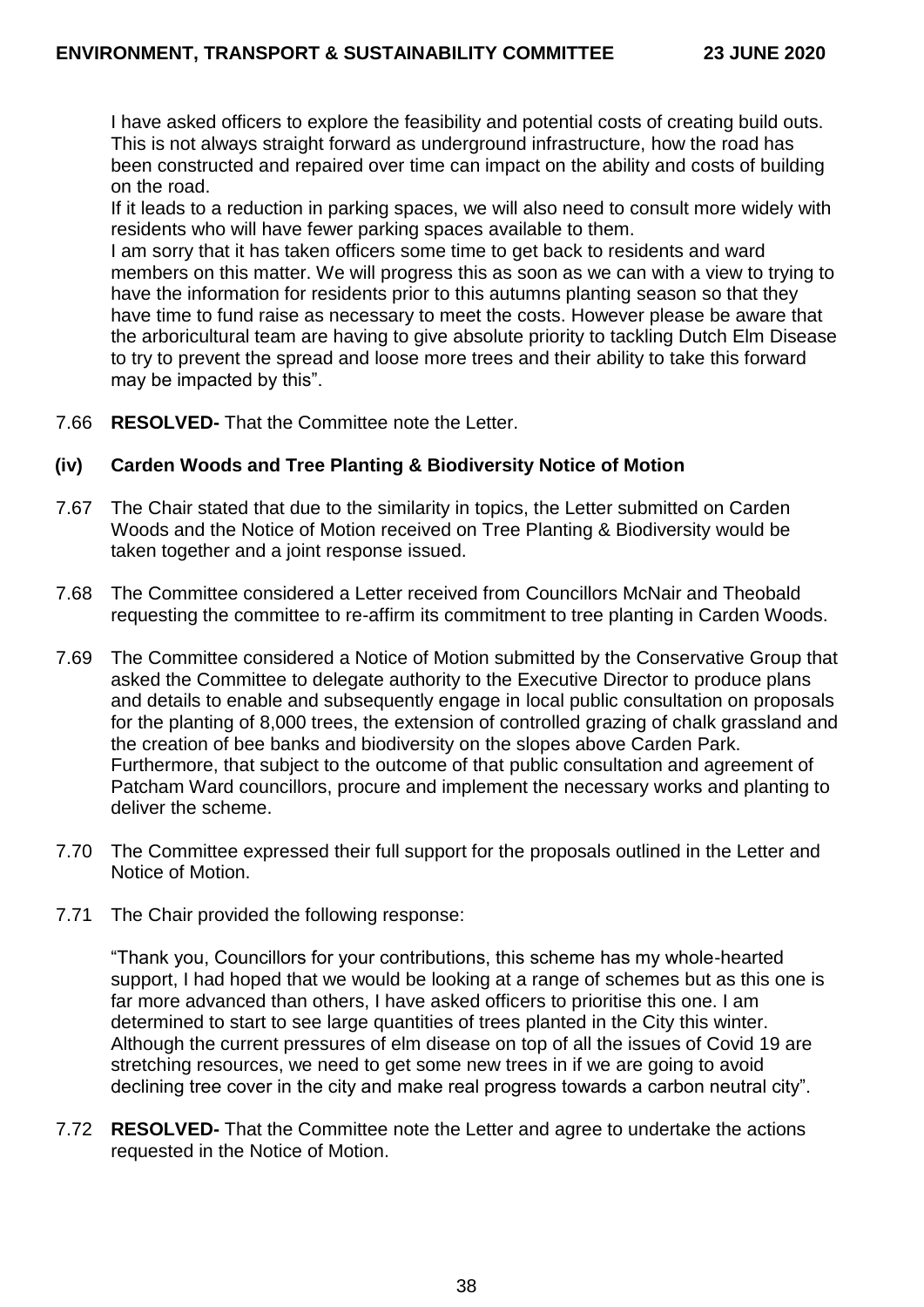### **(v) School Streets**

- 7.73 The Committee considered a Letter submitted by Councillors Davis and West requesting the roll-out of a School Streets programme ahead of the Autumn term restart to assist with safety, space and social distancing requirements outside schools.
- 7.74 Several committee members expressed support for the proposal and hoped it could begin as soon as possible.
- 7.75 The Chair provided the following response:

"I agree that the idea of School Streets is a very useful policy that I fully support. School Streets programmes improve safety and air quality around school gates and deliver additional benefits for residents who live near school sites by reducing noise and congestion in their street. Concerns about road safety are a barrier to choosing active and sustainable modes and we know from the experience of other authorities that more pupils are likely to be allowed to walk or cycle where School Streets Schemes are in place.

However, I am also aware that before we get there, we need to follow the right process to make this work and also consider the capacity of officer and financial resources to deliver another huge work programme during the Covid 19 Pandemic.

So, in response to the key points in your letter there are three strands to School Streets that the council needs to consider. These are taster days, permanent road closures and emergency road closures in response to the Covid-19 pandemic.

The 21 January 2020 ETS Committee agreed a set of School Streets site selection criteria based on the Hackney Toolkit and approved the principle of revenue funding for one 0.6 full time equivalent officer post to project manage one pilot permanent closure in 2020-21. Members agreed that 'gateway' criteria for either a taster or permanent closure should be the support of a school's head and board of governors.

An officer led one day taster closure as part of the Access Grant funded programme was also approved by the 21 January ETS to coincide with Car Free Day on 22 September 2020.

In May 2020 the Sussex Air Quality Partnership's successful bid for a grant from Department for the Environment and Rural Affairs (DEFRA) has secured funding for two further one day taster closures. These will be delivered by Sustrans with the support of council officers, meaning there is now funding for three one day taster closures in total. In response to the Covid-19 crisis, the schools which were interested in one day closures have asked to postpone these until the spring or summer terms of 2021. Heads are more focused on organising premises and feel preparation for worthwhile events to mark a one-day closure will require more time that the two weeks between opening on 7 September and Car Free day on 22 September will allow.

The Covid-19 crisis and the debate about schools reopening have increased calls for further emergency road closures to assist with social distancing outside the school gate. At the moment it is not clear what the government's guidance will be by September, but we recognise that concerns will remain for staff, students, parents and carers regardless of government advice.

Lead in times for emergency road closures can be lengthy due to the need for local consultation with affected residents and often it may not be possible to implement a scheme depending on the complexity of the road layout next to the school.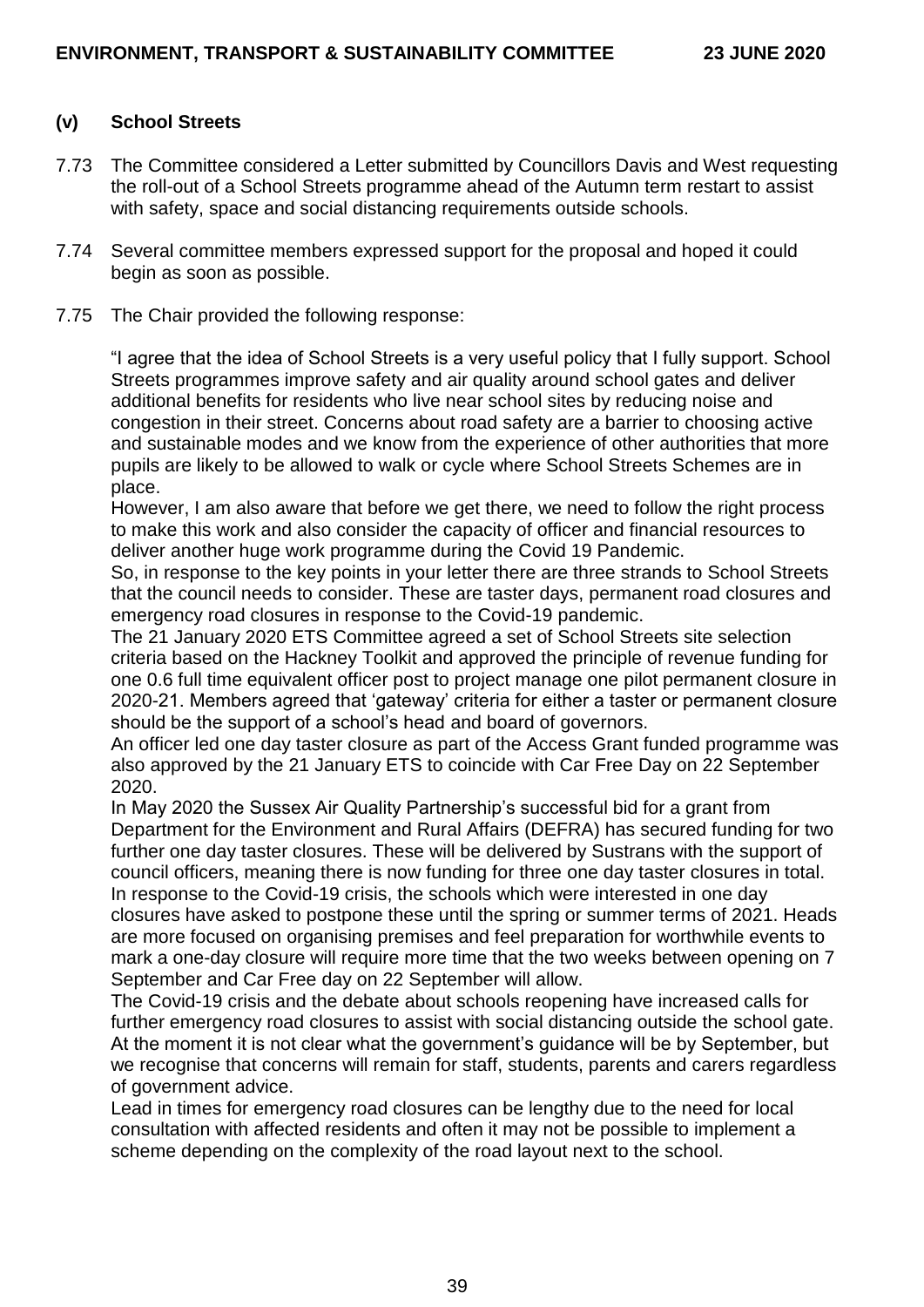Officers are therefore investigating alternatives to full closures to create wider pavement spaces such as traffic order and parking suspensions which would provide additional pavement space for social distancing without a full road closure. This would require a full audit of all sites before the end of term, plus buy in from schools and site staff for suspensions from September and may need to use volunteer marshals to be run successfully.

Camera enforcement is currently not a legal option for local authorities outside London, so physical barriers and signage are the only options available to authorities in the rest of the UK. In May 2020 the SCRIF capital funding agreed for this scheme was suspended. A decision on its future will be made in July by the Policy and Resources committee.

However, to remind you what we are already doing, The Safer Routes to School Scheme has run in Brighton and Hove for the last 20 years, delivering engineering solutions and addressing perceptions of safety risks in school communities and amongst residents. This has included and continues to do so by introducing;

- safer crossing points
- refuges
- build outs,
- parking controls,
- signage,
- Lighting and other measures in response to casualty data on walking and cycling.

So, until we have full support from head teachers and clarity on social distancing arrangements for schools as well as available officer resources we cannot embark on a city wide programme of delivering School Streets but will be constantly looking for opportunities to take forward specific schemes, be they temporary or permanent".

- 7.76 Councillor West expressed his disappointment with the response provided that he felt made excuses for not taking action that was necessary and urgent.
- 7.77 The Chair noted that the issue was covered in an amendment proposed for later in the agenda and could be discussed by the committee at that point.
- 7.78 **RESOLVED-** That the Committee note the Letter.

### **(vi) SUP Litter**

- 7.79 The Committee considered a Letter from Councillors Clare and Mac Cafferty that noted the increase in single-use plastic litter on the seafront and the damage it caused and requested that several actions be undertaken to combat the rise.
- 7.80 The Chair provided the following response:

"I too share your concerns about the exceptionally high amounts of seafront litter in recent weeks. This is an unprecedented situation linked to the pandemic and other popular visitor destinations across the country are suffering in the same way. It is very sad that some people are not more responsible with their rubbish In addition to the challenges that you highlight in your letter during lockdown, only 40- 50% of Street Cleansing operatives were at work due to Covid 19. In the early stages of lockdown, this was manageable as footfall within the city was significantly lower.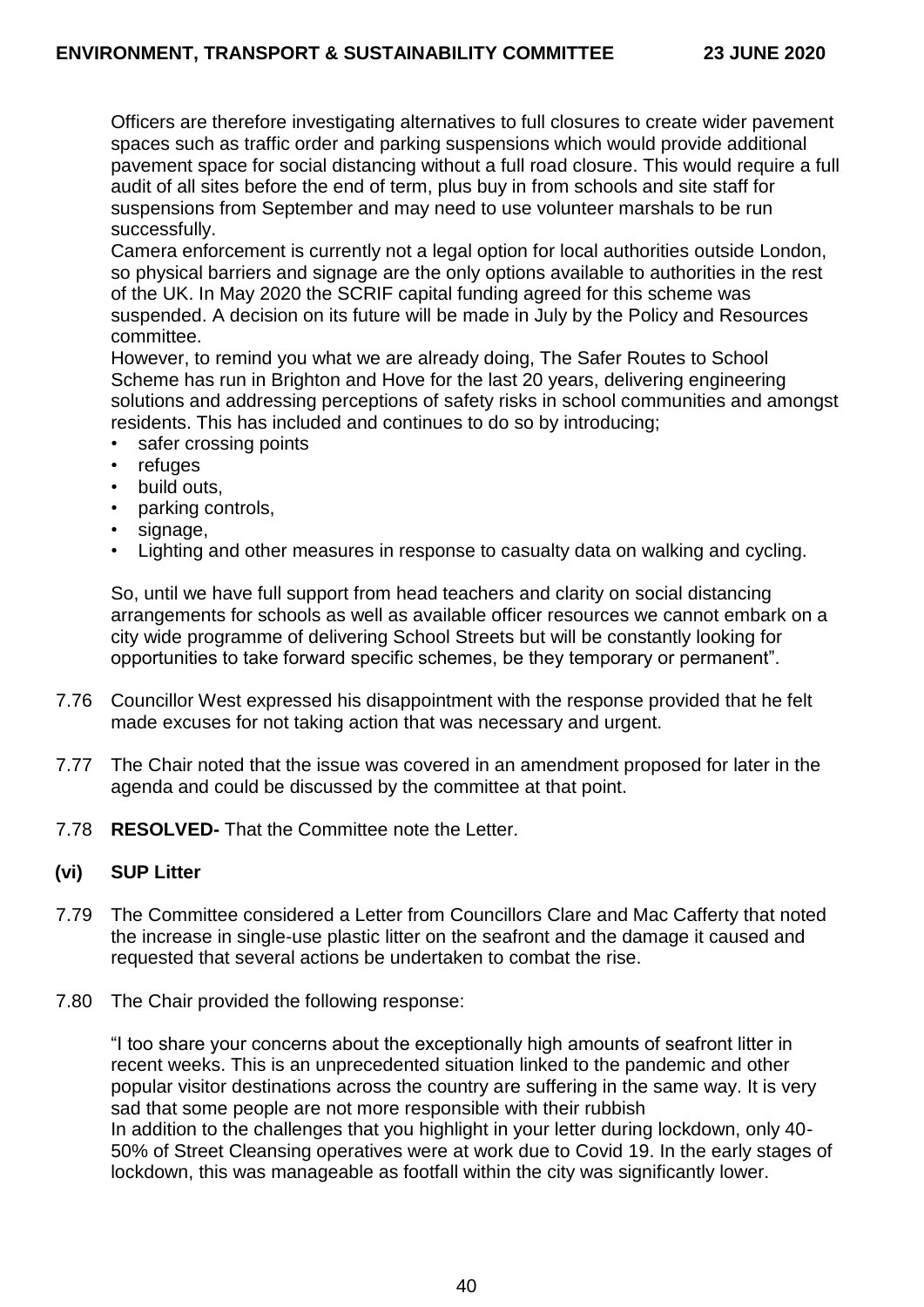However, as the good weather has retuned, bringing with it an upsurge in beach use, pre-pandemic anti-social and anti-environmental behaviour also returned Every year, we employ an additional 20 seasonal staff who focus on keeping the beach and seafront areas clean and free of litter. These staff have been recruited and some started work last week. We also increase bin provision in the busier months and this year have added 46 large, 1100 litre bins along the seafront, to supplement the 300 new triple-recycling bins we rolled out during the winter months. There is now greater bin capacity along the seafront than there has ever been before and facilities to allow recycling.

The Environmental Enforcement Service was suspended at the start of lockdown, but they are now fully operational, and we are recruiting 3 additional staff who will work into the early evening. 2 of these staff have already started. New signage to deter littering and to warn people of the £150 fine is being placed along the seafront today. We are intending to roll out similar signage elsewhere in the city and in our parks.

Normally, we have more than 100 volunteer litter picks a year which makes a very big difference. These were on hold at the beginning of lockdown, but I am pleased to say that some community groups have recently recommenced beach clean ups and we have put in place appropriate arrangements for these to start again more widely. The Communications Team has published several media stories and social media posts relating to looking after the beach and disposing of waste responsibly and explaining what the implications are if this is not followed. We are developing a broader media campaign about keeping our city clean.

We really appreciate the approach from Surfers Against Sewerage who were already working with the seafront team, city clean and businesses last year to try to encourage traders to end the use of single use plastics on the seafront.

Moving forward, I am pleased to let you know that a new working group has been established with several council services represented including:

- Cityclean
- The Sustainability Team
- Economic Development
- The Seafront Team
- Licensing

They will be working with Surfers Against Sewerage on the suggestions within your letter with Surfers Against Sewerage, including:

- Working with seafront businesses to develop a pledge/charter for businesses to sign up to, committing them and their customers to manage their waste responsibly. This could be rolled out more widely once developed.
- Identifying ways for businesses to reduce the use of single use plastics such as exploring use of alternatives and/or a deposit return scheme. We are investigating the introduction of a workable Vegeware utensils collection for seafront businesses so that all seafront businesses can invest in using this as an alternative to the throwaway food and drink packaging they currently use.
- Exploring opportunities to use licencing terms for changes to single use plastics.
- This officer group will review how other local authorities have reduced the use of single use plastic.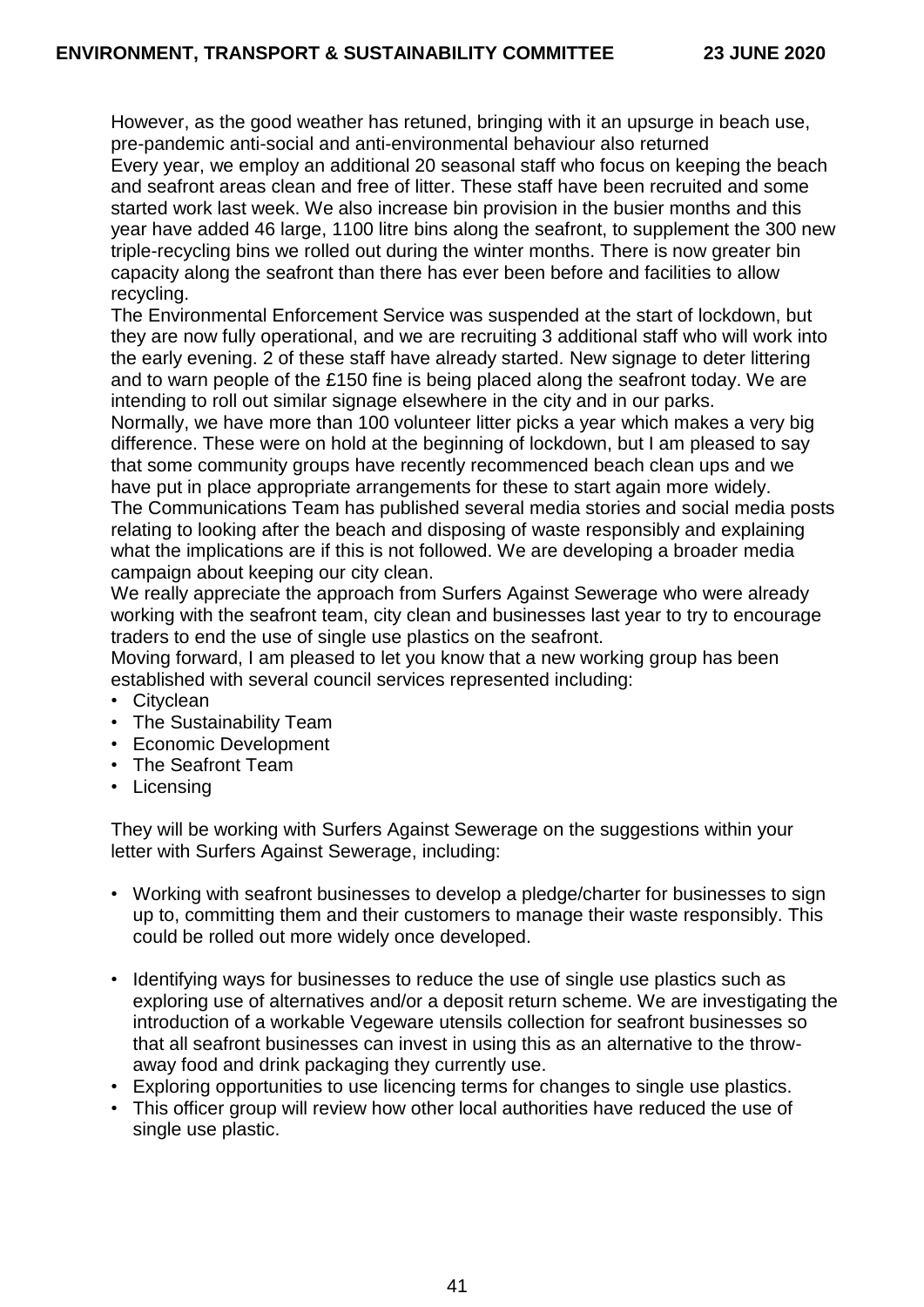The first meeting with Surfers Against Sewerage with officers is tomorrow when we will be suggesting that we develop a joint action and will find out if SAS have any additional ideas. The way to tackle these issues is certainly through collaboration.

In terms of the council's work on reducing the use of single use plastic more generally this has become strategically embedded through the development of a Circular

Economy Framework for the City to help inform changes in council procurement policy. We require service providers to evidence the minimum use of single-use plastics and use of reusable alternatives where possible through service delivery and purchasing decisions. The Circular Economy working group is particularly focussing on working with the construction industry and food to try to encourage reuse of all materials wherever feasible.

The elimination of single-use plastics across council buildings is on-going. The use of disposable plastic cups has ended, and many services have audited their purchasing and eliminated the use of Single Use Plastic wherever possible, Reusable options to replace the previous disposable anti-bacterial wipes was rolled out across council building towards the end of 2019. As staff return to council buildings the use of reusables will be further promoted to encourage staff to keep using sustainable alternatives and to ensure single-use plastics are kept out of the workplace. The outdoor events team have been working over the past year to support event organisers in adopting sustainable practice across city events and eliminating their use of single-use plastics. Key policy documents have been updated to reflect the on-going work of the team in supporting these measures. These include updates to the Events Charter, Sustainable Commitment Form and new Environmental Impact Assessment".

7.81 **RESOLVED-** That the Committee note the Letter.

### **(vii) Domestic Air Quality**

- 7.82 The Committee considered a Letter from Councillor Osborne that set out various issues that contributed to poor air quality and requested that the committee commission a report covering a number of issues that could address this.
- 7.83 The Chair provided the following response:

I am sure that you and the committee will be reassured to know that I have requested officers undertake a comprehensive review of air quality which will result in a report coming to this committee towards the end of this year. We will also make sure that the outcomes of that work are reported to other relevant boards and committees. The work will review our Air Quality Management Areas and make recommendations for any changes, and a new Air Quality Action Plan with appropriate and deliverable measures will be developed for consultation and approval. I am sure that this work will have the right emphasis on particulates, and that it will consider the issues that you have raised in your letter where it can.

The Government is also taking steps to deal with this national problem in its 2019 Clean Air Strategy and is updating the Clean Air Act to modernise smoke control legislation for local authorities. It also recognises the need to meet World Health Organisation guidelines for particulates. Issues related to the wider aspects of air quality in terms of environmental protection in the UK is likely to change with the new Environment Bill that is being developed. Central government does recognise that councils have an essential role to play by leading specific and locally appropriate responses and driving innovation.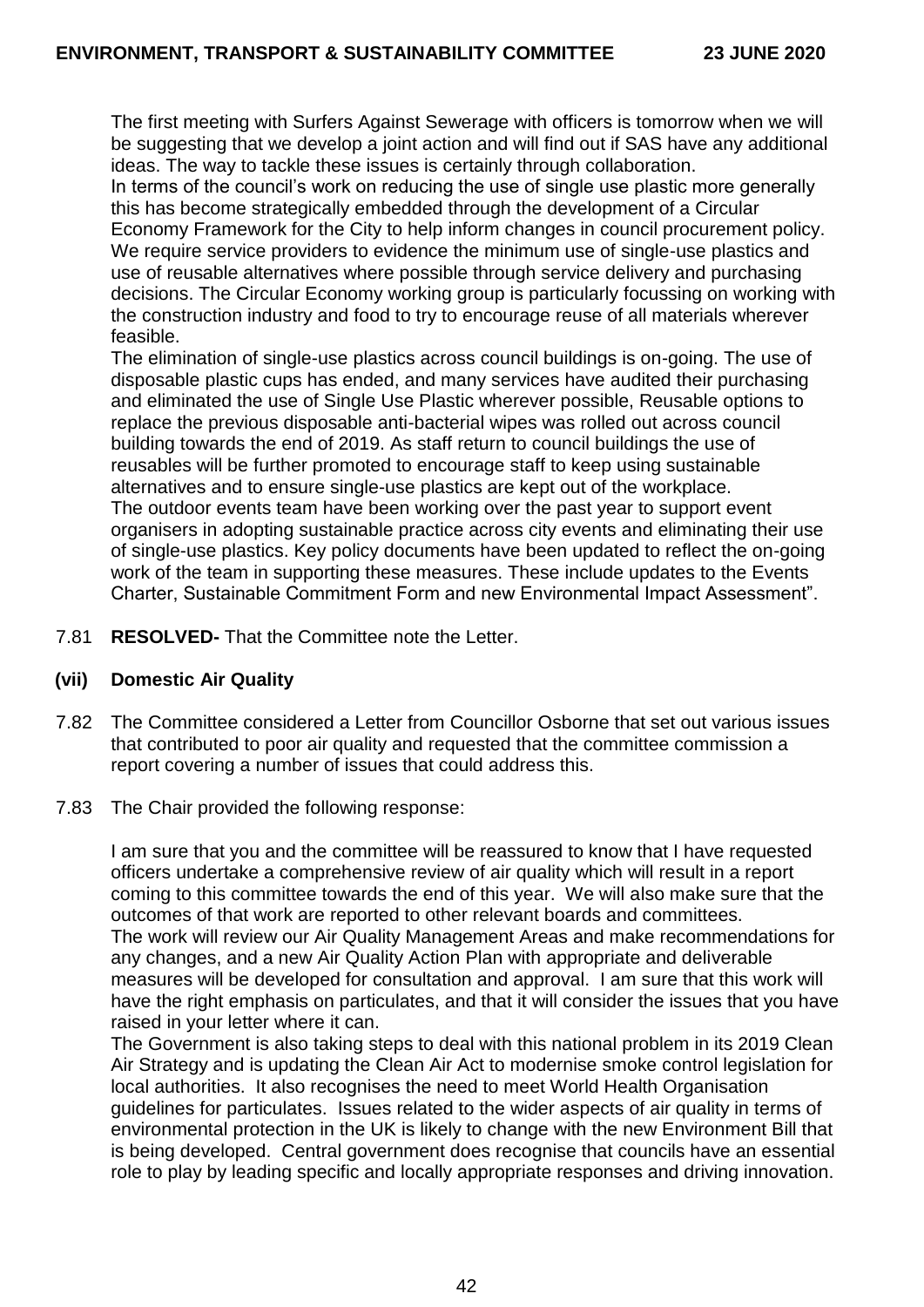The Bill provides additional powers and flexibilities for councils to deliver action, and we look forward to being able to use these in the future."

- 7.84 Councillor West and Councillor Wares expressed their support for the proposals made by Councillor Osborne in his Letter and the very concise way complex information had been presented.
- 7.85 **RESOLVED-** That the Committee note the Letter.

### **(D) NOTICES OF MOTION**

#### **(i) Environmental Impact Assessment and Traffic Modelling**

7.86 Councillor Wares moved the following motion on behalf of the Conservative Group:

This Committee agrees to request the Executive Director Economy, Environment & Culture: -

- 1. To commission and undertake a full environmental impact assessment (including air quality assessment) and full comprehensive traffic modelling assessment (including traffic displacement and bus congestion impact analysis for North Street and Old Steine) over the project areas known as Valley Gardens 3 and Duke's Mound including the A259 and Madeira Drive. The assessments to consider the areas as if they were one; and
- 2. Report back the results of those assessments for further consideration by this Committee at the earliest opportunity.
- 7.87 Introducing the motion, Councillor Wares noted that the committee had previously been informed that funding deadlines for the Valley Gardens scheme could not be extended however, the recent announcement on the extension of the deadline had disproven that. Councillor Wares stated that he believed there was little understanding of the impact the changes relating to Valley Gardens Phase would have on the surrounding areas. The extension to funding for the scheme now provided opportunity to the assessments that should have been carried out at the scheme inception.
- 7.88 Councillor Brown formally seconded the motion and stated that it was imperative to have a greater understanding of traffic movement and air pollution relating to the changes at Valley Gardens so the council could meet its carbon neutrality ambitions.
- 7.89 The Chair provided the following response:

"Following your detailed and very similar question at Full Council in January, I did provide you with a written response that addressed these matters. This Notice of Motion also seems remarkably similar to the one Councillor Miller presented at Full Council on the 24 October 2019, which was not supported. I will therefore repeat what I have previously explained or written in response to Member's representations, and those from other people, about these issues. The Valley Gardens Phase 3 project was properly screened for environmental assessment and there is a technical note available on the council's website about it.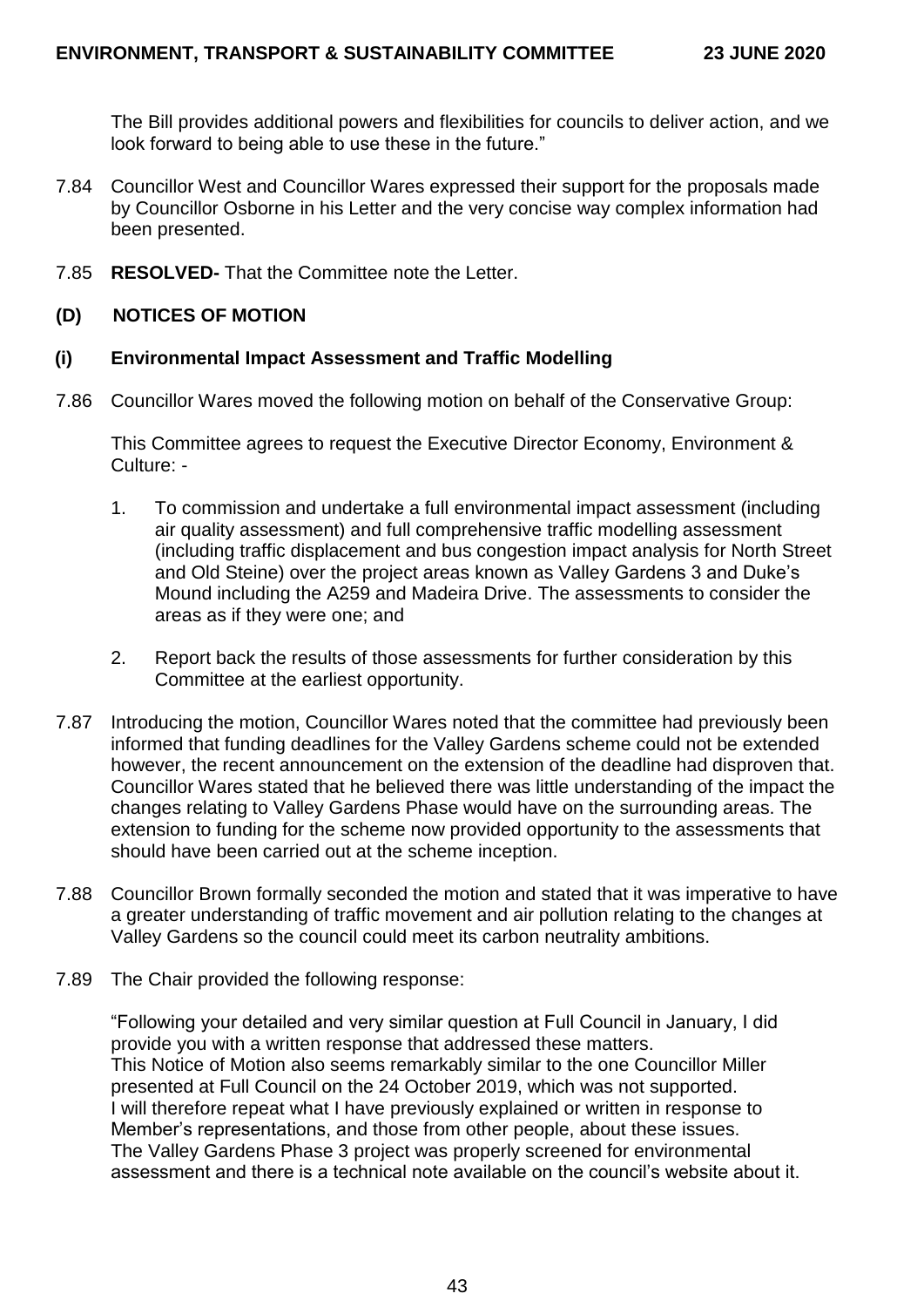This will provide reassurance that that potential impacts are not expected to be significant and cause harm. We will continue to review these matters throughout the next design stage and will monitor them during and after construction. If that review or monitoring identifies anything that changes from what we already know or expect, then we will take appropriate action immediately as we would with any other project. Sufficient traffic modelling has also been done to enable us to begin the detailed design stage for Valley Gardens Phase 3.

The planning application for the Black Rock site works, which included the Duke's Mound junctions, has now been considered and agreed by the Planning Committee. Information about transport and many other important issues such as the environmental ones were part of that process, and the committee will have taken this into account when making its decision".

- 7.90 Councillor Davis noted that the matter had been raised at committee a number of times and it was clear that the scheme had been properly screened for an environmental impact assessment and this matte would be continually reviewed. Two air quality monitors would be placed in the area that would be a further measure to monitor air quality. Councillor Davis stated that it was clear that to meet carbon neutrality targets, traffic would have to decrease, and more sustainable methods of transport promoted and supported.
- 7.91 Councillor Fowler stated that it was highly unusual for alteration to an existing city centre traffic centre to justify a full environmental impact assessment and the council were not building a new road on a green belt site. Councillor Fowler added that comprehensive measures were in place to monitor the scheme and changes could be made to the detailed design if negative impacts were discovered. Councillor Fowler explained that personally, she was looking forward to the development of a new green space to enjoy in the heart of the city.
- 7.92 Councillor Wares stated that he believed the Phase 3 scheme to represent an enormous risk to the economy of the city and he would not support that. Councillor Wares stated his view that no comprehensive analysis had been undertaken aside a few sentences in a consultant report. Councillor Wares noted that similar measure undertaken in North Street had caused a huge increase in pollution and he found it likely this scheme would do exactly the same.
- 7.93 **RESOLVED-** That the Committee note the Motion.

### **(ii) Active Travel Infrastructure**

7.94 Councillor Heley moved an amended motion on behalf of the Green Group. The changes to the originally published version are shown in bold italics below:

"This committee notes that the Covid-19 pandemic has highlighted the importance of active travel and has emphasised the need to quickly improve infrastructure to allow for safe walking and cycling.

Walking and cycling have become popular and safe ways to travel during this period of social distancing. The other benefits of improving air quality, promoting health and wellbeing, and helping our city become carbon-neutral by 2030 highlight the urgency of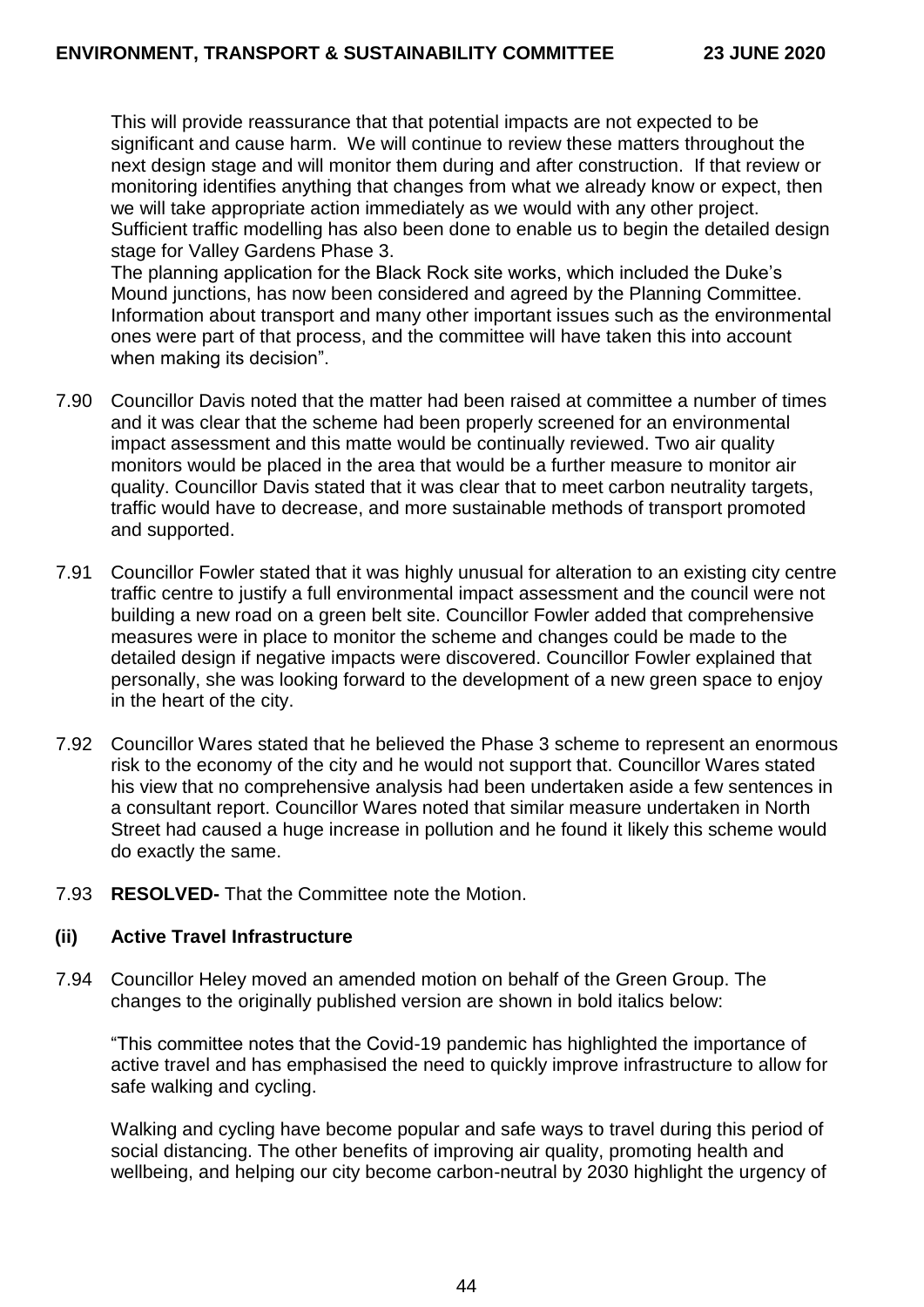building adequate infrastructure and re-allocating road space for the benefit of active travel users and for the climate.

Therefore, this committee;

- 1) Notes the importance of Brighton and Hove City council providing the infrastructure for active travel, in order to encourage walking and cycling
- 2) Requests that this committee begins the necessary processes to **review** ensure all temporary measures taken as part of the Covid-19 emergency travel plan **Urgent Response Transport Action Plan** and with emergency funding from the Government, will work **to ensure work begins to** take these forward as **bring** these **proposals forward** as permanent measures, subject to **work undertaken to identify the funding required and** an Equality Impact Assessment.

Further;

- 3) That in considering proposals, the council takes into consideration all necessary statutory consultation, particularly in order to ensure any changes to road layouts meet high accessibility standards, so that changes to the road layout are clearly identifiable to all users
- 7.95 Introducing the motion, Councillor Heley stated that it should not have taken a global pandemic to provide opportunity to residents to walk and cycle on roads. Councillor Heley stated that the Council needed to expand existing infrastructure to allow more people to travel rather than focus on behaviour change without providing safe ways of doing so.

Councillor Heley added that the evidence was clear that where there are cycle lanes there are more cyclists where there is more space for pedestrians there are more people on foot and the motion proposed a sensible way to make permanent the temporary measures brought in.

- 7.96 Councillor Davis formally seconded the motion and stated that with the reduction in traffic during the pandemic, there was a window of opportunity to make real changes in the residents navigate the city. Councillor Davis stated that if the council's ambition to be carbon neutral by 2030 was critical and investment in permanent active travel infrastructure would go a long way in reaching that ambition.
- 7.97 The Chair provided the following response:

"Each member of this committee, and all of our colleagues, will fully recognise the importance and benefits of active travel in addressing a number of city-wide issues, including improving air quality, promoting health and wellbeing and helping our city become carbon neutral by 2030. These challenges, and the opportunities to address them by delivering active travel infrastructure, are recognised within many of our plans and strategies – our Corporate Plan, our City Plan, our Local Transport Plan and our joint Health & Wellbeing Strategy.

That recognition has now been heightened because of the onset of the Covid-19 pandemic, and we have moved quickly with positive decisions at a number of committees in recent weeks, to ensure that transport is a key part of our recovery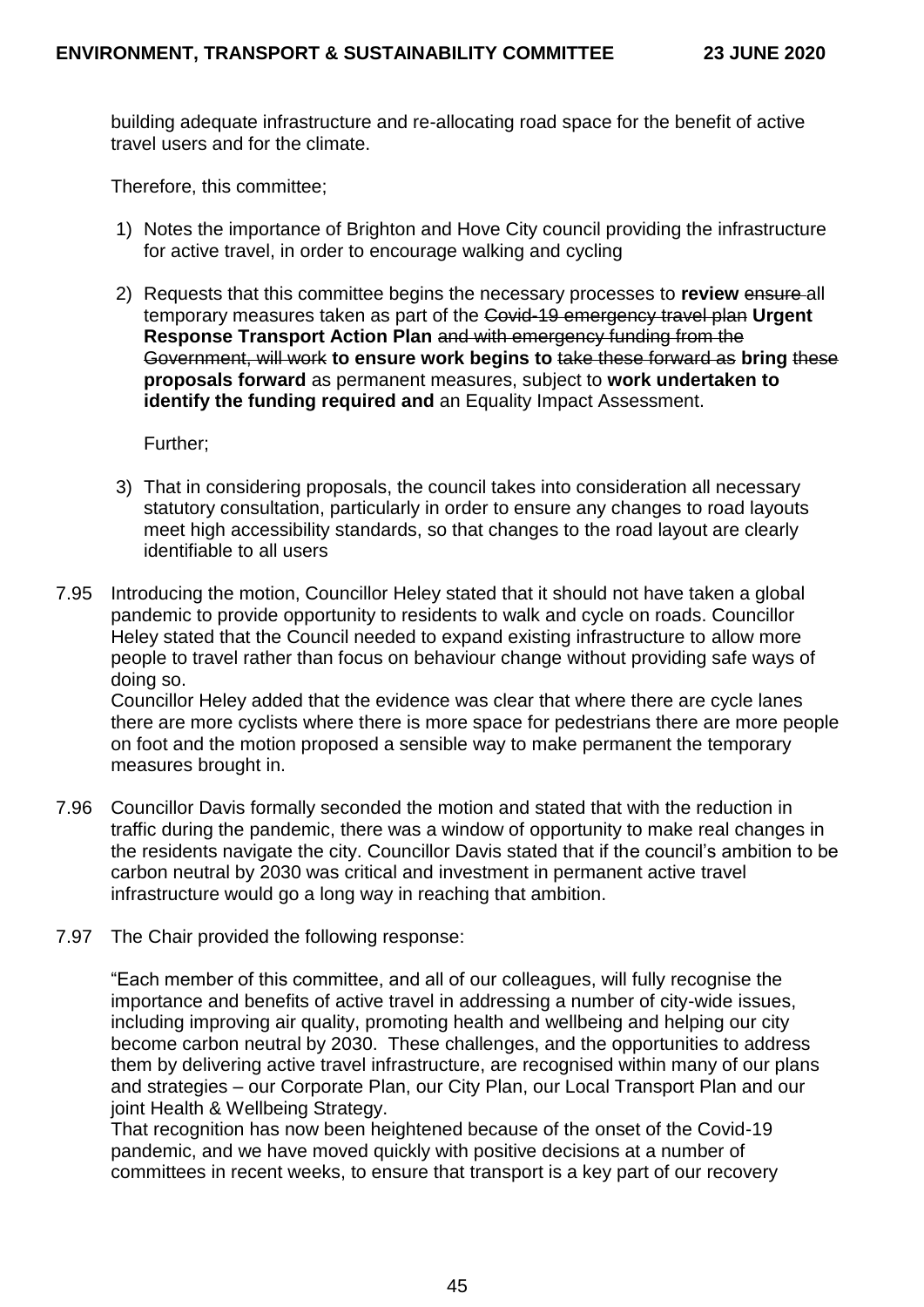programme. The report that we will be considering later on this agenda about an Interim Local Cycling and Walking Infrastructure Plan clearly sets out how we can respond further to the Covid-19 pandemic. It explains that any temporary measures put in place in the city are evidence-based and strategically planned. The measures themselves are detailed in the Urgent Response Transport Action Plan within that report with recommendations that we will be considering today. They are ambitious because we need to make a difference to people's lives and the city by locking in the benefits that the lockdown period has presented to us.

The suitability of retaining temporary measures in the longer term will need more work and evidence to assess them such as the public feedback we receive about them, the monitoring of their effectiveness, consultation with the local community, and their deliverability and cost.

Any measures taken forward will be subject to an Equalities Impact Assessment, which will consider the needs of those with protected characteristics including those with disabilities. The council has already, as part of the Interim LCWIP work, engaged with groups representing walking, cycling, equalities and accessibility, including Possibility People. Any measures taken forward will also follow guidance and best practice and be subject to necessary statutory consultation and other legal processes. We do welcome the additional funding that the government has made available to us to introduce these measures; the indicative allocation was one of the highest in the country. I am confident that our first application to the government's Emergency Active Travel Fund will be successful, and that we will be able to demonstrate that we can do more in the second application round when we know more about it".

- 7.98 Councillor West welcomed the motion and stated that proper investment was required to encourage people to walk and to cycle to meet the council's carbon neutral 2030 target. Councillor West stated that residents who had benefitted from the temporary measures put in place during the pandemic needed assurance that the council would consult on the matter and make those measures permanent where supported.
- 7.99 Councillor Wilkinson stated his support for the motion and that interim Covid-19 response local cycling walking infrastructure plan report later in the agenda was a significant and exciting first step towards transforming active travel in the city.
- 7.100 Councillor Wares stated that his Group would not be supporting the motion and the reasons for that would be raised in the later discussion of the interim Covid-19 LCWIP report.
- 7.101 **RESOLVED-** That the Committee agree to undertake the request of the Notice of Motion.

### **8 BRIGHTON MARINA TO RIVER ADUR FLOOD AND COASTAL EROSION RISK MANAGEMENT (FCERM) SCHEME - DETAILED DESIGN AND CONSTRUCTION CONTRACTS**

8.1 **RESOLVED-** That the Environment Transport & Sustainability Committee recommends to the Policy and Resources Committee that it: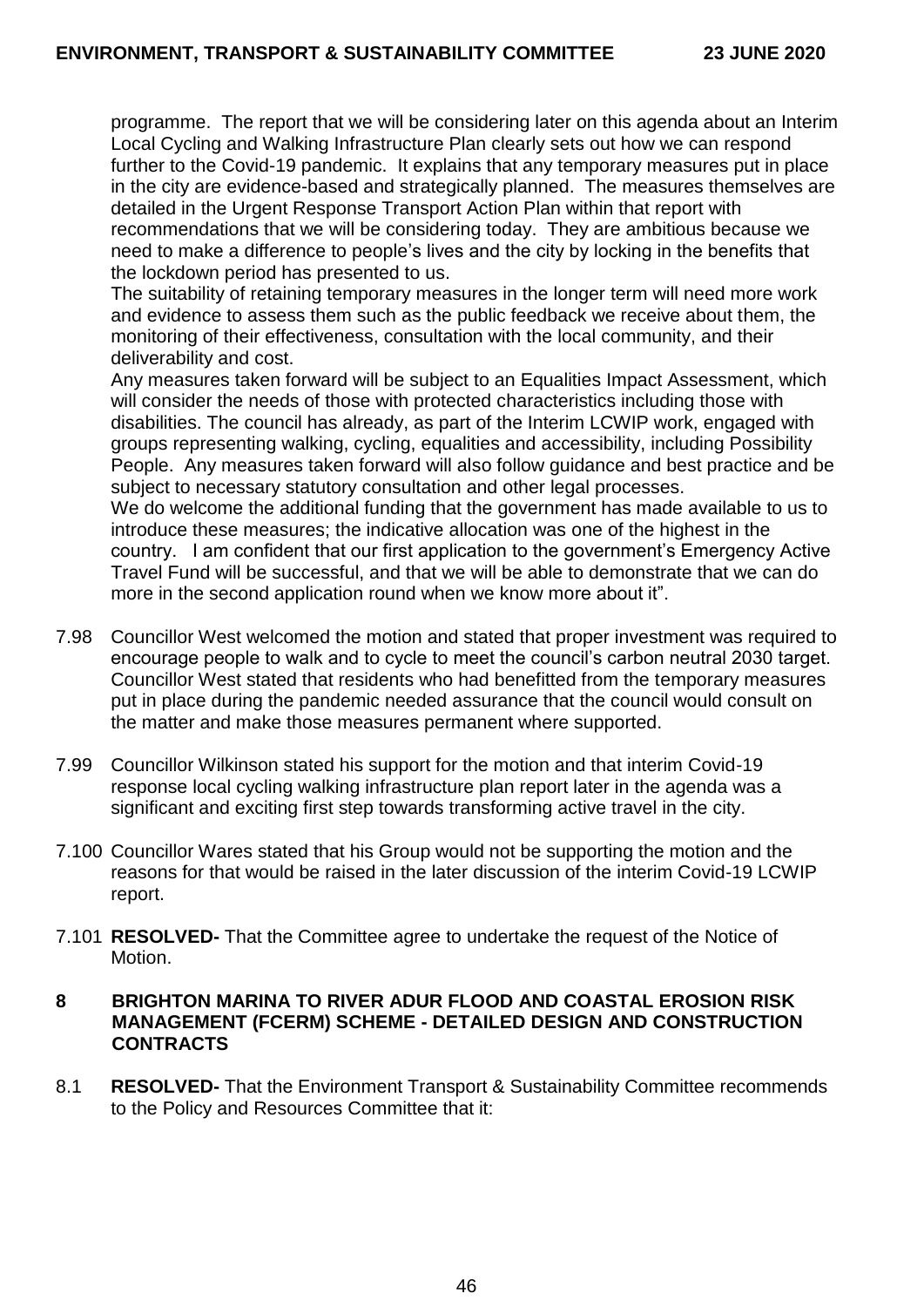Delegates authority to the Executive Director for Economy, Environment & Culture to take all steps necessary to procure and award the detailed design contract required for the implementation of the Brighton Marina to River Adur FCERM scheme.

# **9 BTN BIKESHARE REPROCUREMENT AND IN-HOUSE OPTIONS**

- 9.1 The Committee considered a report of the Executive Director, Economy, Environment & Culture that set Bikeshare scheme reprocurement options following approval to do so at the meeting of the Environment, Transport & Sustainability Committee Urgency Sub-Committee meeting of 24 March 2020.
- 9.2 Councillor Wares moved a joint Conservative Group and Green Group motion as shown in bold italics and strikethrough below:

That the Committee:

- 2.1 *Agrees in principle to delegating* Grants delegated authority to the Executive Director to procure and award a new concession contract to operate a mixed fleet of pedal, pedalec (e-bikes) and e-scooters in the city from March 2022
- 2.2 Notes that if *F*ollowing the preparation of a financial model*, that would detail the extent of any potential* prior to the commencement of the procurement, Council funding is required to subsidise the contract, a further report will be brought to this Committee *seeking permission to procure and award a new concession contract with delegated authority based on the prepared financial model*.
- *2.3 Agrees that this report will provide further detail on the modelling and business case underpinning the in-house and alternative delivery vehicle (e.g. CIC) options, including any updates in the availability of suitable premises space, or spare capacity to deliver aspects of the project 'inhouse,' should this be necessary in future.*
- 9.3 Introducing the motion, Councillor Wares explained that whilst he was agreement with the majority of the proposals made within the report, it was absolutely necessary for the committee to see and approve a full business case before proceeding and that was precisely what the motion sought to do.
- 9.4 Councillor West formally seconded the motion stating that he agreed that it was necessary to see the full information for all options before agreeing a preferred option. Councillor West stated that each option required detailed modelling based on evidence, so that conclusions and recommendations could be properly drawn to inform Members decision. The report before the committee did not do that and in his view, rested heavily on frankly unsubstantiated opinion. Councillor West stated that he was very disappointed with the report recommendations. Substantial investment was in e-bikes to widen their reach across the Greater Brighton region so it could meet its potential as a form of public transport.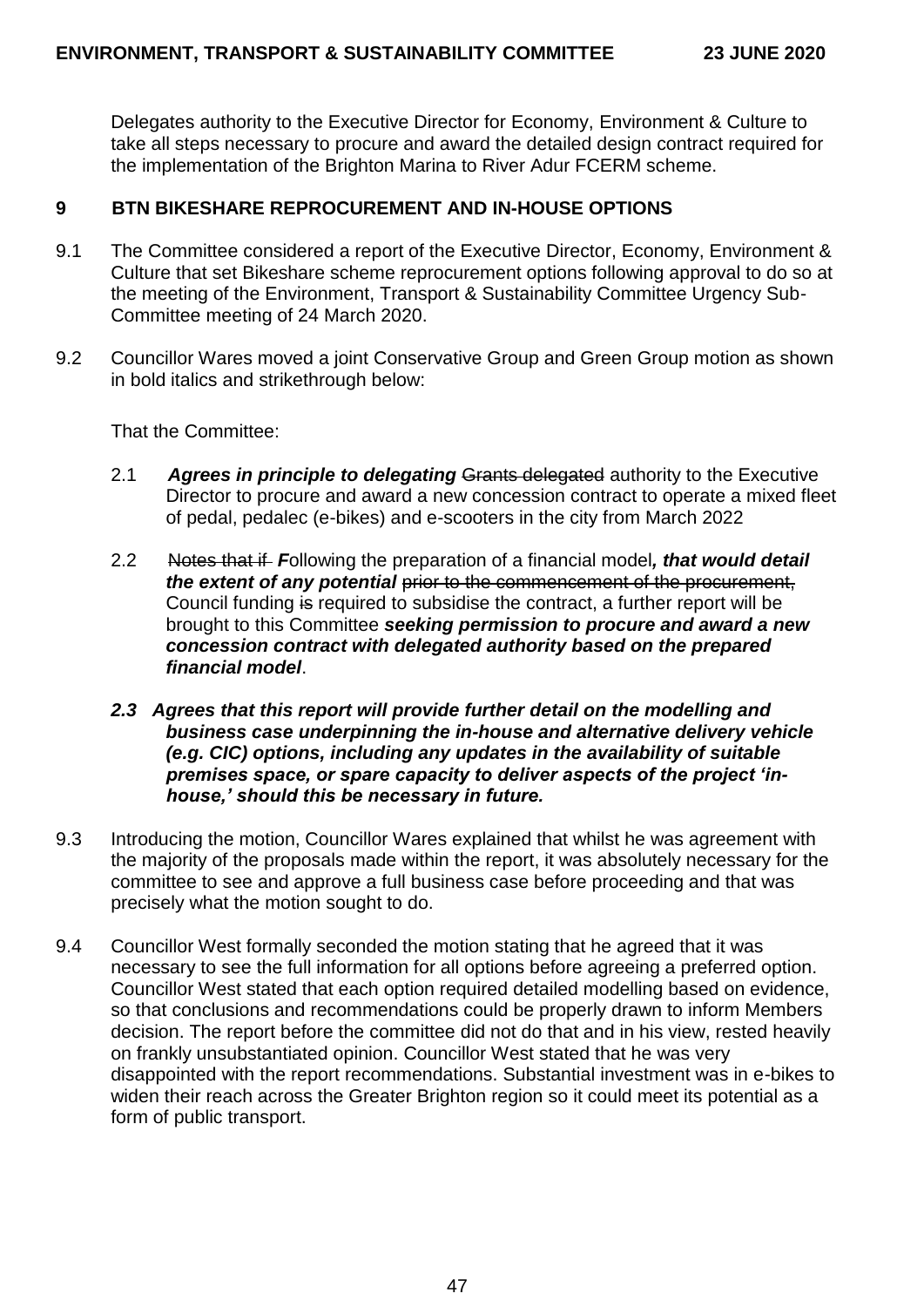- 9.5 Councillor Brown agreed with statements made adding that it would be an error by the committee to agree to awarding a new contract based on information from a 2014 business case.
- 9.6 Councillor Wares stated that the issue was a complex one, mainly relating to the fact the LEP had assessed the 2014 business case as not fit for purpose and the council had entered into a poor contract that effectively realised a subsidised scheme. On that basis, Councillor Wares deemed it essential that the committee receive and agree a full business case for the re-procurement of the contract.
- 9.7 Councillor Wilkinson stated his full support for the Bikeshare scheme and the benefits to public health adding that there was a fine balance between making the scheme attractive and affordable. Councillor Wilkinson agreed that it was important for the committee to receive a full business case and on that basis, he would be supporting the motion. Councillor Wilkinson stated his support for the expansion of the Bikeshare scheme, particularly in deprived socio-economic areas where choices on car ownership and access to public transport was more limited.
- 9.8 Councillor Lloyd supported the comments made by Councillor Wilkinson adding that the increase roll-out of e-bikes was a necessity given the topography of Brighton & Hove.
- 9.9 The Chair then put the motion to the vote that passed.
- 9.10 The Chair then put the recommendations as amended to the vote that were agreed.
- 9.11 **RESOLVED-** That the Committee:
	- 1) Agrees in principle to delegating authority to the Executive Director to procure and award a new concession contract to operate a mixed fleet of pedal, pedalec (ebikes) and e-scooters in the city from March 2022
	- 2) Following the preparation of a financial model, that would detail the extent of any potential Council funding required to subsidise the contract, a further report will be brought to this Committee seeking permission to procure and award a new concession contract with delegated authority based on the prepared financial model.
	- 3) Agrees that this report will provide further detail on the modelling and business case underpinning the in-house and alternative delivery vehicle (e.g. CIC) options, including any updates in the availability of suitable premises space, or spare capacity to deliver aspects of the project 'in-house,' should this be necessary in future.

# **10 PARKING FEES & CHARGES 20/21 TRAFFIC REGULATION ORDER**

10.1 The Committee considered a report of the Executive Director, Economy, Environment & Culture that set out written objections to the proposal to set a new charge of £50 for the annual resident visitor permit in event / matchday parking schemes.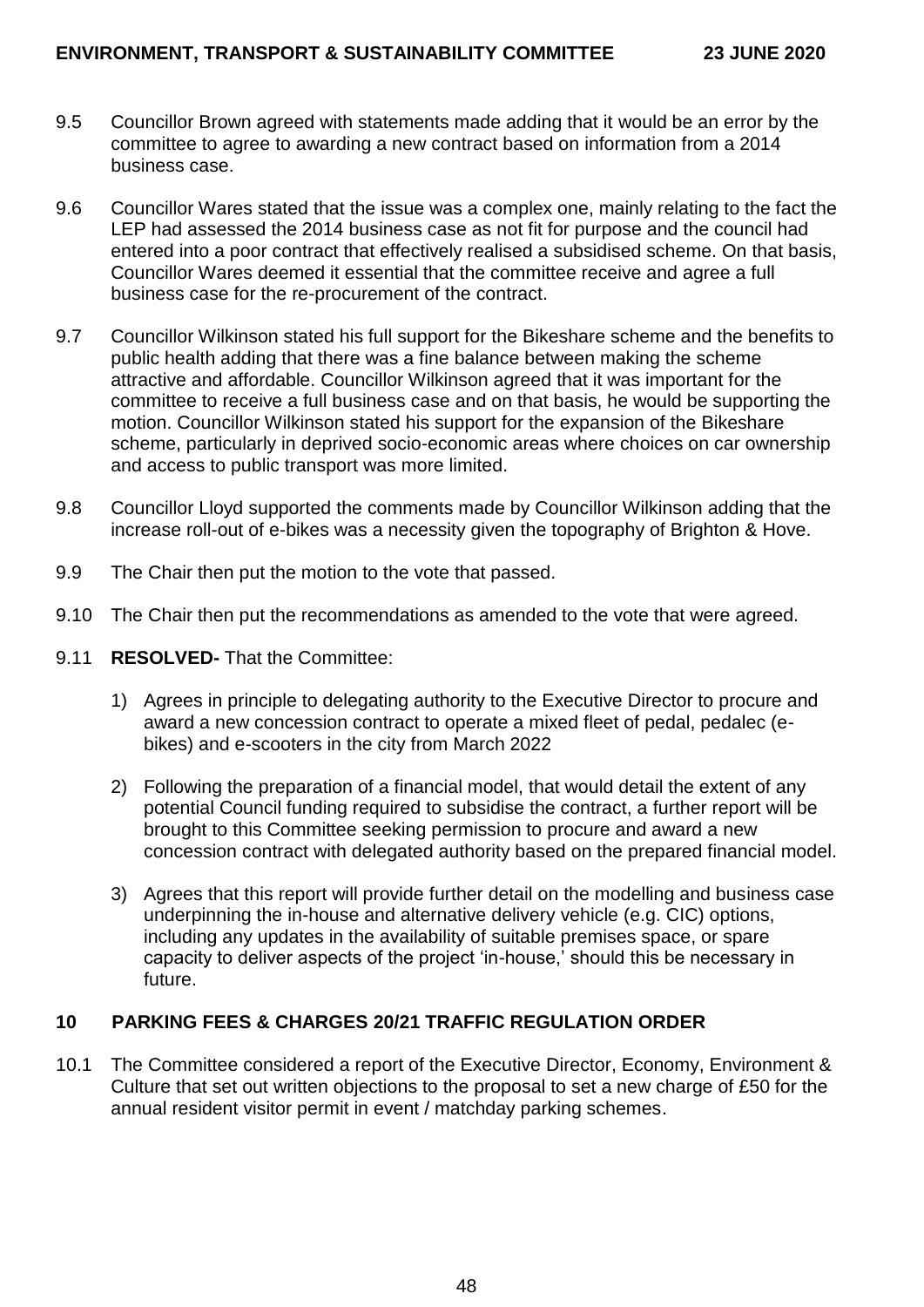- 10.2 Councillor Brown stated she did not agree with the increased fees and charges. Councillor Brown cited the large increases to park in the Laine's and Regency Square and asked for the reasoning behind the increases.
- 10.3 The Head of Parking Services explained that the price increase related to a rise in demand and met the council's objectives relating to traffic management and air quality.
- 10.4 Councillor Wares stated that his Group had been consistent in refusing to accept large increases in parking charges, particularly those permit charges that would hurt those on the lowest of incomes in the city. Councillor Wares explained that his Group would be voting against the recommendations.
- 10.5 **RESOLVED-** That the Committee approves the following Traffic Regulation amendment Orders (as outlined in more detail in para 3.3);
	- 1) Brighton & Hove (Off-Street Parking Places) Consolidation Order 2019 Amendment No.\* 202\* (TRO-4a-2020)
	- 2) Brighton & Hove Various Controlled Parking Zones Consolidation Order 2018 Amendment Order No.\* 202\* (TRO-4b-2020)
	- 3) Brighton & Hove Outer Areas (Waiting, Loading and Parking) and Cycle Lanes Consolidation Order 2018 Amendment No.\* 202\* (TRO-4c-2020)
	- 4) Brighton & Hove Seafront (Various Restrictions) Consolidation Order 2018 Amendment No.\* 202\* (TRO-4d-2020)
	- 5) Brighton & Hove (Coldean & Moulsecoomb) (Event Days) Parking Order 2013 Amendment Order No\* 202\* (TRO-4e-2020)

### **11 PARKING SCHEME UPDATE REPORT**

11.1 The Committee considered a report of the Executive Director, Economy, Environment & Culture that provided an update on the progress of recent resident parking scheme consultations. Further, the report requested approval of Traffic Regulation Orders for the Coombe Road area in regard to resident parking scheme and an area outside the recently introduced Hove Park resident parking scheme in relation to parking restrictions.

### 11.2 **RESOLVED-**

- 1) That the Committee having taken account of all duly made representations and comments, agrees to proceed to the next stage of the detailed design for the Surrenden Road Area Parking Consultation. This will consist of a consultation to the whole area on a light touch parking scheme Monday to Friday.
- 2) That the Committee having taken account of all duly made representations and comments, agrees that the following Traffic Regulation Orders are approved and the Coombe Road area (Zone U) proceeds to the implementation stage:-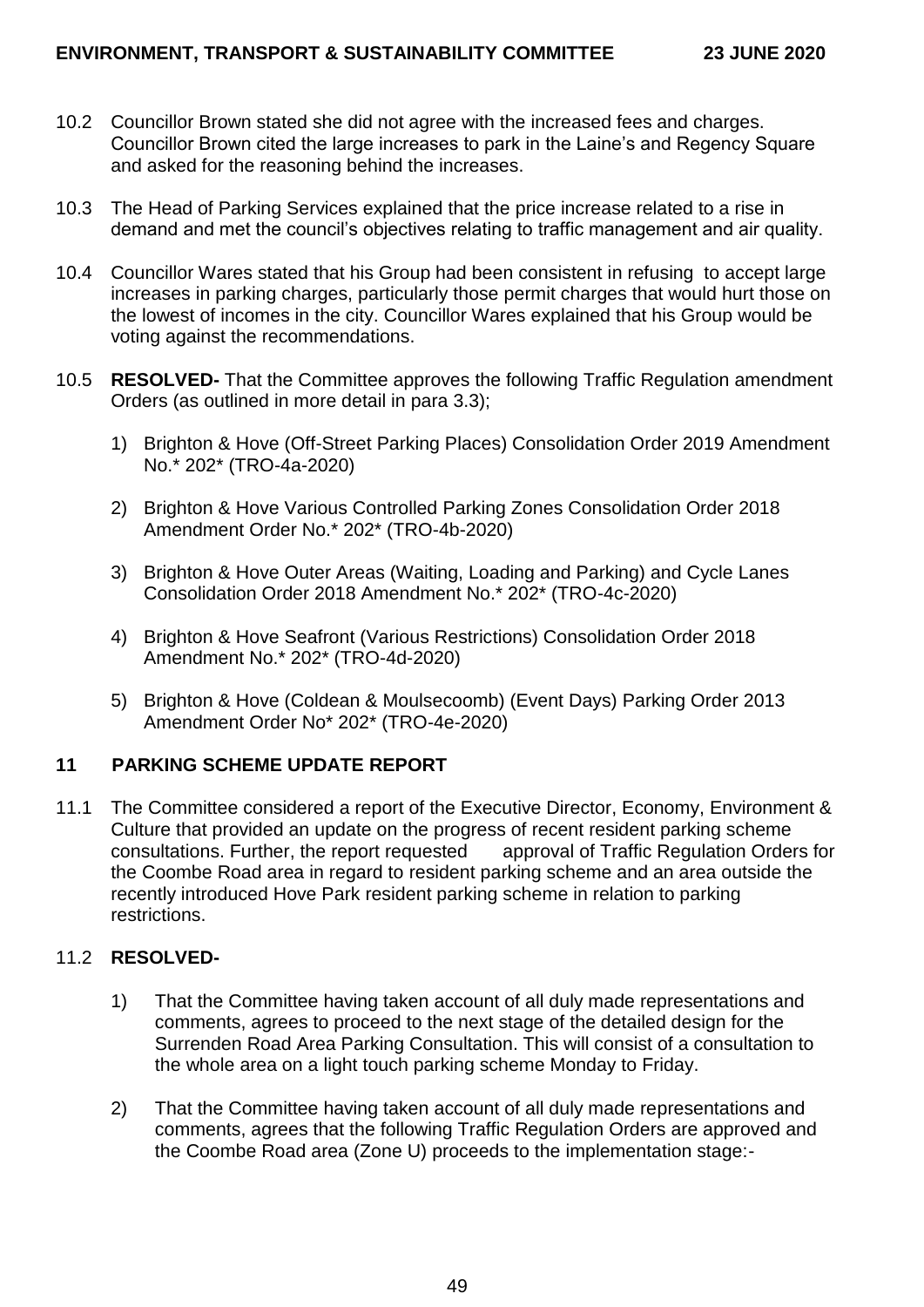BRIGHTON & HOVE VARIOUS CONTROLLED PARKING ZONES CONSOLIDATION ORDER 2018 AMENDMENT ORDER 202\* (TRO-6A-2020)

BRIGHTON & HOVE OUTER AREAS (WAITING, LOADING AND PARKING) AND CYCLE LANES CONSOLIDATION ORDER 2018 AMENDMENT ORDER NO.\* 202\* (TRO-6B-2020)

3) That the Committee having taken account of all duly made representations and comments, agrees that the following Traffic Regulation Order is approved on the displacement of vehicles from the Hove Park scheme proceeds to the implementation stage:-

BRIGHTON AND HOVE OUTER AREAS (WAITING, LOADING AND PARKING) AND CYCLE LANES CONSOLIDATION ORDER 2018 AMENDMENT ORDER NO.\*202\* (TRO – 1 – 2020)

4) That the Committee note that no changes are being proposed to Zones B (Coldean) & D (Moulsecoomb).

## **12 INTERIM COVID-19 RESPONSE LOCAL CYCLING & WALKING INFRASTRUCTURE PLAN.**

- 12.1 The Committee considered a report of the Executive Director, Economy, Environment & Culture that responded to the decision at the 14 May 2020 Policy & Resources Urgency Sub-Committee that an Interim Covid-19 Response Local Cycling and Walking Infrastructure Plan (LCWIP) [Interim LCWIP] be produced for review by the committee. The report was in addition to ongoing development of a wider LCWIP document. The report also responded to the statutory guidance issued by government on 9 May 2020 in which local authorities are urged to consider how towns and cities can do what is necessary to ensure transport networks support recovery from the Covid-19 emergency and provide a lasting legacy of sustainable, safer transport; as well as the announcement from government on 28 May 2020 for the provision of the Emergency Active Travel Fund (EATF).
- 12.2 On behalf of the Green Group, Councillor West moved a motion to amend the report recommendations as shown in bold italics below:

### *2.2 Agree that the recommendations at paragraphs 8.1 to 8.26 of Appendix 2 be amended and that further paragraphs 8.27- 8.29 be added to this list as follows:*

8.2. To monitor the impact of the temporary cycle lanes on Old Shoreham Road and gather evidence for a future decision on keeping or removing the cycle lanes. *Commit to extend the temporary cycle lane to the West Sussex boundary in anticipation of West Sussex bringing forward proposals to link up***.** *Continue to monitor what West Sussex County Council proposes for the Old Shoreham Road.* The future decision on keeping or removing these cycle lanes will be brought to the September ETS Committee.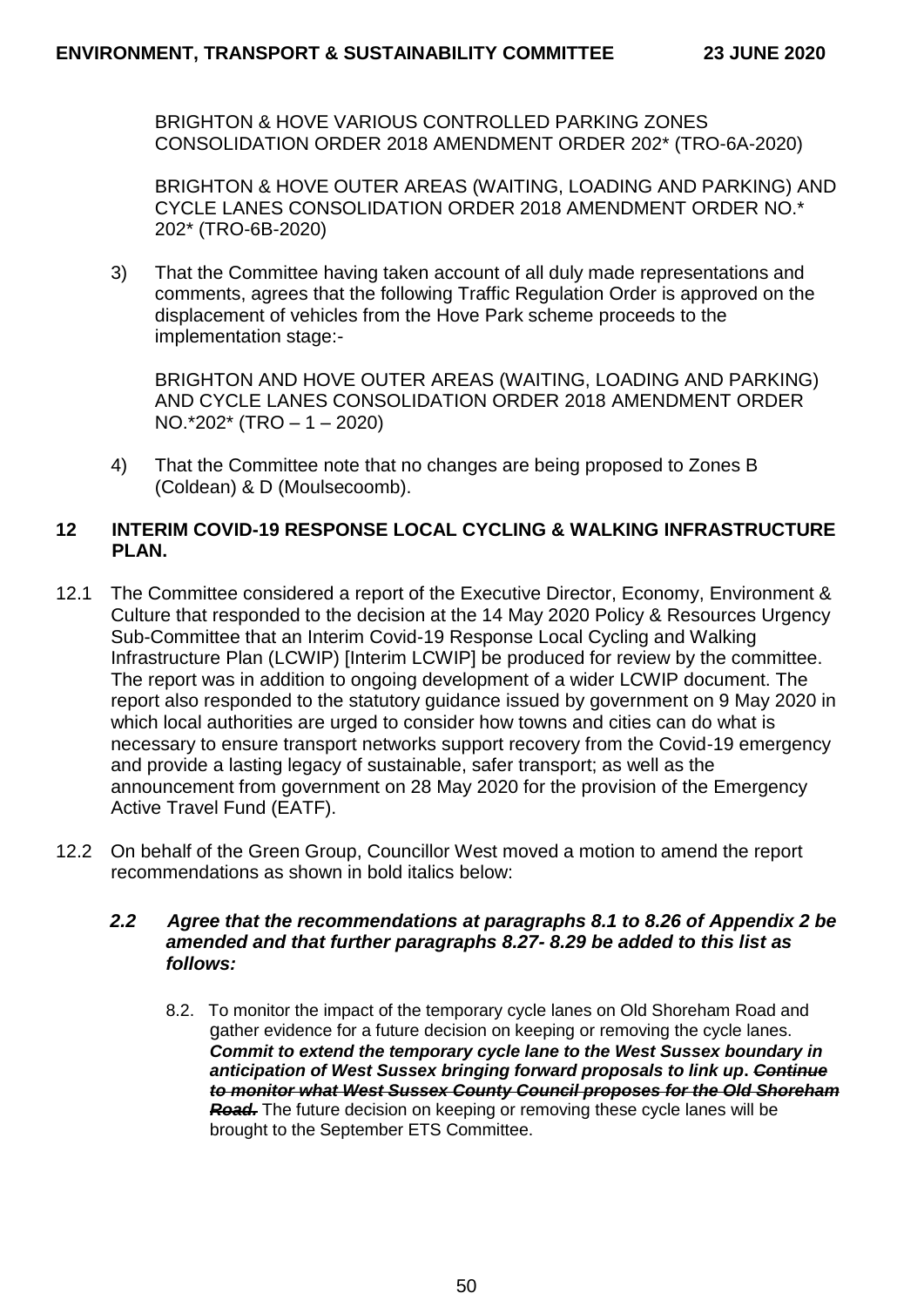- 8.18. Commit to implementing *To continue to work on* a programme for School Streets in the city, *to support safe reopening of all primary and nursery schools,*  subject to feasibility in highway terms. *adequate budget and staff resource availability from the council, and support/agreement from the schools to be involved.*
- 8.26. To note the proposals for increased cycle parking and BikeShare hubs. *To support increased cycling, especially commuting, urgently make available temporary cycle parking by deploying and securing railings and gates (as often provided by event organisers).*
- *8.27 To develop a pilot Local Traffic Neighbourhood as requested in the Hanover Action Deputation.*
- *8.28. To implement an Experimental Traffic Regulation Order to allow full or partial closure of Trafalgar Street following engagement with local businesses.*
- *8.29. Establish an informal cross-party member liaison group to give oversight of the emergency funding bids and implementation of temporary highway and transport measures. This will also aid wider partner engagement.*
- *2.3* Agree the recommendations contained in Section 8 (8.1 8.26 **8.29**) of the updated Urgent Response Transport Action Plan (included as Appendix 2 to this report); as the delivery plan for measures identified in the Interim Covid-19 Response Local Cycling and Walking Infrastructure Plan; and to give delegated authority to the Executive Director Economy, Environment and Culture to take all steps necessary to deliver these recommendations.
- *2.4* Note that the schemes included in the recommendations contained in Section (8.1 – 8.26 *8.29*) of the updated Urgent Response Transport Action Plan (included as Appendix 2 to this report) are all subject to securing appropriate levels of external funding to support delivery, principally the government's Emergency Active Travel Fund.
- *2.5* Agree that officers will bring a report which reviews the progress of the Urgent Response Transport Action Plan to the September meeting of the Environment, Transport and Sustainability Committee.
- *2.6* Agree that the proposed approach to significantly increasing provision of cycle parking within the city will be included as part of the main Local Cycling and Walking Infrastructure Plan process, as set out in paragraph 3.8 of this report.
- 12.3 Introducing the motion, Councillor West stated that is was intended as a measure to make long-term the urgent measures undertaken to prioritise pedestrian and cyclist movement across the city. Councillor West stated that it was essential to encourage active travel on the commuter links in the city and that included the A259 and Old Shoreham Road. The motion also proposed essential work that could be taken in residential areas specifically, Low Traffic Neighbourhoods that was a matter brought to the committee by residents earlier in the meeting.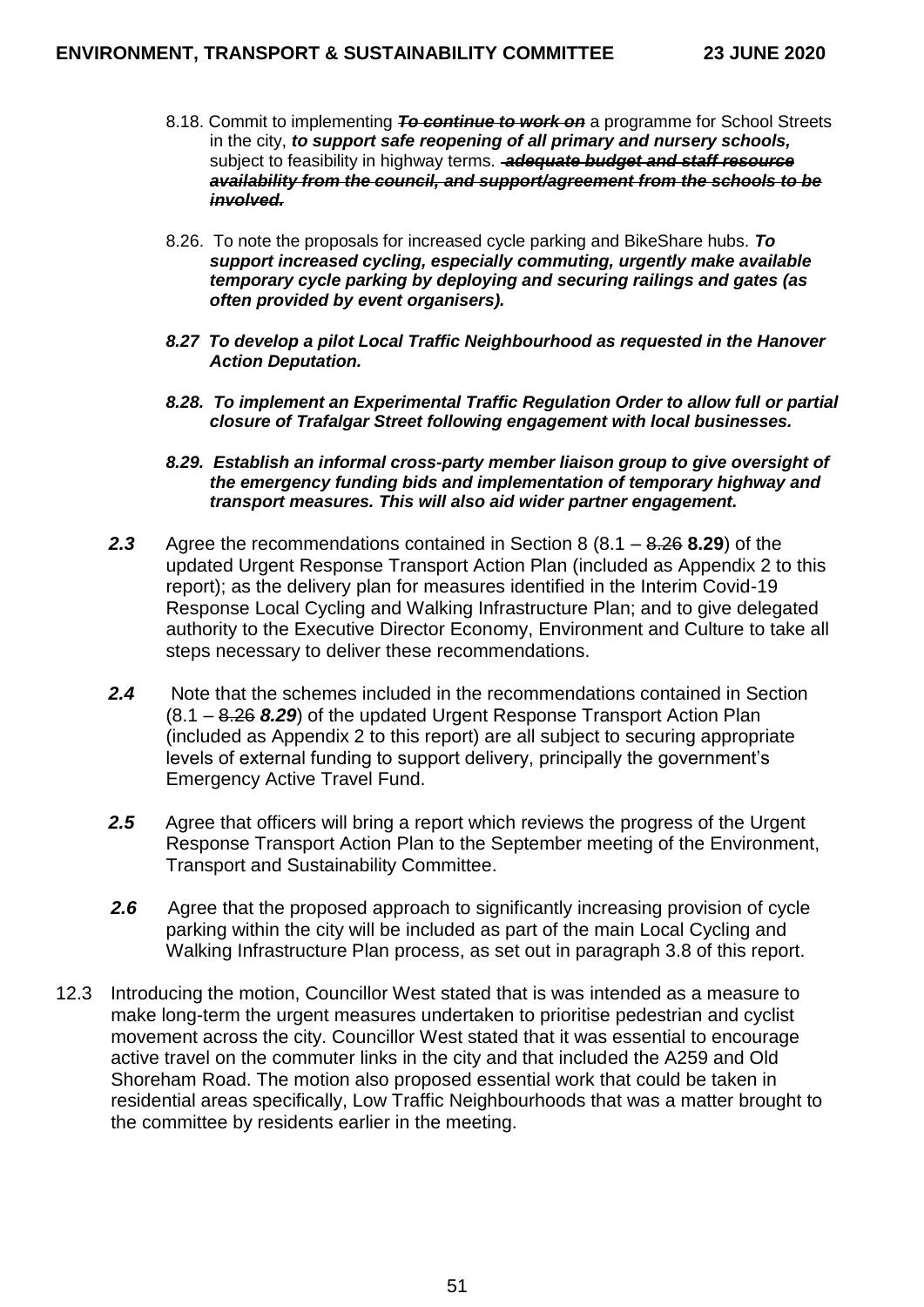- 12.4 Councillor Lloyd formally seconded the motion and stated that residents across the city were asking for traffic calming measures in their areas and the motion was an opportunity to deliver that.
- 12.5 Councillor Wares asked why the traders and residents had not been listened to regarding the re-opening of Madeira Drive. Further, Councillor West noted that there had been an objection to the removal of the taxi rank on St James's Street by the taxi trade and local traders and asked what response had been provided to that. Councillor Wares explained that the council had received many complaints from Blue Badge holders stating that their concerns and issues were not being considered. Councillor Wares noted that the committee had received correspondence from a North Portslade and South Portslade ward councillor relating to their residents objections to the Old Shoreham Road cycle lane and asked whether that view was shared by the remaining councillors for that area of which the Chair was one.
- 12.6 The Chair stated that she was concerned about the implication of the cycle lane for North Portslade residents.
- 12.7 The Head of Traffic Management explained that the taxi rank needed to be removed quickly to meet government guidance. Conversations with the taxi trade about the potential siting of a rank would begin in the coming days. The interim plan had been discussed with traders and the plans amended as a result of that feedback and that dialogue would continue. In relation to disabled bays, there were initial problems relating to their closure however, many had been put back, most as they originally were.
- 12.8 Councillor Wares stated that he would not be supporting the recommendations or Green Group motion that he deemed to be a trojan horse approach to enforcing permanent transport measures upon the residents of the city that they did not support. Councillor Wares stated that unpopular, untested measures were being brought in and were being hijacked into permanent measures. Councillor Wares noted that there were projects and groups already in existence looking at all of the measures proposed, and these should be allowed to finish, and any permanency agreed through a proper democratic process that would involve consulting with residents first. Councillor Wares stated that the committee should listen to residents and traders and re-open Madeira Drive immediately.
- 12.9 Councillor Lloyd stated that the views of businesses and traders should be taken very seriously however, there were examples in Brighton and many other places where the reduction of traffic has transformed city centres and residential areas, boosting businesses and the same time.
- 12.10 Councillor Brown stated that whilst there aspects of the report such as school streets that were welcome, she had grave concerns about many aspects of the report, especially the impact of the temporary cycle lane on Old Shoreham Road as it was a major arterial route in the city. Councillor Brown stated that the cycle lane was too wide that led to cars using the bike lane to undercut traffic and did not appear well used by cyclists.
- 12.11 Councillor Wilkinson stated his support for the report that met the urgent need to deliver enhanced walking and cycling measures in the city and would put the council in a good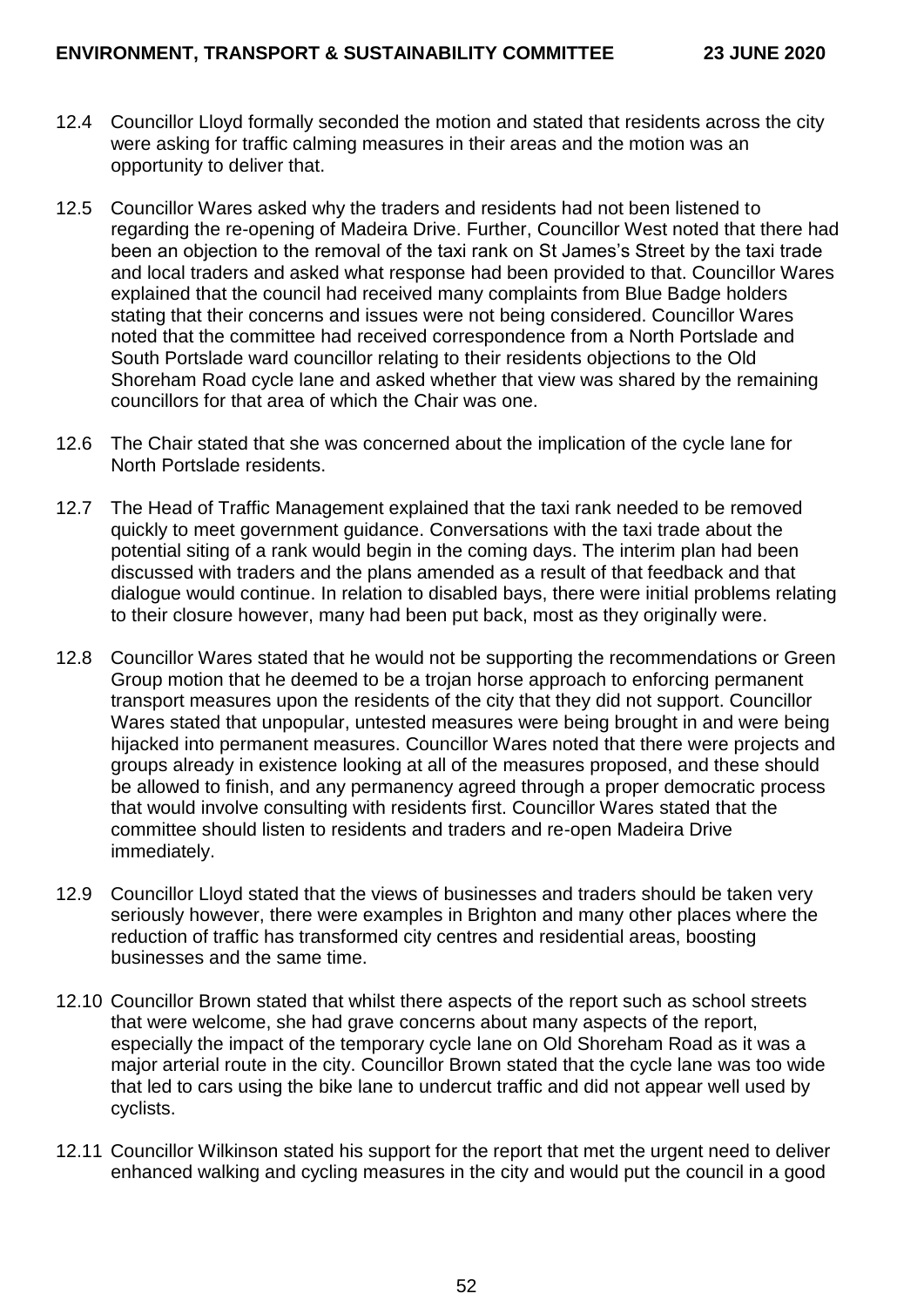position to secure the further funding the government would be making available for such measures. Councillor Wilkinson stated that it was vitally important to make active travel measures available, especially for shorter journeys in the city but it was not a given these would become permanent. Councillor Wilkinson explained that the pandemic meant that public transport would not be able to operate at full capacity for some time therefore, it was vital to increase sustainable transport options so as to avoid a large increase in car travel and worsening air quality because of it.

- 12.12 The Chair then put the motion to the vote that passed.
- 12.13 The Chair then put the recommendations, as amended to the vote that were agreed.
- 12.14 **RESOLVED-** That the committee:
- 1) Agree the findings of the Interim Covid-19 Response Local Cycling and Walking Infrastructure Plan (included as Appendix 1 to this report) as an independent analysis of options which provides a strategic overview for delivering further walking and cycling measures during the Covid-19 recovery period;
- 2) Agree that the recommendations at paragraphs 8.1 to 8.26 of Appendix 2 be amended and that further paragraphs 8.27- 8.29 be added to this list as follows:
	- 8.2. To monitor the impact of the temporary cycle lanes on Old Shoreham Road and gather evidence for a future decision on keeping or removing the cycle lanes. Commit to extend the temporary cycle lane to the West Sussex boundary in anticipation of West Sussex bringing forward proposals to link up. The future decision on keeping or removing these cycle lanes will be brought to the September ETS Committee.
	- 8.18. Commit to implementing a programme for School Streets in the city, to support safe reopening of all primary and nursery schools, subject to feasibility in highway terms.
	- 8.26. To note the proposals for increased cycle parking and BikeShare hubs. To support increased cycling, especially commuting, urgently make available temporary cycle parking by deploying and securing railings and gates (as often provided by event organisers).
	- 8.27 To develop a pilot Local Traffic Neighbourhood as requested in the Hanover Action Deputation.
	- 8.28. To implement an Experimental Traffic Regulation Order to allow full or partial closure of Trafalgar Street following engagement with local businesses.
	- 8.29. Establish an informal cross-party member liaison group to give oversight of the emergency funding bids and implementation of temporary highway and transport measures. This will also aid wider partner engagement.
- 3) Agree the recommendations contained in Section 8 (8.1 –8.29) of the updated Urgent Response Transport Action Plan (included as Appendix 2 to this report); as the delivery